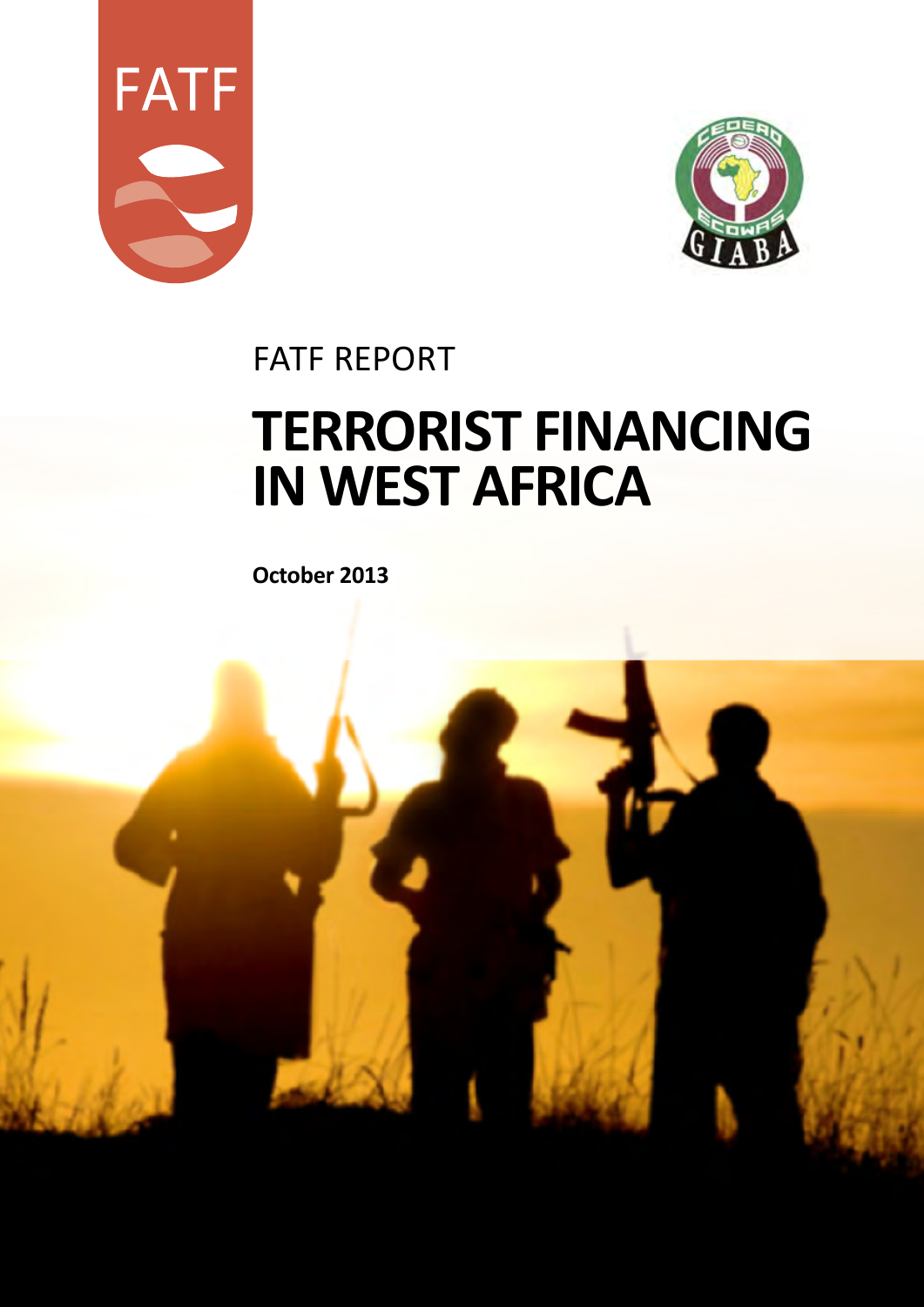

## FINANCIAL ACTION TASK FORCE

The Financial Action Task Force (FATF) is an independent inter-governmental body that develops and promotes policies to protect the global financial system against money laundering, terrorist financing and the financing of proliferation of weapons of mass destruction. The FATF Recommendations are recognised as the global anti-money laundering (AML) and counter-terrorist financing (CFT) standard.

For more information about the FATF, please visit the website:

#### **www.fatf-gafi.org**



**GIABA** Inter Governmental Action Group Against Money Laundering in West Africa

The Inter-Governmental Action Group against Money Laundering in West Africa (GIABA) was established by the Economic Community of West African States (ECOWAS) Authority of Heads of State and Government in the year 2000. GIABA is a specialized institution of ECOWAS that is responsible for strengthening the capacity of member states towards the prevention and control of money laundering and terrorist financing in the region.

For more information about GIABA, please visit the website:

#### **[www.giaba.org](http://www.giaba.org/)**

© 2013 FATF/OECD. © 2013 GIABA. All rights reserved. No reproduction or translation of this publication may be made without prior written permission. Applications for such permission, for all or part of this publication, should be made to the FATF Secretariat, 2 rue André Pascal 75775 Paris Cedex 16, France (fax: +33 1 44 30 61 37 or e-mail[: contact@fatf-gafi.org\)](mailto:contact@fatf-gafi.org). or

the GIABA Secretariat, Complexe Sicap Point E Av Chiekh A. Diop, X Canal IV 1er Etage Immeuble A, BP 32400, Ponty Dakar, Senegal (e-mail[: secretariat@giaba.org\)](mailto:secretariat@giaba.org).

Photocredits coverphoto: ©Thinkstock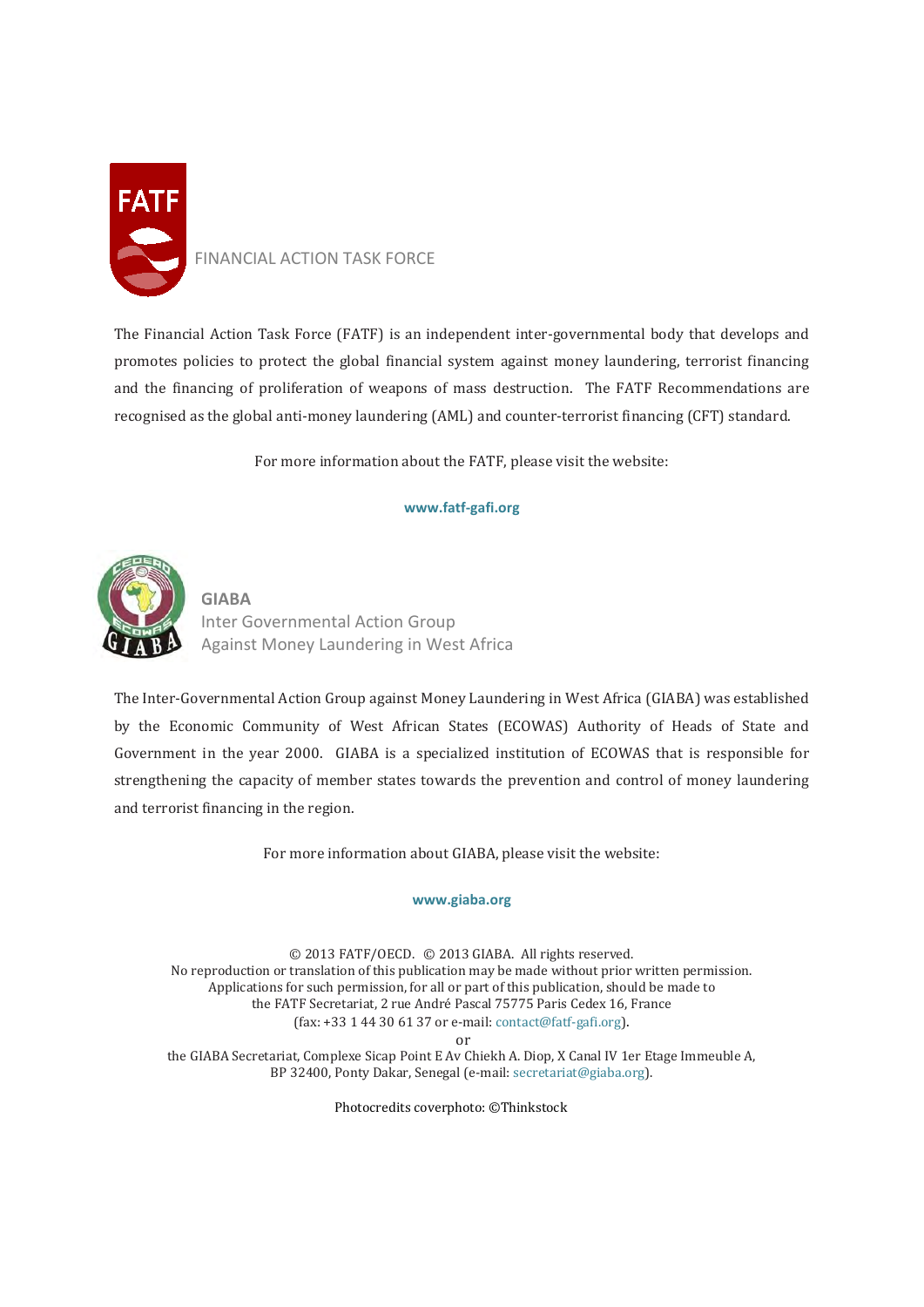# **TABLE OF CONTENTS**

| 2.1<br>2.2<br>2.3<br>2.4<br>2.5<br>2.6                                                                                                                                                                                                                |  |
|-------------------------------------------------------------------------------------------------------------------------------------------------------------------------------------------------------------------------------------------------------|--|
|                                                                                                                                                                                                                                                       |  |
| Typology 1: Terrorist Financing through Trade and other Lucrative Activities 18<br>Typology 2: Terrorist Financing through Non-Governmental Organisations/Charities<br>Typology 3: Terrorist Financing through Smuggling of Arms, Assets and Currency |  |
|                                                                                                                                                                                                                                                       |  |
|                                                                                                                                                                                                                                                       |  |
|                                                                                                                                                                                                                                                       |  |
|                                                                                                                                                                                                                                                       |  |
|                                                                                                                                                                                                                                                       |  |
|                                                                                                                                                                                                                                                       |  |
| <b>APPENDIX</b>                                                                                                                                                                                                                                       |  |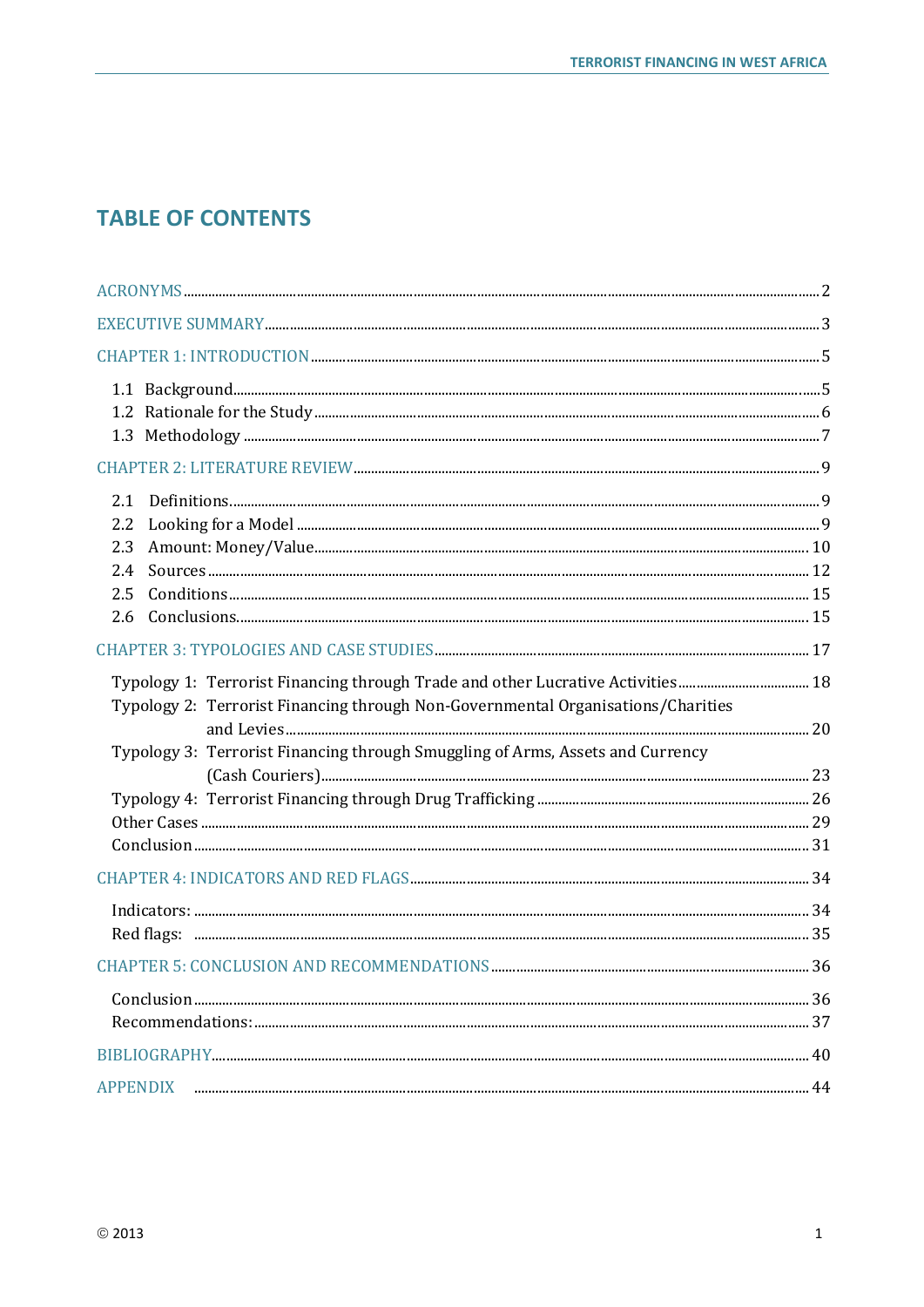# <span id="page-3-0"></span>**ACRONYMS**

| AML              | Anti-money laundering                                                   |
|------------------|-------------------------------------------------------------------------|
| <b>AQIM</b>      | Al Qaeda in the Islamic Maghreb                                         |
| <b>CFT</b>       | Combatting the financing of terrorism                                   |
| DIA              | Defence Intelligence Agency                                             |
| <b>ECOWAS</b>    | <b>Economic Community of West African States</b>                        |
| <b>FATF</b>      | <b>Financial Action Task Force</b>                                      |
| GIABA            | Inter-Governmental Action Group against Money Laundering in West Africa |
| MNLA             | National Movement for the Liberation of Azawad                          |
| <b>MUJAO</b>     | Movement for Oneness and Jihad in West Africa                           |
| NGO              | Non-Governmental Organisations                                          |
| N <sub>P</sub> O | Non-Profit Organisations                                                |
| <b>PEP</b>       | <b>Politically Exposed Person</b>                                       |
| SALW             | <b>Small Arms and Light Weapons</b>                                     |
| <b>STR</b>       | <b>Suspicious Transaction Report</b>                                    |
| <b>FIU</b>       | Financial Intelligence Unit                                             |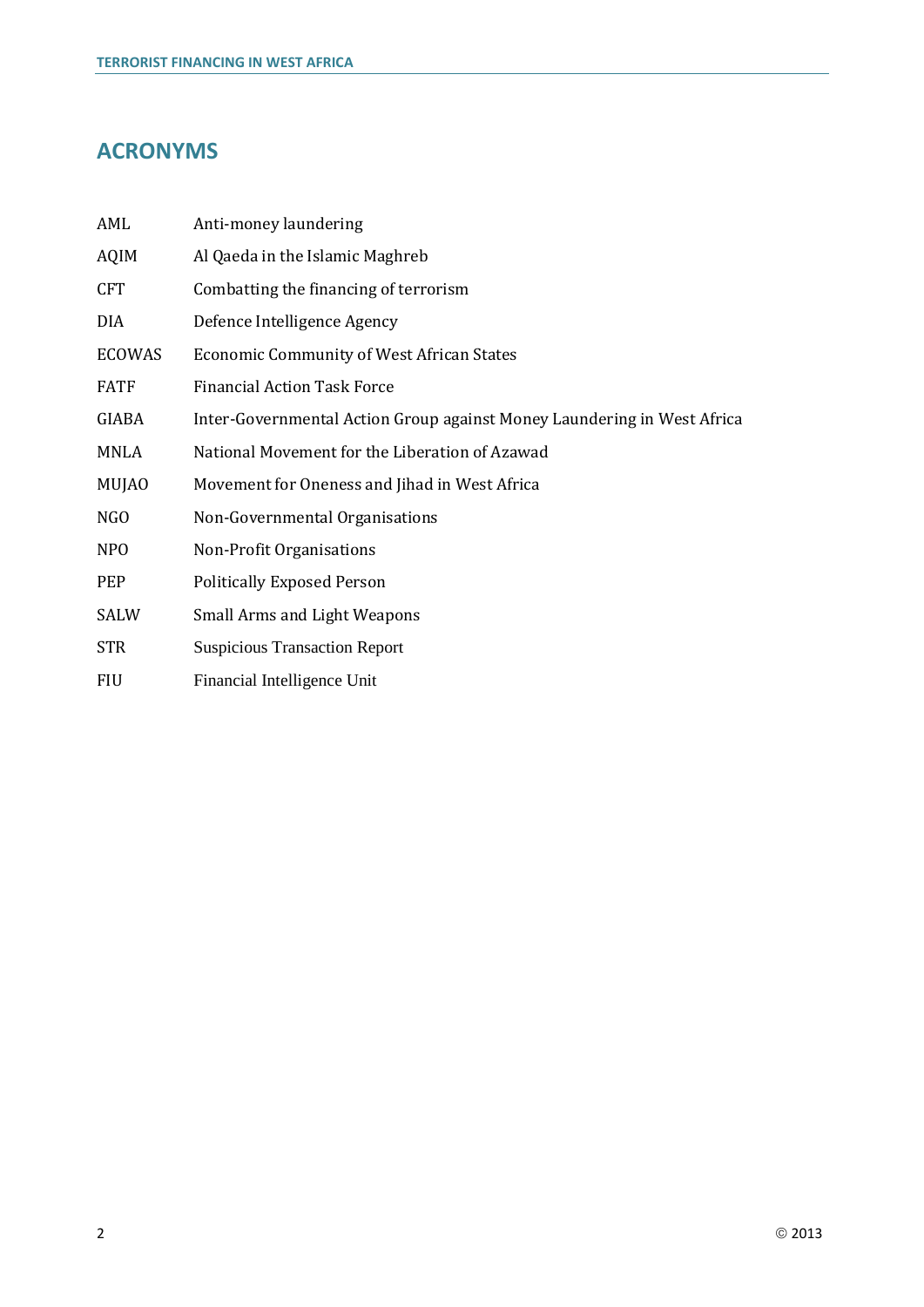# <span id="page-4-0"></span>**EXECUTIVE SUMMARY**

In West Africa, there is significant concern about the rise of terrorism. This is manifested by the number of terrorist attacks in some West African countries that have resulted in large human casualties and the destruction of property. The source of funding for terrorist activities has equally been of concern in the sub-region. The phenomenon is underpinned by several factors, including the presence of large, informal, cash-based economies, political instability, ethnic and communal violence, pervasive corruption, widespread poverty, gross unemployment, and underemployment. Significantly, terrorist groups and their financiers drive funds from both licit and illicit activities, and move them through formal and informal channels to support their activities. All of these factors have adverse effects on peace, security, and development in the sub-region.

The devastating effects of terrorism and terrorist financing have provoked strong interest among the authorities and national governments of the Economic Community of West African States (ECOWAS) on countering the threat, based on a clear understanding of the *modus operandi* of terrorist groups and their financiers. Accordingly, this typologies study aims to discover the methods used by terrorists, terrorist groups, and their supporters to collect, transfer, and utilise funds for their activities. It aims to provide a deeper understanding of the methods used by financiers to assist terrorists in carrying out acts of terrorism. The study also aims to provide information on terrorist financing methods to assist competent authorities and reporting entities in their responsibilities to combat terrorist financing. In this regard, the study provides case studies, from which key indicators and red flags have been generated to help policymakers and regulatory and enforcement authorities as well as reporting entities to understand better the nature and dynamics of terrorist financing in the sub-region.

As a prelude to this typology study, and recognizing the challenges of getting information on the subject matter in the sub-region, the Inter-Governmental Action Group against Money Laundering in West Africa (GIABA) commissioned five experts, one each in Burkina Faso, Mali, Niger, Nigeria and Senegal, to carry out a background study on terrorism and terrorist financing in their countries. These countries were selected based on the prevailing incidences of terrorism or its effects on them compared to other GIABA member States.

A workshop on terrorist financing in West Africa typologies was organised to review the reports of the experts and analyse the case studies gathered during the joint FATF/GIABA Expert Meeting on Money Laundering and Terrorist Financing Typologies organised in Dakar, Senegal from 26 to 28 November 2012. The workshop discussed, among others, the methods, and techniques employed by terrorists in collecting, transferring, and utilizing funds with reference to specific cases.

Analysis of the cases and questionnaires revealed a number of trends that may seriously threaten the security and stability of West Africa. Among these trends are:

- $\blacksquare$  the upsurge in acts of terrorism and terrorist financing in the sub-region,
- **Example 3** emerging linkages between West African extremist groups and international terrorist organisations and provision of support by the latter to the former,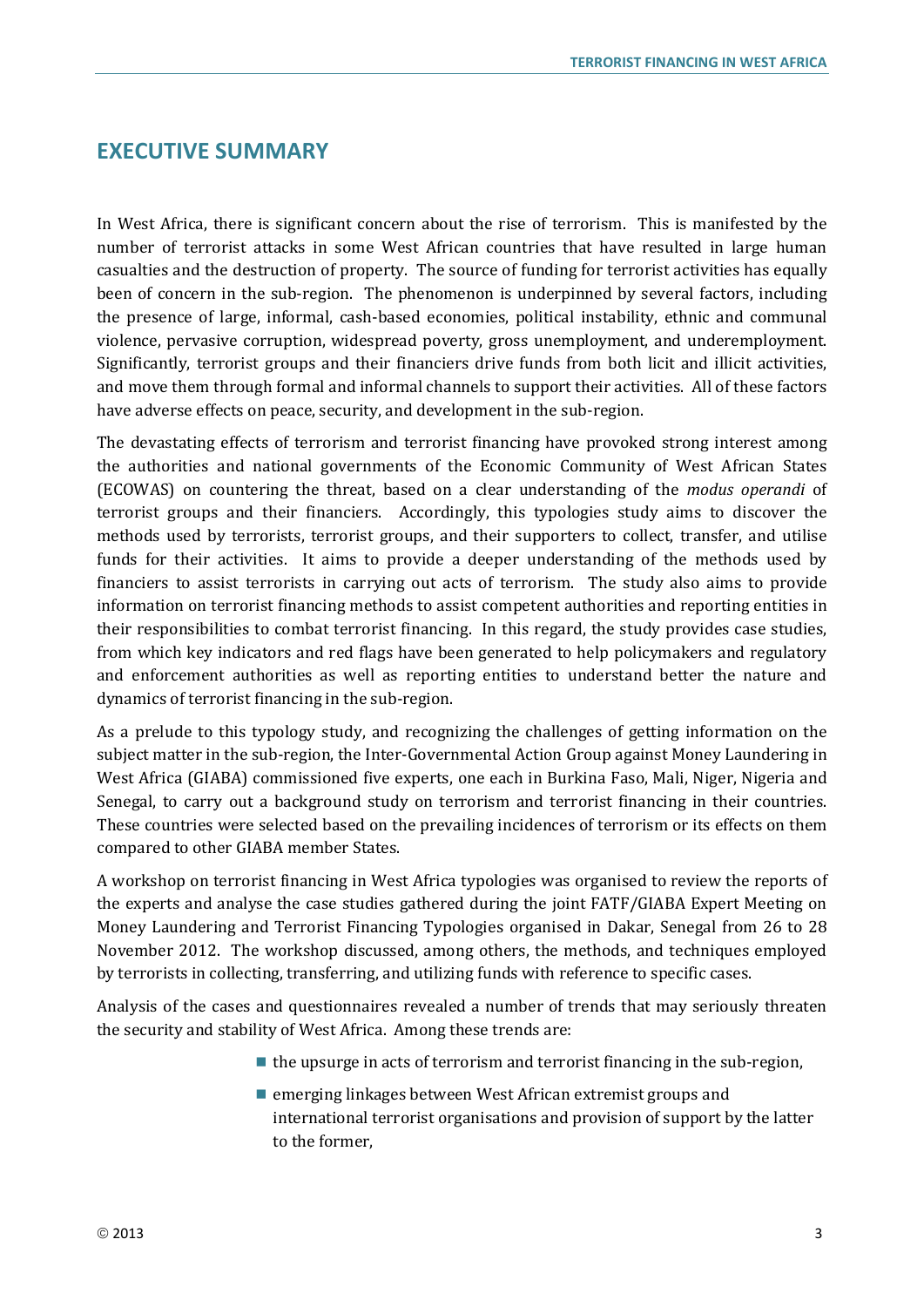- $\blacksquare$  the use of both legitimate and illegitimate means by terrorists and terrorist groups to raise funds for personal upkeep, recruitment, purchase of tools and equipment, the dissemination of propaganda, and
- $\blacksquare$  the exploitation of formal and informal channels to move funds.

The use of Non-Governmental Organisations (NGOs) and charities as conduits for terrorist financing is also becoming more apparent.[1](#page-5-0)

A number of vulnerabilities were identified from the analysis of the experts' reports.

- Reporting institutions often lack the capacity to identify suspicious transactions related to terrorist financing.
- Terrorists, terrorist groups, and their supporters take advantage of the large informal, cash-based economy to fund their activities.
- Security and surveillance at various national borders are weak. compounded by numerous unofficial border cross points, thereby resulting in the infiltration of terrorists and illicit Small Arms and Light Weapons (SALW).
- Domestic inter-agency co-operation and collaboration, as well as information sharing among ECOWAS member States remain weak and thus providing an enabling environment for the illicit flow of cash and SALWs across borders without being detected.

Counter terrorism authorities' understanding of applicable laws is limited, which poses challenges for combating terrorist financing and terrorism.

As part of efforts to address terrorism and terrorist financing in West Africa, a number of recommendations were made to member States of ECOWAS, regional and international authorities, and development partners for implementation.

<span id="page-5-0"></span><sup>1</sup> FATF (2013a).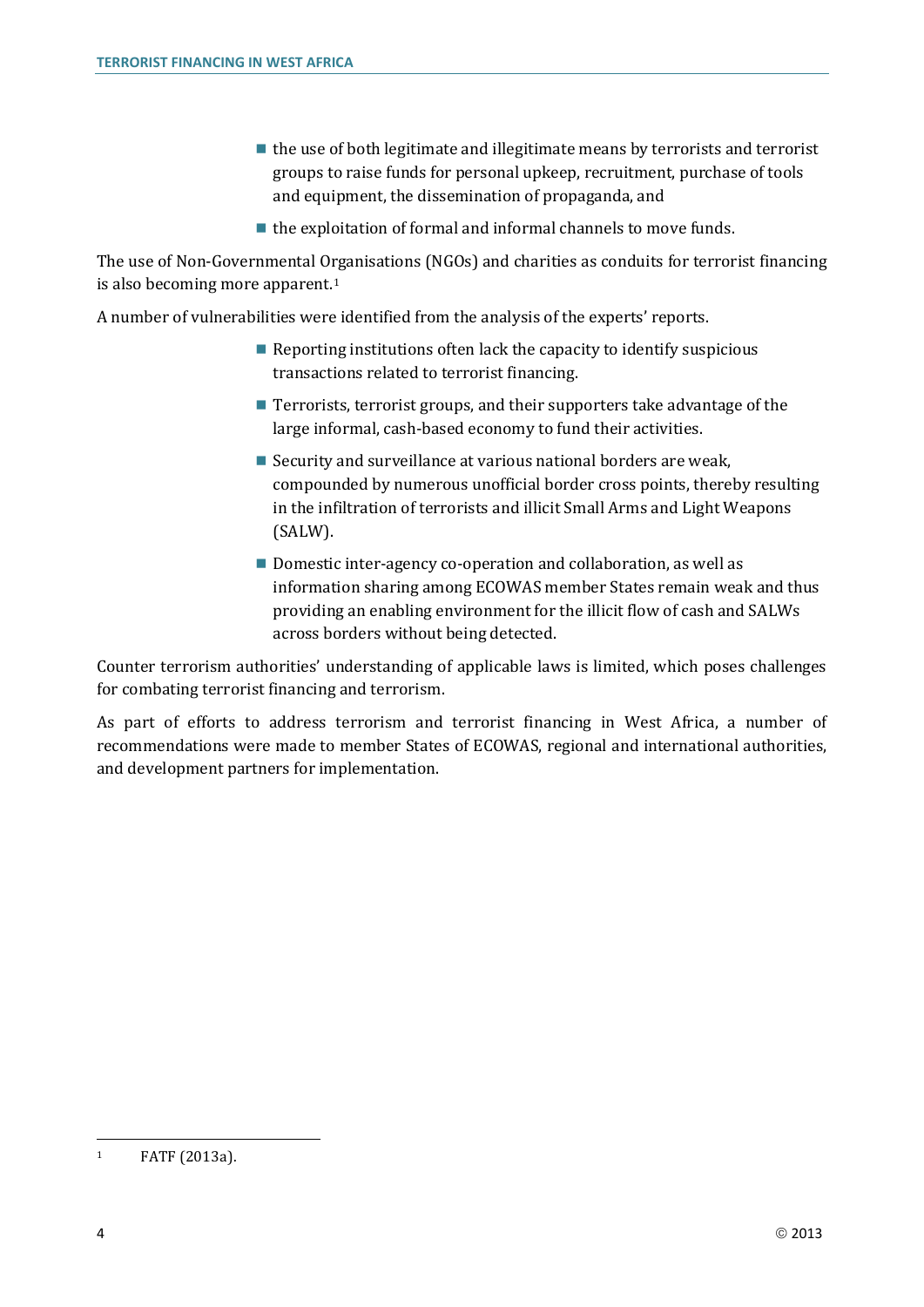# <span id="page-6-0"></span>**CHAPTER 1: INTRODUCTION**

## <span id="page-6-1"></span>**1.1 BACKGROUND**

Following a protracted period of conflict, social unrest, and political instability, West Africa[2](#page-6-2) has made considerable advances in democracy, economic growth, and development in the past decade. Notwithstanding these advances, there is concern about the rise of terrorism and its adverse effects on peace, security, and development in the sub-region. The frequency and lethal nature of attacks in some West African countries in recent years are an indication of the increasing sophistication of terrorist groups in the sub-region. Although not broken down by country, the United States' 2011 Country Report on Terrorism indicated, "Africa experienced 978 attacks in 2011, an 11.5% increase over 2010. This is attributable in large part to the more frequent attacks of the Nigeria-based ter[ro](#page-6-4)rist group Boko Haram, which conducted 1[3](#page-6-3)6 attacks in  $2011 -$  up from 31 in 2010"<sup>3</sup>. In 2012, Boko Haram conducted 364 terrorist attacks, which killed 1 132 people.4

Compounding the situation is the rising radicalisation and the southward migration of terrorists and extremists, particularly members of Al Qaeda in the Islamic Maghreb (AQIM), through the Sahel towards Mali, Mauritania, and Niger. Indeed, there are indications that AQIM has operational bases in some West African countries and has forged tactical alliances with terrorist groups such as Boko Haram in Nigeria, the Movement for Oneness and Jihad in West Africa (MUJAO), the National Movement for the Liberation of Azawad (MNLA), and Ansar Eddine in Mali and Niger.[5](#page-6-5) These alliances have taken the form of AQIM's provision of training and logistical support to Boko Haram and other terrorist operatives. In addition, there is suspicion that Boko Haram has developed ties with the Somali militant group Al Shabaab.

More importantly, alliances and co-operation among Al Qaeda, AQIM, and West African terrorist groups, and the alleged provision of support by certain West African politicians and public officials to terrorist and likeminded groups in West Africa, underpin the seriousness of the problem and the associated negative effect it is having on the people and on the development of the sub-region. Boko Haram has suspected relationships with AQIM and Al Shabaab, and the sophistication of its attacks in particular has raised concerns about the group's capacity to attack non-Nigerian targets in Nigeria and throughout Africa.[6](#page-6-6) 

There are terrorist organisations based in the region and they carry out their operations in the region, and there are terrorist organisations not based in West Africa but who derive a significant amount of financing through their activities in the region. This is particularly evident in narcotics

<span id="page-6-2"></span><sup>2</sup> West Africa refers to Benin, Burkina Faso, Cape Verde, Côte d'Ivoire, the Gambia, Ghana, Guinea, Guinea-Bissau, Liberia, Mali, Niger, Nigeria, Senegal, and Sierra Leone.

<span id="page-6-3"></span><sup>3</sup> United States Department of State (2012).

<span id="page-6-4"></span><sup>4</sup> United States Department of State (2013).

<span id="page-6-5"></span><sup>5</sup> Tanchum, Michael (2012).

<span id="page-6-6"></span><sup>6</sup> United States Congress (2011), pp. 1.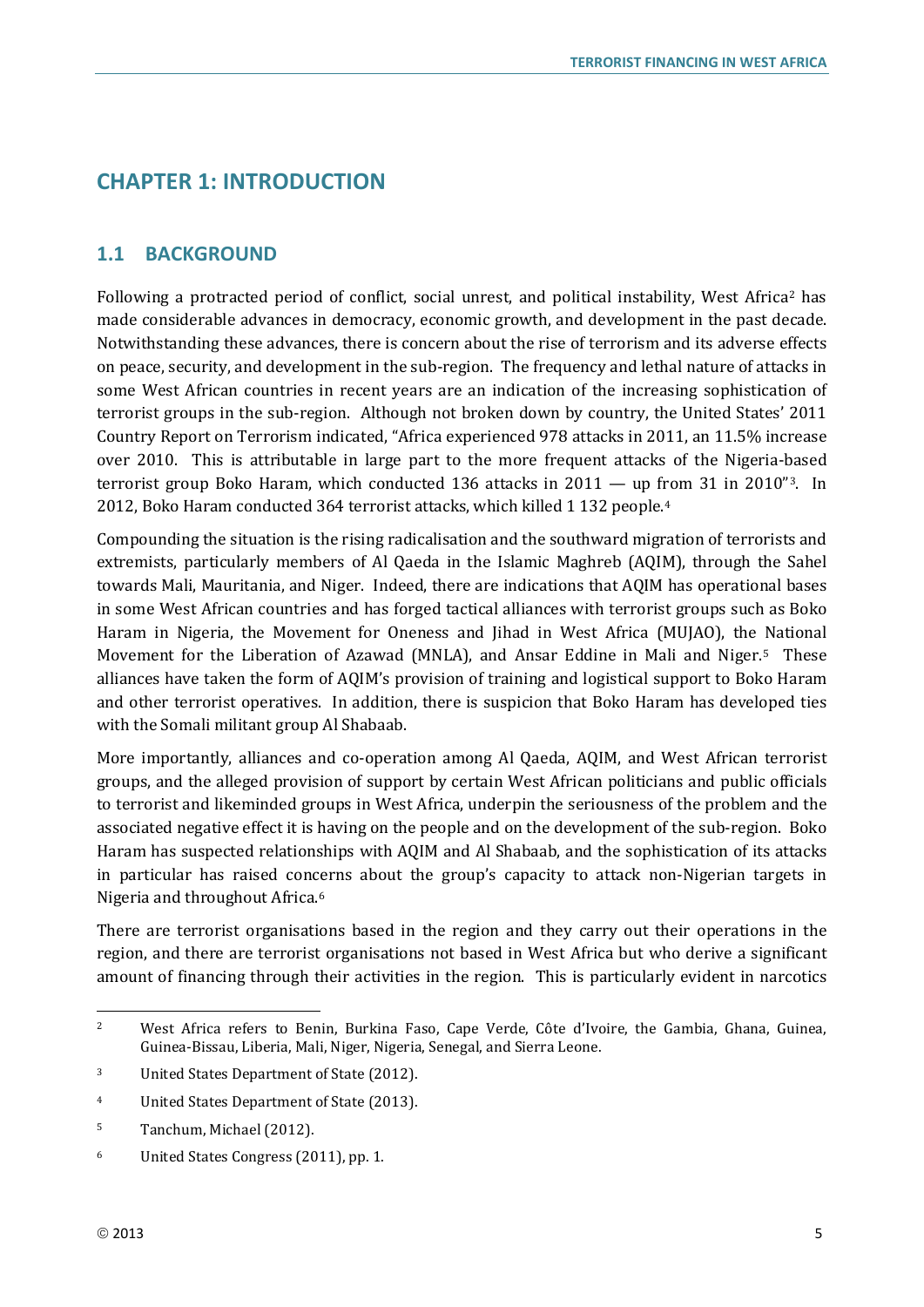trafficking, which is often funnelled to Europe via pre-existing routes in West Africa and, at times, originating in South America.

West Africa is vulnerable to terrorism and terrorist financing for a number of reasons. The subregion suffers from political instability, ethnic and communal violence, pervasive corruption, widespread poverty, and high rates of unemployment and underemployment, especially among young people. Terrorists and terrorist groups may exploit these negative conditions, especially with regard to young people. As an indication of the severity of the challenges to human development in the region, the United Nations Development Program (UNDP) in its 2011, Human Development report ranked 13 of the 15 ECOWAS countries as experiencing 'low human development'.[7](#page-7-1) In 2010, GIABA reported, "West Africa's economy is predominantly characterised by informal activity. […] The informal economy is large. […] A measure of between 60% and 70% of GDP is probably representative of the region".[8](#page-7-2) Poor governance and weak public institutions underpin most of the human development challenges in the region.

Most of the borders in West Africa are porous and there are many ungoverned spaces around the vast boundary lines. All the countries lack the capacity to effectively monitor the borders and boundary lines which is a vulnerability that can be exploited by terrorist groups to establish training bases for their members, and to transport and distribute weapons, across the sub-region.

The devastating effects of terrorism, including loss of life, destruction of property, insecurity, underdevelopment, and reputational damage, have attracted the attention of the authorities and national governments of ECOWAS on the need to act decisively to counter the threat. They seek not only to understand the nature and *modus operandi* of the terrorist groups involved, but more importantly, to devise means of countering their operations in the sub-region. To address this challenge, ECOWAS member States have enacted anti-terrorism and combating terrorist financing (CFT) laws, established institutional frameworks, strengthened investigative and prosecutorial capacities, and enhanced domestic inter-agency and international co-operation. In 2012, a regional Counter-Terrorism Action Plan was developed, with the support of many stakeholders, to strengthen regional efforts against terrorism. In addition, the Summit of Heads of State and Government of ECOWAS, held in Abidjan, Cote d'Ivoire from 27-28 February 2013, adopted the ECOWAS Counter-Terrorism Strategy and its Implementation Plan, as well as the Political Declaration on a Common Position against Terrorism. The Strategy and Implementation Plan in particular provide a framework for the fight against terrorism in West Africa.

# <span id="page-7-0"></span>**1.2 RATIONALE FOR THE STUDY**

Judging from the increasing manifestations and sophistication of terrorist activity in West Africa, more work has to be done to counter the problem. Terrorist groups have devised operational methods that have made it difficult for enforcement authorities to prevent attacks which have highlighted gaps in knowledge as it relates to understanding terrorist financing in West Africa. Specifically, among the key undermining factors in AML/CFT efforts in West Africa is the lack of

 $\ddot{\phantom{a}}$ 

<span id="page-7-1"></span><sup>7</sup> United Nations Development Program (2011).

<span id="page-7-2"></span><sup>8</sup> Inter-Governmental Action Group Against Money Laundering West Africa [GIABA] (2010).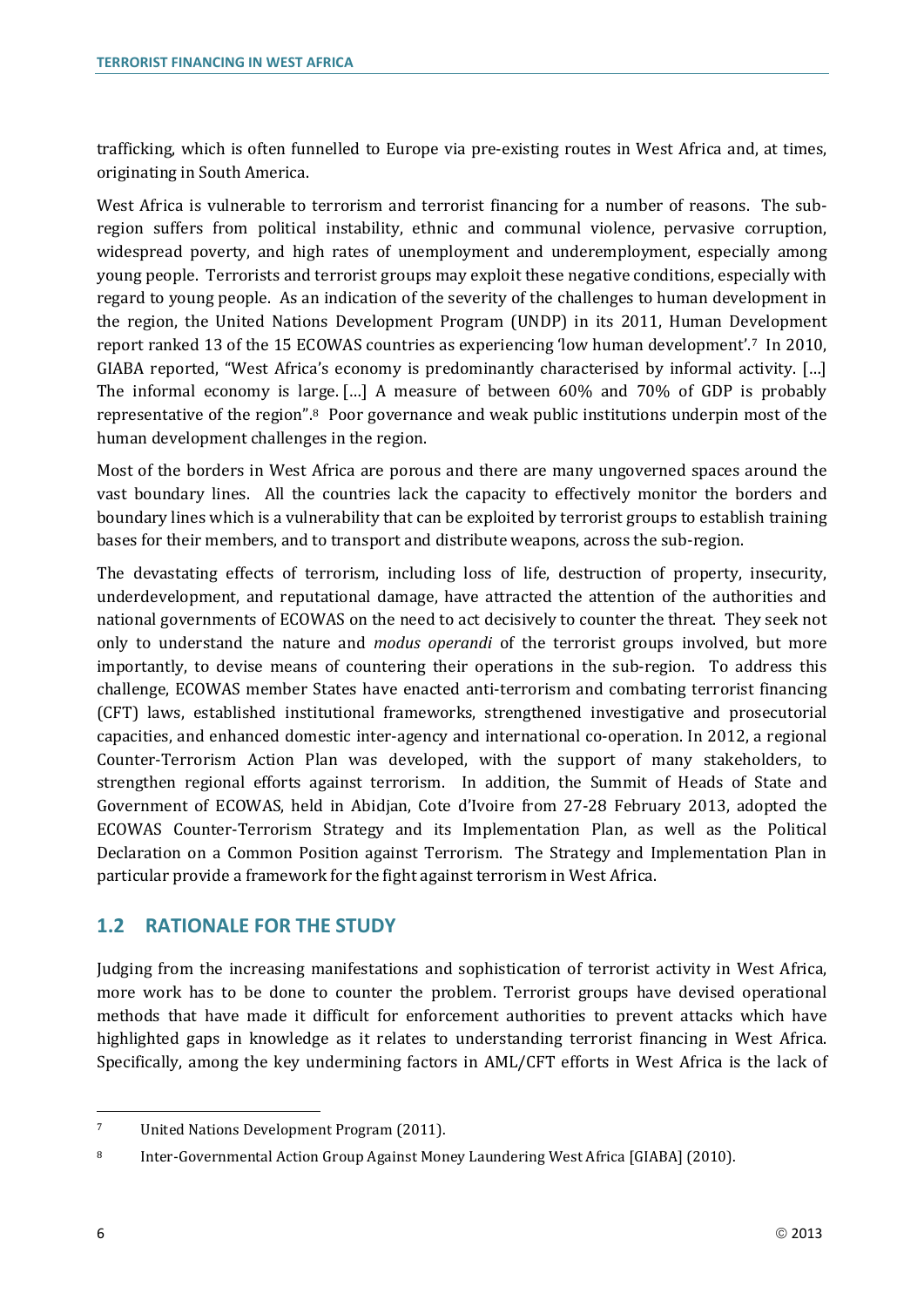reliable knowledge on the methods and techniques terrorists and their supporters use to raise, move, and utilise funds for their activities.

To provide relevant and current information to help inform this typology project, GIABA commissioned five experts, one each in Burkina Faso, Mali, Niger, Nigeria, and Senegal to carry out a background study on terrorism and terrorist financing in their countries. These countries were selected based on the prevailing incidences of terrorism compared with other GIABA Member States. The studies were aimed at:

- Revealing the methods used by terrorists and terrorist groups to collect, transfer, and utilise funds for their activities;
- Deepening the understanding of methods and techniques used by terrorist financiers to assist terrorists in carrying out acts of terrorism;
- **Highlighting the different typologies of terrorist financing prevalent in West** Africa;
- Enhancing the knowledge and understanding of investigative and prosecutorial authorities of how illegal and legal funds are used for terrorist financing;
- $\blacksquare$  Identifying relevant indicators and red flags to assist financial institutions and other reporting entities in decision making with regard to monitoring and reporting suspicious transactions on terrorist financing; and
- Assisting policy makers as well as legislative and judicial authorities to identify and close possible gaps in legislation on terrorism and terrorist financing.

Terrorists and terrorist organisations depend on funds for their personal, operational, and organisational needs. Detecting and cutting off their source of funding are critical steps in denying them the ability to operate. Apprehending, investigating, and prosecuting the financiers of terrorist groups and terrorist acts will serve as a deterrent to others. The freezing, confiscation, and seizure of terrorist assets will equally have a deterring effect. More importantly, understanding and addressing the issue of terrorist financing is critical because of the destructive effects of terrorism on peace, security, and development.

# <span id="page-8-0"></span>**1.3 METHODOLOGY**

As mentioned above, Burkina Faso, Mali, Niger, Nigeria, and Senegal were selected for the conduct of special studies in support of the typology project owing to the prevailing terrorism challenges in these member countries or its impact on them. Nigeria is of particular importance not only because of its size and position as the regional powerhouse, but also because of the far-reaching implications of terrorism-related insecurity for regional peace and security. The other four countries are of equal importance because of their location in or close to the terrorism-ridden Sahel region and the potential impact on regional security. The GIABA Secretariat engaged one expert in each of the five countries to conduct preliminary studies over a period of two months (September to October 2012). The experts reviewed relevant literature and administered two questionnaires (country level and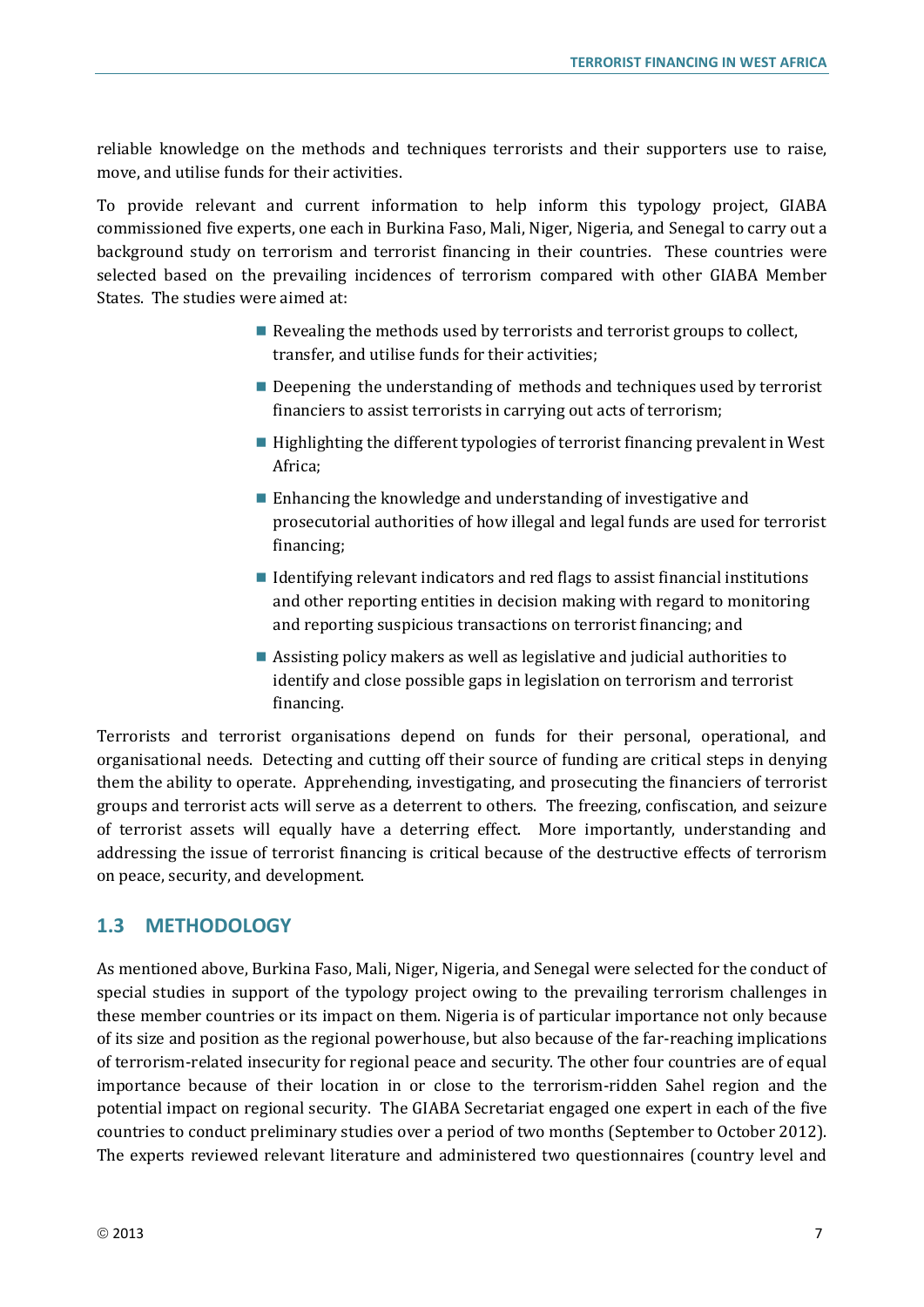general population questionnaires) designed for government officials, law enforcement and judiciary personnel, civil society representatives, journalists, academics, experts, and reporting institutions in their respective countries. To a large extent, the results of the surveys and questionnaires confirmed the general understanding of terrorism in the aforementioned countries. The results also confirmed the cases presented by the experts. For instance, terrorist and terrorist groups rely on both legitimate and illegitimate sources of funding.[9](#page-9-0)

Structured interviews were also carried out with experts and public officials dealing with issues of terrorism to reinforce some of the issues in the questionnaires. The responses were analysed and case studies were produced.

A joint FATF/GIABA Experts' Meeting on Money Laundering and Terrorist Financing Typologies was organised in Dakar, Senegal from 26 to 28 November, 2012. Various workshops, including one on terrorist financing in West Africa, were held to review progress on the typologies projects underway at that time. The workshop on terrorist financing discussed the methods and techniques employed by terrorists in raising, moving, and utilizing funds with reference to specific examples.

Each of the five national experts presented cases to illustrate the methods, techniques, and complexities of terrorist financing in West Africa. Considering the relatively high incidence of terrorist activity in Nigeria and the implications for its security and stability and that of West Africa, there were two additional presentations made by Nigerian authorities, one from the Defence Intelligence Agency (DIA) and the other by the Department of State Services (DSS). The US also provided a number of cases, including one that illustrates terrorist financing through transnational drug trafficking in West Africa and the Sahel region.

This report is divided into five (5) chapters:

- Chapter 1 provides background information on issues of terrorism and terrorism financing in the sub-region and describes the study's methodology.
- Chapter 2 reviews literature on terrorist financing with a focus on what can be found in West Africa.
- Chapter 3 highlights terrorist financing typologies based on the cases gathered during the study.
- Chapter 4 provides indicators and red flags for terrorist financing in West Africa.
- Chapter 5 provides a summary of study's findings and conclusions.

<span id="page-9-0"></span> $\ddot{\phantom{a}}$ <sup>9</sup> The individual country reports produced by the 5 experts were shared with all Project Team members and are available at the GIABA and FATF Secretariat.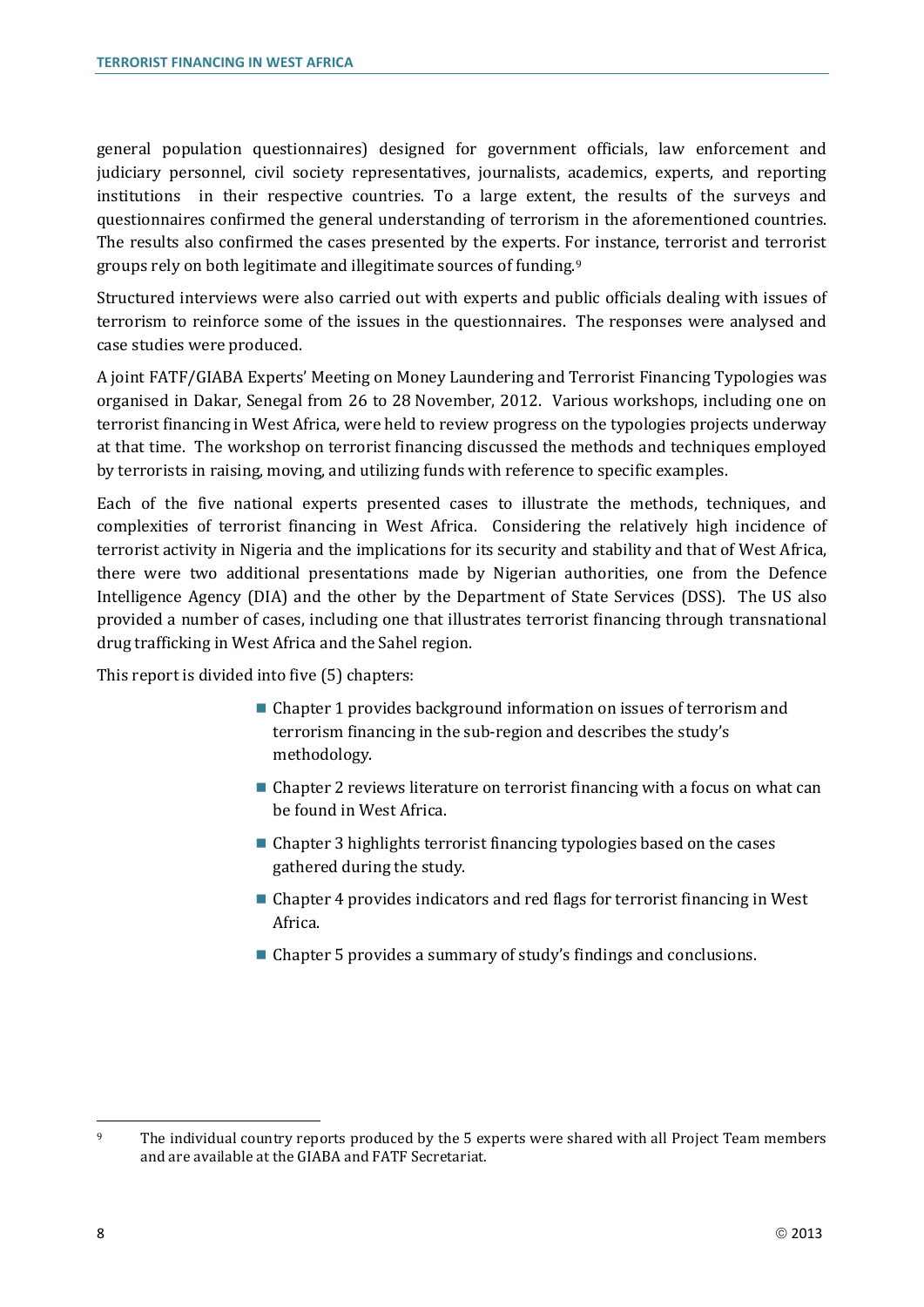# <span id="page-10-0"></span>**CHAPTER 2: LITERATURE REVIEW**

# <span id="page-10-1"></span>**2.1 DEFINITIONS**

Terrorist financing has been defined in various international counter-terrorism and counterterrorism financing (CFT) instruments. According to the UN Convention for the Suppression of the Financing Terrorism, the definition of terrorism—article 2 states:

Any person commits an offence within the meaning of this Convention if that person by any means, directly or indirectly, unlawfully and wilfully, provides or collects funds with the intention that they should be used or in the knowledge that they are to be used, in full or in part, in order to carry out: (a) An act which constitutes an offence within the scope of and as defined in one of the treaties listed in the annex; or (b) Any other act intended to cause death or serious bodily injury to a civilian, or to any other person not taking an active part in the hostilities in a situation of armed conflict, when the purpose of such act, by its nature or context, is to intimidate a population, or to co[mp](#page-10-3)el a government or an international organisation to do or to abstain from doing any act"<sup>10</sup>

The World Bank and the International Monetary Fund (IMF) also define terrorist financing as "the financial support, in any form, of terrorism or of those who encourage, plan or engage in  $it''$ <sup>11</sup>. Furthermore, the Financial Action Task Force (F[AT](#page-10-5)F) notes that it involves the financing of terrorist acts, and of terrorists and terrorist organisations.12

## <span id="page-10-2"></span>**2.2 LOOKING FOR A MODEL**

In conjunction with the above definitions, it is useful to consider frameworks that provide further understanding of how terrorist financing manifests itself. It is then possible to apply these frameworks to the particular case of West Africa. While there is no broadly accepted model of terrorist financing along the lines of the placement, layering, and integration model of money laundering, a number of studies propose approaches for the systematic analyses of terrorist financing. In the West African context, it is particularly important to note the limitations of considering terrorist financing in terms of "funds" or financial transactions alone, given the limited access to formal financial services in much of the region.

<span id="page-10-3"></span><sup>10</sup> See United Nations (1999), Article 2.

<span id="page-10-4"></span><sup>11</sup> World Bank and International Monetary Fund (2003).

<span id="page-10-5"></span><sup>12</sup> FATF (2013b).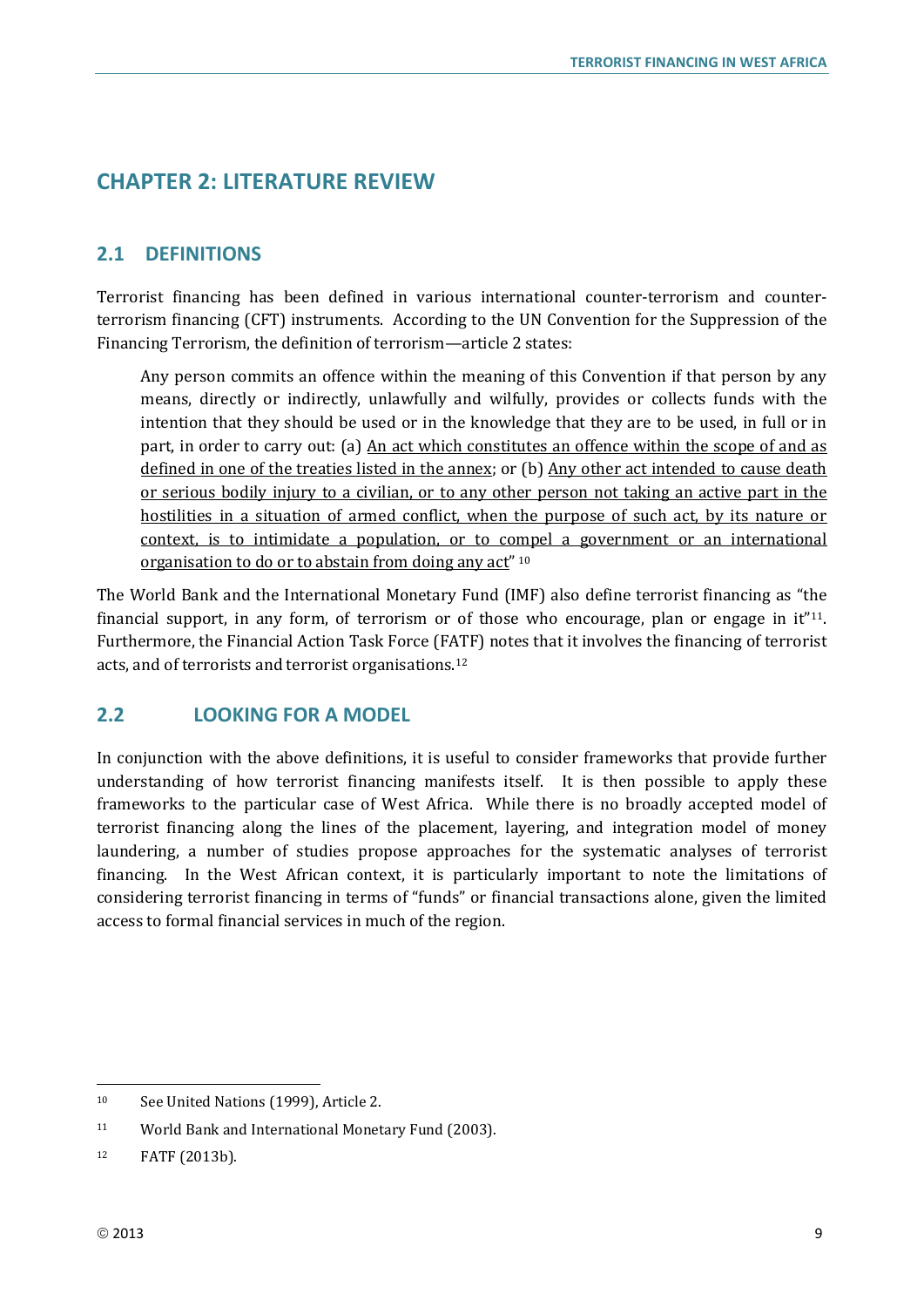One study that contemplates a broader definition of terrorist financing is the Terrorist Resourcing Model published by the Integrated Threat Assessment Centre (2007).<sup>[13](#page-11-1)</sup> The main premises of the model are:

- 1) the purposes and processes of terrorist financing and related activities are fundamentally different from those of money laundering; and
- 2) "money is only one of a number of essentially interchangeable instruments that can be exchanged for one another" in order for terrorist groups to obtain the end-use goods and other resources they need.

Thus, the notion of terrorist "resourcing" can provide a more appropriate framework for assessing the economic activities of terrorist actors.[14](#page-11-2) The Integrated Threat Assessment Centre also argues that terrorist financing/resourcing is a non-linear process. The model thus consists of stages – acquisition, aggregation, transmission to organisation, transmission to cell, and conversion – that cover the process from end-to-end while accommodating a range of variations. The model provides a framework for analysis of all methods and means – from both licit and illicit origins – used by terrorist organisations to support their operations and infrastructure, given their different needs, capabilities, and mechanisms. While money or its equivalents are most often part of the process, these methods need not involve financial instruments or transactions at all, and could include the theft or smuggling of end-use goods, aggregations of donations, or direct provision of equipment to cells, to name a few.

An additional useful framework to take into account is the typology developed by Vittori.[15](#page-11-3) Her analysis categorises terrorist organisations – and draws inferences on their relative capability and autonomy – based on the methods and techniques in which they obtain and manage their resources. Vittori places terrorist groups within one of seven categories – lone wolf, state sponsored, franchise, bundled support, state sponsoring, shell state, and transnational corporation. These categories provide insight into a group's reasons for employing particular resourcing methods (in addition to regional socio-economic considerations), and why given methods come to be associated with particular types of groups.

# <span id="page-11-0"></span>**2.3 AMOUNT: MONEY/VALUE**

One strand of the literature is focused on whether substantial amounts of money are required in carrying out acts of terrorism. It spells out three categories of terrorist financing. In particular:

- $\blacksquare$  the funding of terrorist operations: providing money for the cost of carrying out actual attacks such as the cost of explosives, arms, and vehicles;
- logistical funding: providing money for individuals and groups for personal upkeep, travel, and accommodation; and

<span id="page-11-1"></span> $\overline{a}$ 13 Integrated Threat Assessment Centre (2007).

<span id="page-11-2"></span><sup>14</sup> Integrated Threat Assessment Centre (2007:6).

<span id="page-11-3"></span><sup>15</sup> Vittori (2011).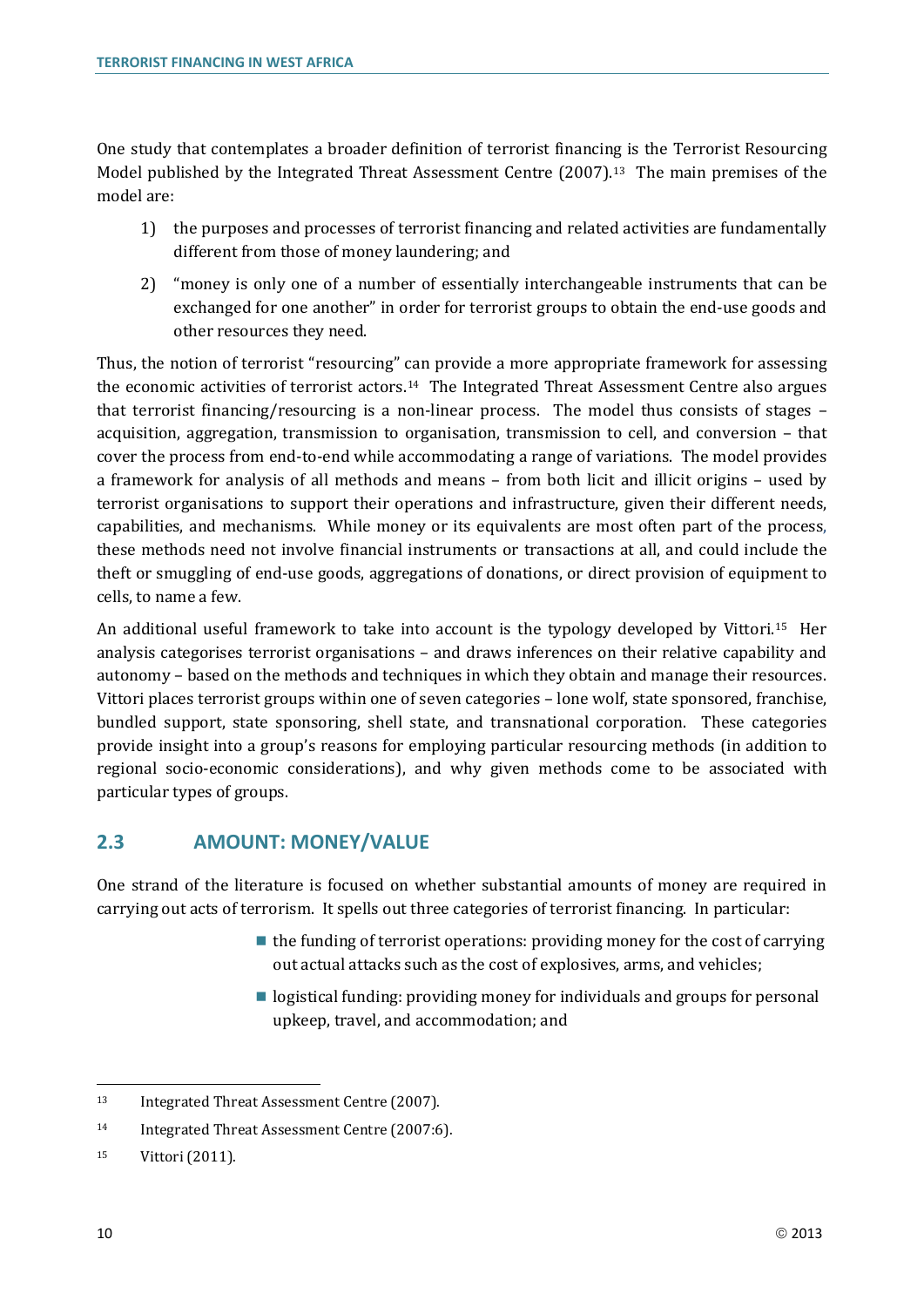using terrorist funds to provide social services, particularly to deprived communities, and to build support for terrorist groups.

With regard to the third category, Iannaccone and Berman (2006) shed some light on how terrorist groups or religious extremists become critical suppliers of social services, political action, and coercive force in situations where governments and economies function poorly.

Large terrorist movements rely on both legitimate and illegitimate sources of funding and require vast sums of money for operational, organisational, and administrative purposes, despite the fact that conducting a specific terrorist operation is relatively inexpensive. By focusing merely on the cost of individual terrorist attacks, the large amounts required to maintain a terrorist organisation is grossly underestimated.[16](#page-12-0) Ashley (2012) notes, "the actual execution of a terrorist attack is only a tip of the iceberg… as it is simply the overt physical product of an extensive covert terrorist organisational infrastructure."[17](#page-12-1) Specific sources of funding for terrorist groups, include "…an array of states, groups, fronts, individuals, businesses, banks, criminal enterprises and nominally humanitarian organisations<sup>"18</sup>; all of which can be seen in West Africa. Hence, specifically targeting the financial aspects of terrorist groups may not necessarily be an effective way of preventing terrorism.[19](#page-12-3)

Underpinning the diversification of terrorist financing is the evolution of the nature of terrorist groups and the threat they pose over the past decade. Tighter border security, immigration control, and greater scrutiny of financial transactions have forced groups like Al Qaeda to decentralise their operational approach and to rely on affiliate groups around the world to conduct operations.[20](#page-12-4) Although some of the groups and cells have close ties to Al Qaeda's senior leadership, they largely depend on sources other than Al Qaeda core for their funding.[21](#page-12-5) These groups and cells focus on not only operations in the areas in which they are based, but also on developing and maintaining financial and logistical support networks. Accordingly, there are changes in the means by which funds are raised, stored, and, moved, with groups often sharing information on techniques and methods.[22](#page-12-6)

Levitt and Jacobson (2008) also attribute the evolution in financing sources to rapid globalisation and sustained technological advances, which have enabled terrorist groups to raise, store, transfer, and distribute funds for their operations with ease. In particular, the advent of new technology has spurred changes in how money is transferred, with mobile and online money transfers becoming more commonplace.

- <span id="page-12-4"></span><sup>20</sup> Levitt, Matthew and Jacobson, Michael (2008).
- <span id="page-12-5"></span><sup>21</sup> Rollins, John (2011).
- <span id="page-12-6"></span><sup>22</sup> Cragin, Kim *et al* (2007).

<span id="page-12-0"></span> $\overline{a}$ <sup>16</sup> Arguilla *et al* (2001); 911 Commission (2004); Williams, Phil (2005) and Miguel del Cid Gomez, Juan (2010).

<span id="page-12-1"></span><sup>17</sup> Thus, significant amounts of financial resources are required to plan attacks, recruit and train operatives, disseminate propaganda information, provide transportation, preserve communication channels, support offshoot groups, and provide for the upkeep of operatives and their families.

<span id="page-12-2"></span><sup>&</sup>lt;sup>18</sup> Levitt, Matthew (2002).

<span id="page-12-3"></span><sup>19</sup> Gunaratna, Rohan (2002).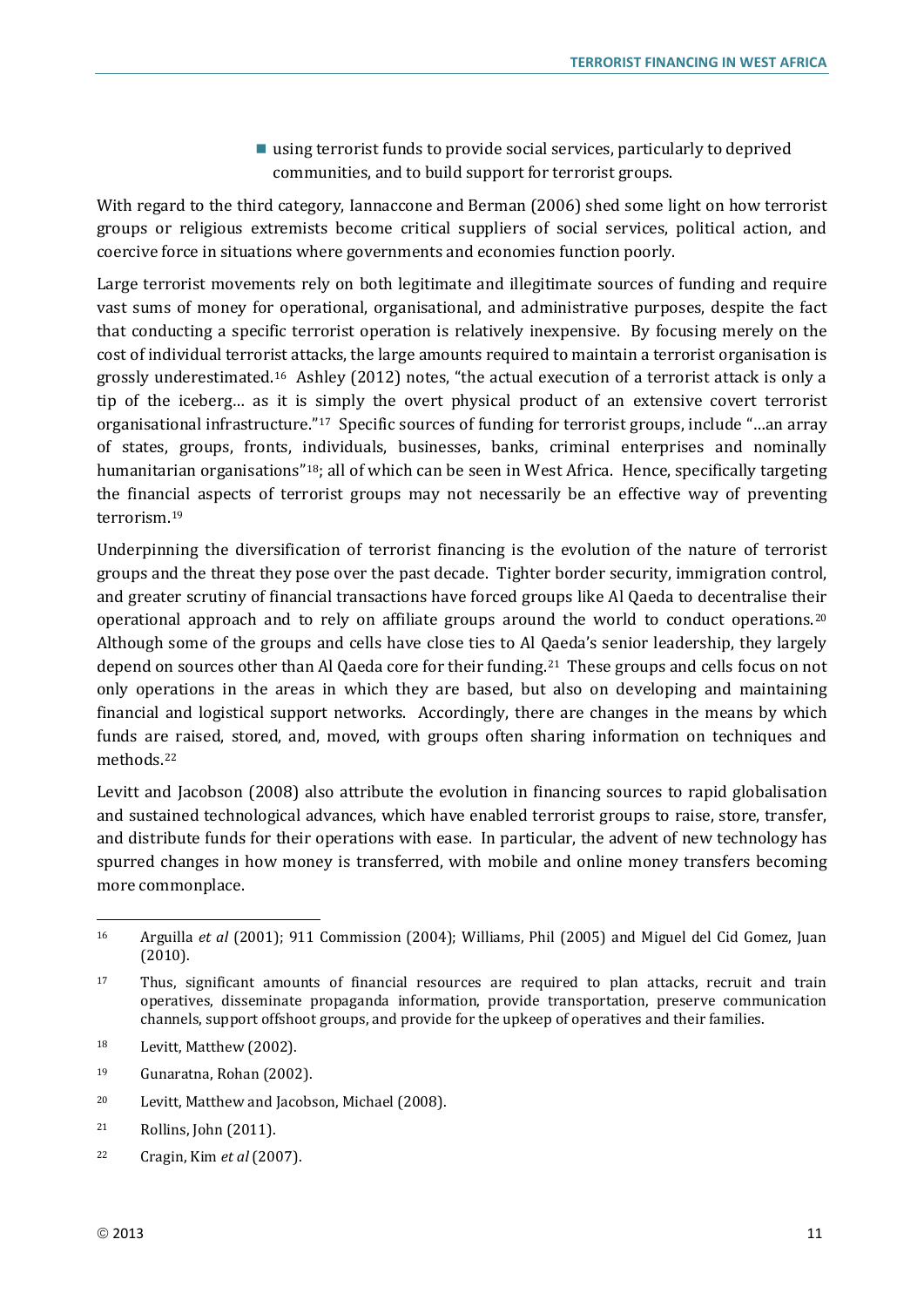# <span id="page-13-0"></span>**2.4 SOURCES**

There is consensus that state financing of terrorist groups has declined dramatically in the post-Cold War period, though it has not disappeared completely.<sup>[23](#page-13-1)</sup> The decline in state sponsorship is partly attributed to international efforts to combat terrorist financing, including bilateral and multilateral economic sanctions against particular states suspected or known to be sponsors of terrorism.[24](#page-13-2) Nonetheless, active and passive state sponsorship remain an important source of terrorist financing. For instance, according to Levitt and Jacobson (2008), while "active state sponsorship is increasingly rare, states [continue] to provide terrorist groups with a tangible service by simply allowing terrorists to have access to their territory, facilitating their travel, or by turning a blind eye to their activities within their borders". Passas has noted that this can extend to minimal enforcement of oversight measures for financial transactions and charities.[25](#page-13-3) States [can](#page-13-4) directly fund terrorist groups, supply them with weapons, or provide them with military training.26

The on-going international campaign against terrorist financing has demonstrated that terrorists and terrorist organisations exploit the non-profit organisation (NPO) sector to raise and move funds, provide logistical support, encourage terrorist recruitment, or otherwise support terrorist organisations and operations. NPOs possess characteristics that make them particularly attractive to terrorists or vulnerable to misuse for terrorist financing. They enjoy the p[ub](#page-13-5)lic trust, have access to considerable sources of funds, and their activities are often cash-intensive.27 NPOs may also have exposure to a large number of beneficiaries, some of whom may be vulnerable to radicalisation. Furthermore, they may have a global presence that provides a framework for transnational operations, including in insecure and conflict-affected areas, where terrorist groups may be present or seek to operate.[28](#page-13-6)

A number of case studies have highlighted the exploitation of NPOs as a means to support terrorism. Terrorists have abused NPOs by:

- diverting finances;
- diverting materials;
- using them as an intermediary to local partners that divert financing/materials;
- using them to facilitate travel and/or board travellers;
- using them as a front or cover for illicit activities, such as the transfer of arms;

- <span id="page-13-2"></span><sup>24</sup> Bantekas, Ilias (2003); Clunan, Anne L. (2006).
- <span id="page-13-3"></span><sup>25</sup> Passas, Nikos (2012).

- <span id="page-13-5"></span><sup>27</sup> FATF Interpretive Note to Recommendation 8 (Non-Profit Organisations).
- <span id="page-13-6"></span><sup>28</sup> Center on Global Counter-terrorism Cooperation et. al. To Protect and Prevent: Outcomes of a Global Dialogue to Counter Terrorist Abuse of the Non-Profit Sector, June 2013.

<span id="page-13-1"></span> $\overline{a}$ <sup>23</sup> Giraldo, Jeanne and Trinkunas, Harold (2007); Hardoin, Patrick and Wiechhardt, Reiner (2003); Clunan, Anne L. (2006); Bantekas, Ilias (2003); Levitt, Matthew and Jacobson, Michael (2008).

<span id="page-13-4"></span><sup>26</sup> Byman, Daniel (2005); Wilkinson, Paul (2011); Quillen, Chris (2002).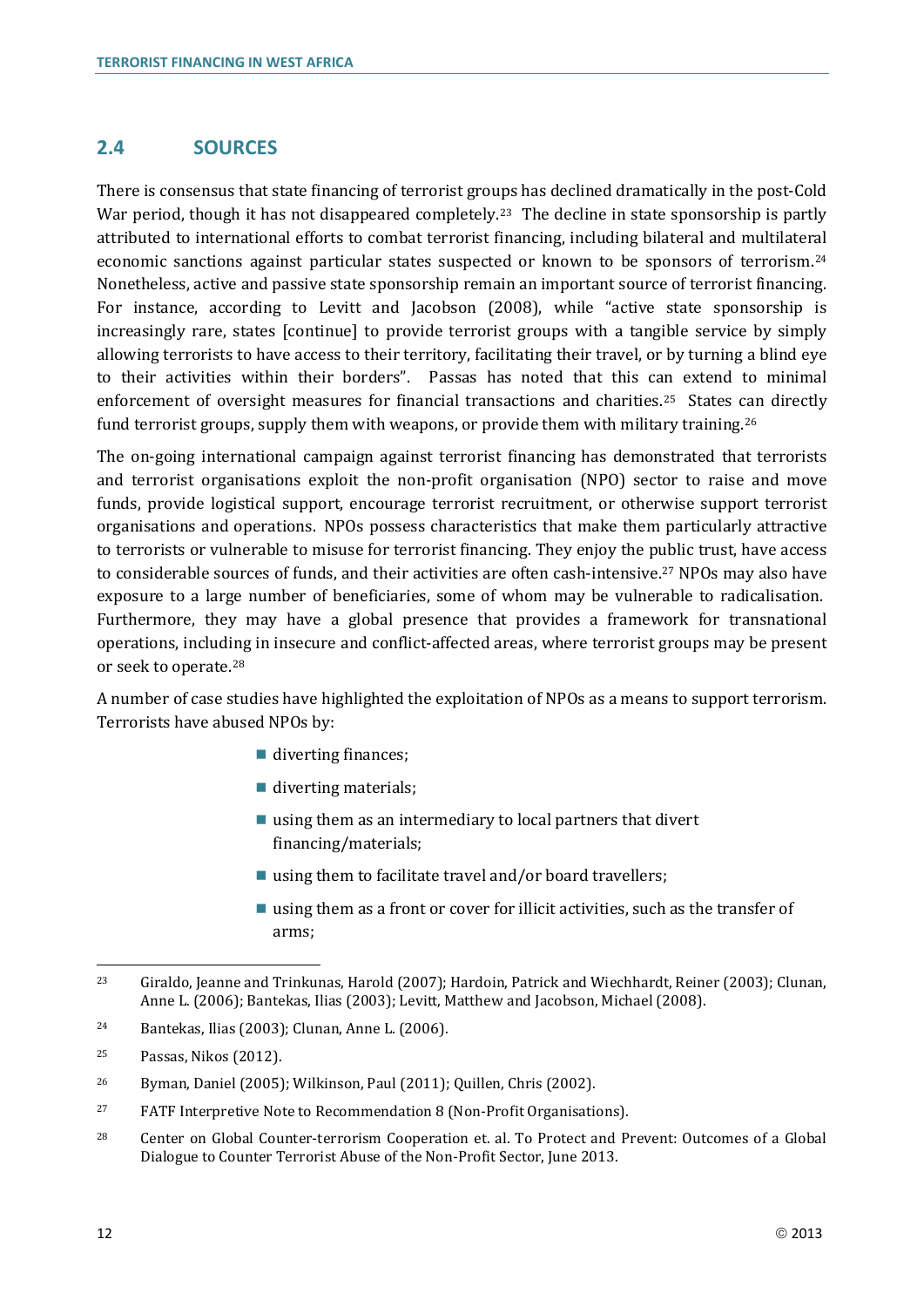- $\Box$  openly using them to provide social services as a means to solicit public support;
- $\blacksquare$  using them as a platform to distribute messaging as a means to gain political/ideological support;
- using them to radicalise and/or enlist individuals; taxing them for access to certain impoverished areas;
- $\blacksquare$  kidnapping and ransoming employees;
- impersonating employees to obtain access to particular areas/people; and
- using an NPO's name to raise funds, without the NPO's knowledge.<sup>[29](#page-14-0)</sup>

There is an emerging nexus between terrorist financing and trade in that there is an increased likelihood of terrorist financiers using fraudulent trade-based practices to collect, transfer, and utilise funds and assets as well as the increasing reliance on trade-based money laundering by terrorist financiers.[30](#page-14-1) Similarly, FATF (2006) notes the potential exploitation of the international trade system by terrorist financiers and criminal organisations by way of generating vast sums of money through false invoicing of imports and exports. Giraldo and Trinkunas (2007) note that by under-pricing a particular commodity, an individual seller or a company can transfer vast sums to a buyer who in turn sells it at high prices and uses the profit for terrorist financing. According to Levitt and Jacobson (2008), the transfer and distribution of money, often across borders, by purchasing and transferring commodities under the guise of legitimate business or humanitarian support, and the eventual sale of them for cash, is an effective technique for terrorist financing.

International trade diversion, in particular, as noted by de Kieffer (2008), is a sophisticated technique used to launder vast amounts of money not least because "unlike other techniques,…[it] relies upon hiding in the plain sight…[with] large transactions…disguised as legitimate, using well-known and respected firms to accomplish the transfer".<sup>[31](#page-14-2)</sup> Trade diversion, de Kieffer argues, is "[not] only…difficult to detect, [but] also versatile in that it can allow funds to remain in numerous countries (including the United States) without prompting serious inquiry by the authorities. $32$ Accordingly, it "has important implications for terrorist financing in that it potentially enables terrorist groups to raise and hide funds while evading government scrutiny".

The literature review also highlighted a link between terrorist groups and organised crime. It is clear that there are many types of tactical and strategic relationships between criminals and terrorists in West Africa and elsewhere. However, there is still significant debate among experts as to whether criminal and terrorist actors in the region are converging into a unified threat, or whether, as Wittig argues, that the "interaction between drugs, organised crime and terrorism is simply a function of the political-economic dynamics of the particular region.<sup>[33](#page-14-4)</sup> Mullins reasons that

<span id="page-14-0"></span><sup>29</sup> Asia/Pacific Group on Money Laundering [APG] (2011).

<span id="page-14-1"></span><sup>30</sup> US Department of State (2003).

<span id="page-14-2"></span><sup>31</sup> Like other organised criminal groups, terrorist groups also use this technique to fund their operations.

<span id="page-14-3"></span><sup>32</sup> DeKieffer, Donald (2008).

<span id="page-14-4"></span><sup>33</sup> See, for example, Rollins, John (2011); Sanderson, Thomas M. (2004); Makarenko, T. (2004); Shelley, Louise and Picarelli, John (2005).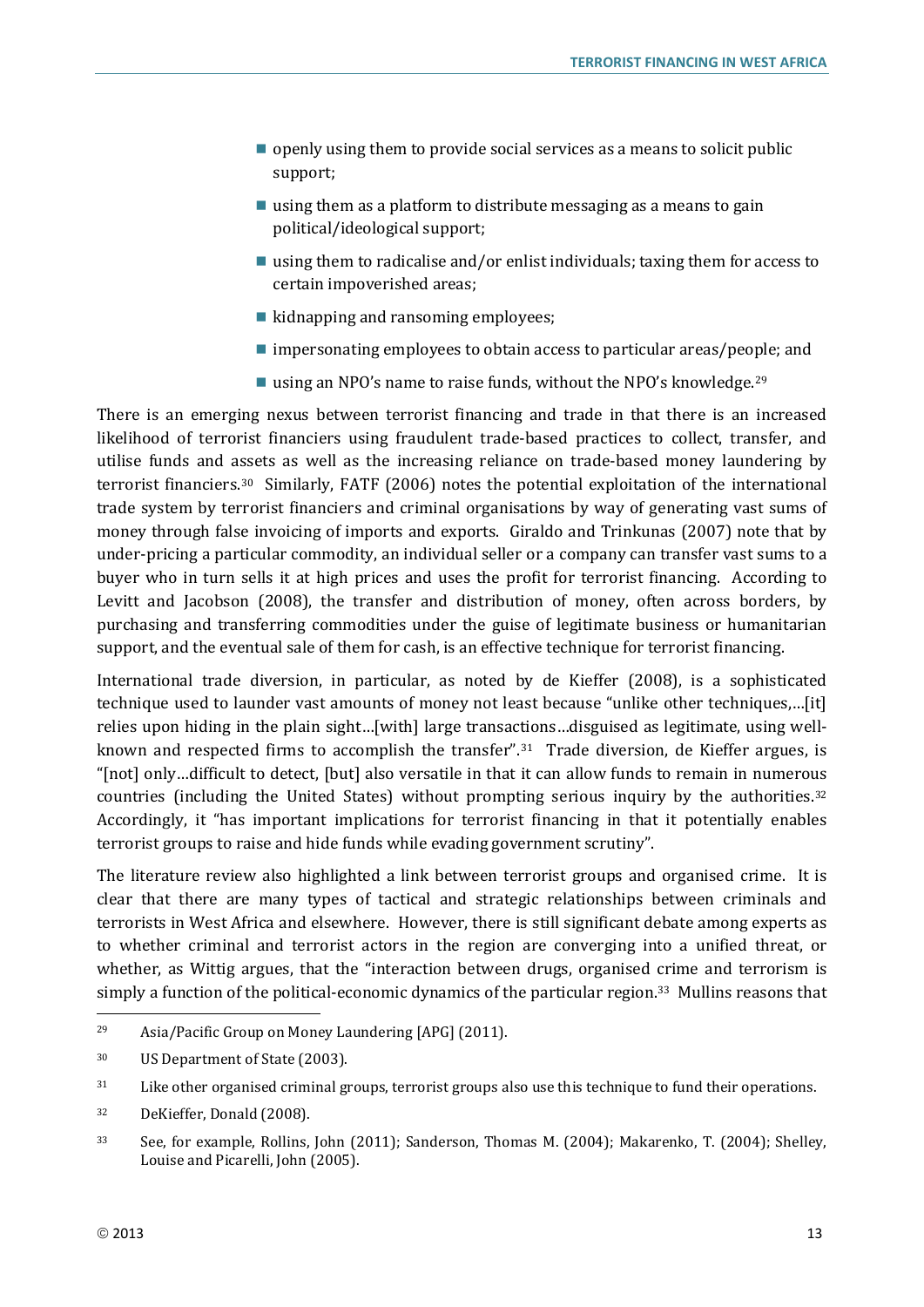such alliances are for mutual benefit, where agreements are made purely for financial gain and/or to fund operations, without compromising ideology.<sup>[34](#page-15-0)</sup> The direct involvement of terror groups in organised crime enables them to work together, in a basic customer-supplier relationship established to facilitate specific types of transactions or resource exchanges in order to achieve certain objectives.

There is evidence to suggest that terrorist groups and cells in West Africa and beyond rely on proceeds from drug trafficking and hostage taking for ransom.[35](#page-15-1) This is particularly true in areas with limited government control, porous borders, and extensive trading networks. The extraction of funds from human trafficking, arms trafficking, stolen goods, credit fraud and other criminal activities have also become commonplace for several terrorist organisations.[36](#page-15-2) Other Middle Eastern and Latin American terrorist and extremist groups are known to be heavily involved in the drug trade in the tri-border region of Latin America- where Argentina, Brazil, and Paraguay meet.<sup>[37](#page-15-3)</sup> There is evidence that some South American drug cartels are shipping drugs to West Africa in order to access European markets. Such connections can be seen in Cases 4.1 and 4.2 presented in this report.

Indeed, terrorist groups and organised criminal groups employ similar methods in funding their activities.[38](#page-15-4) The extraction of funds from the drug trade, arms trafficking, [mo](#page-15-5)ney laundering, and credit fraud have become commonplace for several terrorist organisations.39 As Chester Oehme illustrated the intersection of criminal organisations, insurgents, and terrorists appears the strongest and most pronounced in kidnapping, money laundering, and fuel and oil scams.<sup>[40](#page-15-6)</sup>

Lacher (2012) attributes the growing presence of AQIM, MUJAO, and other groups in the region to the development of a highly lucrative kidnapping industry. Foster-Bowser and Sander (2012) support this view in their comprehensive assessment of security threats to the Sahel region. The author notes ransom payments are likely the most important source of funding for terrorist groups in the Sahel-Sahara region. Since 2003, AQIM alone has kidnapped dozens of foreigners and is believed to have received ransoms in the majority of the cases. According to Lacher, an estimated USD 40-65 million has been paid in ransoms to terrorist groups in the region and their appendages since 2008. LeSage has noted that the ransom for a single Western captive can be as high as USD 6.5 million[,41](#page-15-7) and there is evidence to suggest that the intensity of AQIM attacks increases in the wake of

<span id="page-15-0"></span><sup>34</sup> Mullins, Sam (2009).

<span id="page-15-1"></span><sup>35</sup> Billingslea, W. (2004); Roth, Michael P. and Murat, Sever (2007); Sanderson, Thomas M. (2004); Abuza, Zachary (2003); and Rollins, John (2011).

<span id="page-15-2"></span><sup>36</sup> Abuza, Zachary (2003); Billingslea, W. (2004); and Makarenko, T. (2004).

<span id="page-15-3"></span><sup>37</sup> Berry *et al*. (2002); Levitt, Matthew and Jacobson, Michael (2008:10).

<span id="page-15-4"></span><sup>38</sup> Schmidt, A.P. (1996); Shelley, Louise and Picarelli, John (2005); Makarenko, T. (2001); Roth, Michael P. and Murat, Sever (2007).

<span id="page-15-5"></span><sup>39</sup> Abuza, Zachary (2003); Billingslea, W. (2004); and Makarenko, T. (2004).

<span id="page-15-6"></span><sup>40</sup> Oehme III, Chester G. (2008).

<span id="page-15-7"></span><sup>41</sup> Lesage, Andrew (2011).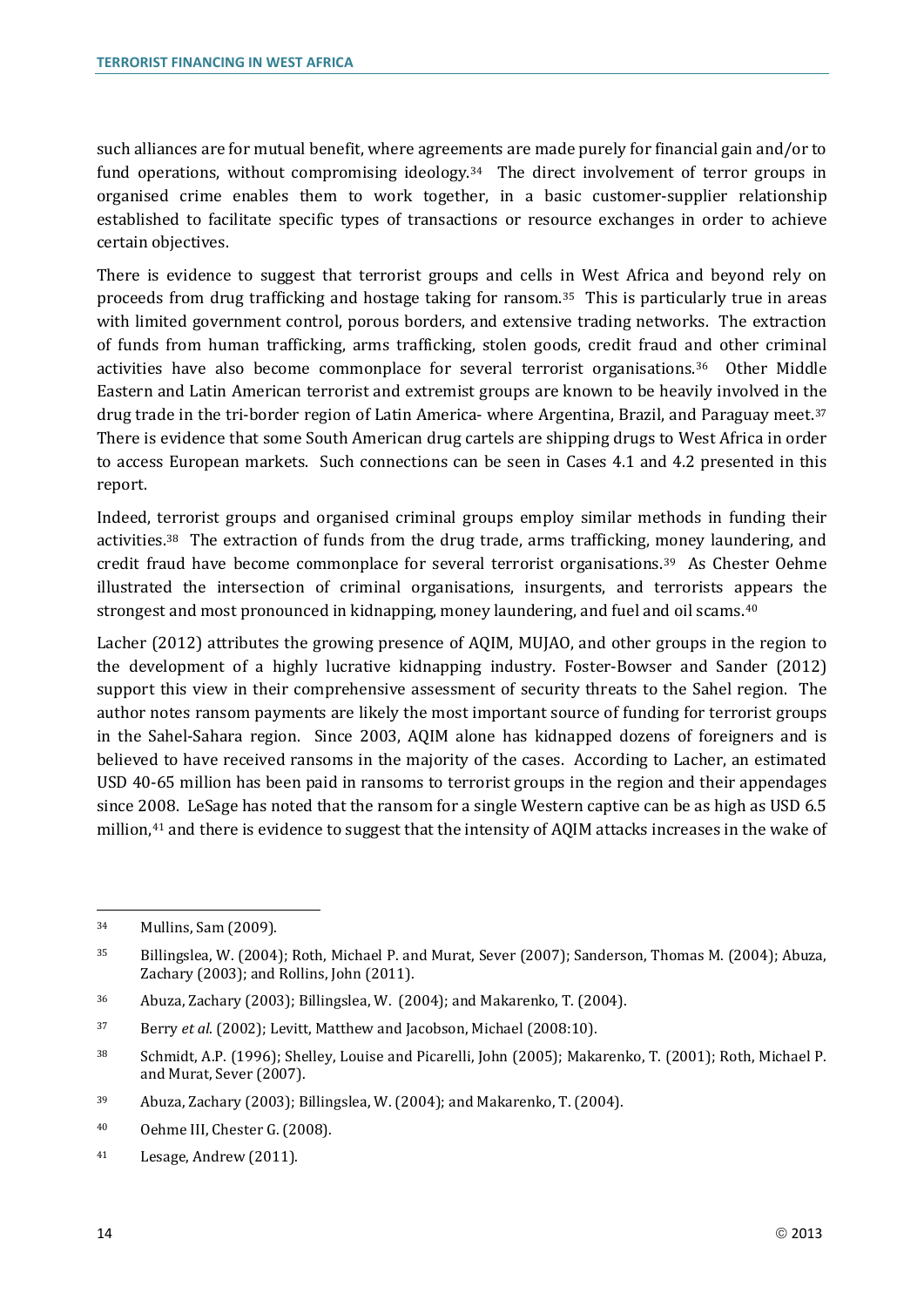suspected large ransom payments.<sup>42</sup> AQIM and affiliated groups do appear to be increasingly involved in criminal activities such as kidnapping and smuggling.

Byman has also noted that states can facilitate terrorist financing unwillingly as well, in cases where state control is too weak to constrain the resourcing efforts of terrorist groups<sup>[43](#page-16-3)</sup>. The lack of stable institutions and governance in fragile states allow terrorists access to safe havens where they can exploit gaps in the global counter-terror finance regime, scant border controls and entrenched criminal activity to obtain the resources they require. As terrorist organisations move increasingly to the use of criminal activity to generate proceeds they will benefit even more than in the past from access to jurisdictions with an ineffective, corrupt, and/or minimally functioning government.

Corruption creates the conditions under which terrorist financing flourishes. GIABA  $(2010)^{44}$  $(2010)^{44}$  $(2010)^{44}$  notes:

"a source of illicit funds derived from corrupt practices that stands somewhat apart from other forms of corruption – and is possibly the most significant area of alarm as regards corruption in West Africa – is the involvement of politicians and high-level officials in organised crime. In many of the jurisdictions, evidence suggests a degree of active and passive complicity in organised criminal activities such as the smuggling of drugs and other illicit goods among those occupying high public office. This is unsurprising given the level of immunity enjoyed among those in the higher echelons of government, in combination with the potential rewards that may be gained, both financially and partially, as a result, in terms of influence."

## <span id="page-16-0"></span>**2.5 CONDITIONS**

Political and economic realities within states play a role in the close co-operation between criminal elements and terrorist organisations. There is agreement within the literature that criminal and terrorist organisations thrive in:

- $\blacksquare$  weak, post-conflict states with ineffective laws and institutions;
- $\blacksquare$  states with porous and poorly guarded borders;
- $\blacksquare$  states experiencing widespread and systemic corruption; and
- $\blacksquare$  states offering lucrative criminal opportunities.<sup>[45](#page-16-5)</sup>

## <span id="page-16-1"></span>**2.6 CONCLUSIONS**

In conclusion, much of what was found in the literature review mirrors the situation in West Africa. In particular, West African terrorist groups rely on diverse and private sources of funding and exploit globalisation and technological advances in collecting, transferring, and utilizing funds for

<span id="page-16-2"></span><sup>42</sup> Pham, Peter J. (2011) p. 250.

<span id="page-16-3"></span><sup>43</sup> Byman, Daniel (2005).

<span id="page-16-4"></span><sup>44</sup> Inter-Government Action Group Against Money Laundering [GIABA] (2010).

<span id="page-16-5"></span><sup>45</sup> Oehme III, Chester G. (2008).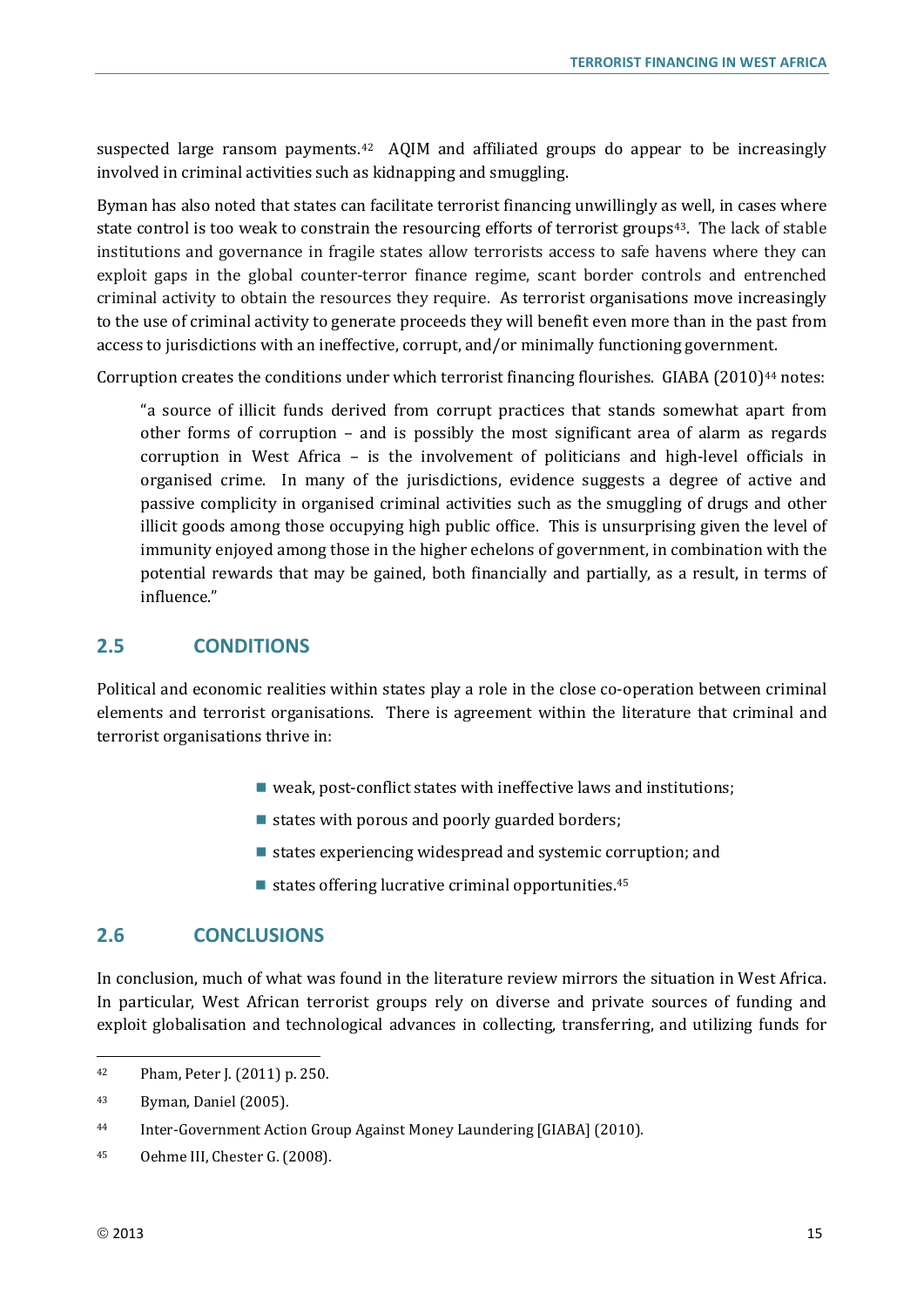their activities. More importantly, West African terrorist groups seek to fund their activities through proceeds from organised criminal activities, including kidnapping and drug trafficking. The nexus between terrorist financing and trade is also readily apparent in West Africa.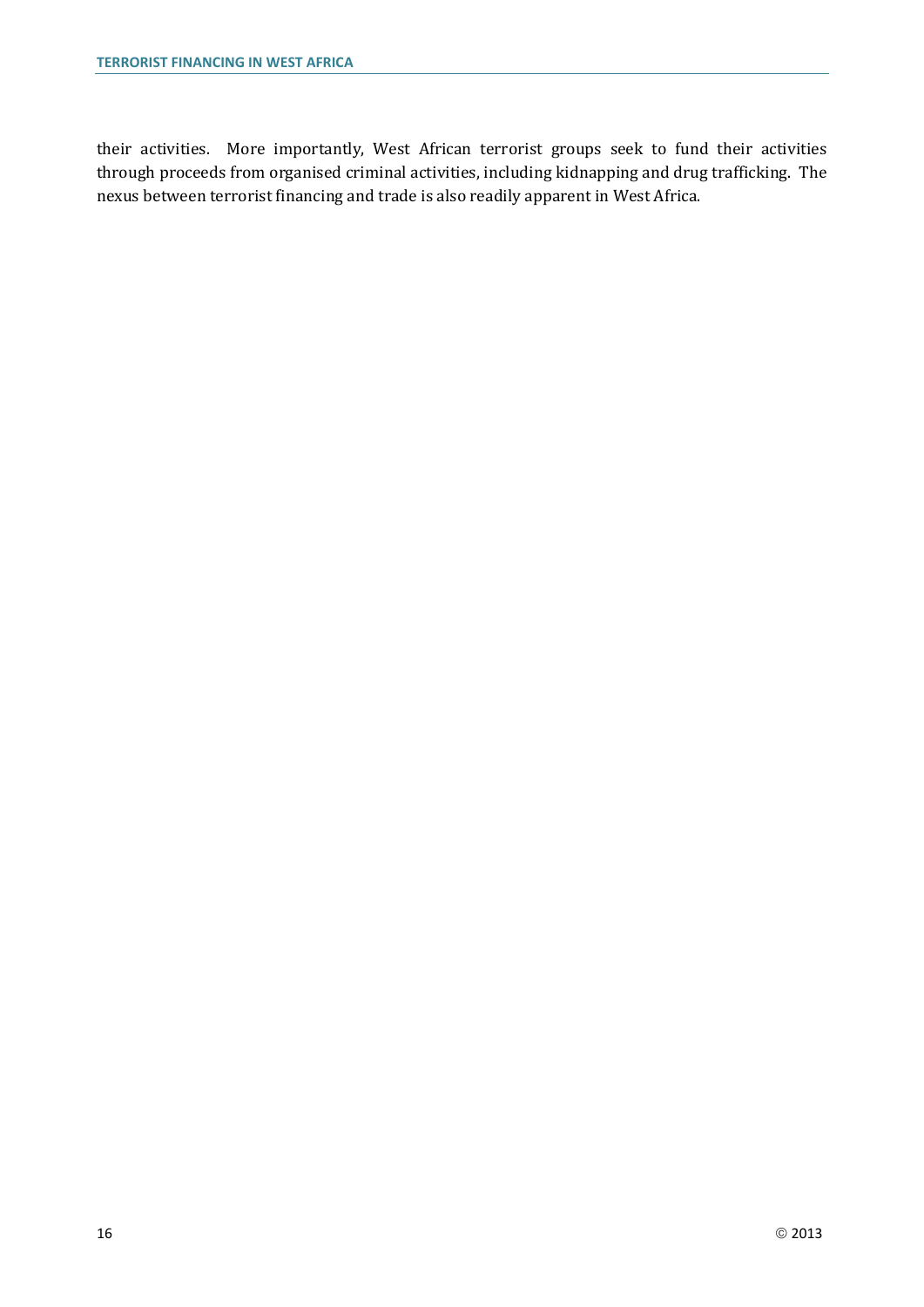# <span id="page-18-0"></span>**CHAPTER 3: TYPOLOGIES AND CASE STUDIES**

The following typologies were developed based on case studies presented by the aforementioned countries for the project. The typologies, which illustrate some of the methods and techniques employed by West African terrorists and terrorist groups to finance or support terrorist activities, also include additional cases submitted by the US.

There are four categories of typologies:

- i) terrorist financing through trade and other lucrative activities;
- ii) terrorist financing through NGOs, charity organisations, and levies;
- iii) terrorist financing through smuggling of arms, assets and currencies by cash couriers; and
- iv) terrorist financing through drug trafficking.

Additionally, there are two cases that illustrate terrorist financing through Politically Exposed Persons (PEPs) and one case that illustrates terrorist financing through alternative transfer system, particularly *hawala*.

Nineteen of the cases in this report were presented by Financial Intelligence Units (FIUs) and security services of the sampled countries. Through investigations, security services detected early plans to commit terrorist acts, interrogated individual suspects, and obtained their statements, which confirmed that they were members of terrorist groups, and found out the type of financing used by the latter.

A number of the typologies cases deal with the methods and techniques of terrorist financing used by Boko Haram, the main terrorist group based in northern Nigeria. The methods and techniques range from raising funds through the sale of goods (Case 1.1), extracting profits and deploying logistics (telephone sets and SIM cards) provided by a telecommunications company (Case 1.2), relying on voluntary or compulsory contributions from members of the group (Case 2.1), to begging or alms collection through the poor and needy (Case 2.3), extorting funds from civilians (Case 2.4), engaging in cross-border smuggling of arms (Case 3.1), and using female cash couriers and arms smugglers (Case 3.2).

Significantly, Boko Haram conducts terrorist financing activities outside of Nigeria as evidenced by the arrests of some members of the terrorist organisation by security forces in Burkina Faso (Case 3.3) and along the Nigeria-Niger border (Cases 3.4 and 3.5). In these last two cases, it is reasonable to conclude that funds seized by security officers may have been the result of ransom payments for the release of hostages. Case 3.5 in particular involved a Nigerien national travelling from northern Mali, where kidnapping for ransom payments by terrorists and terrorist groups is common.

Terrorist financing is also conducted through other forms of organised criminal activities. Cases 4.2 and 4.3 illustrate terrorist financing through illicit drug trafficking from Latin America through West Africa to Europe and the Middle East involving by AQIM, the Fuerzas Armadas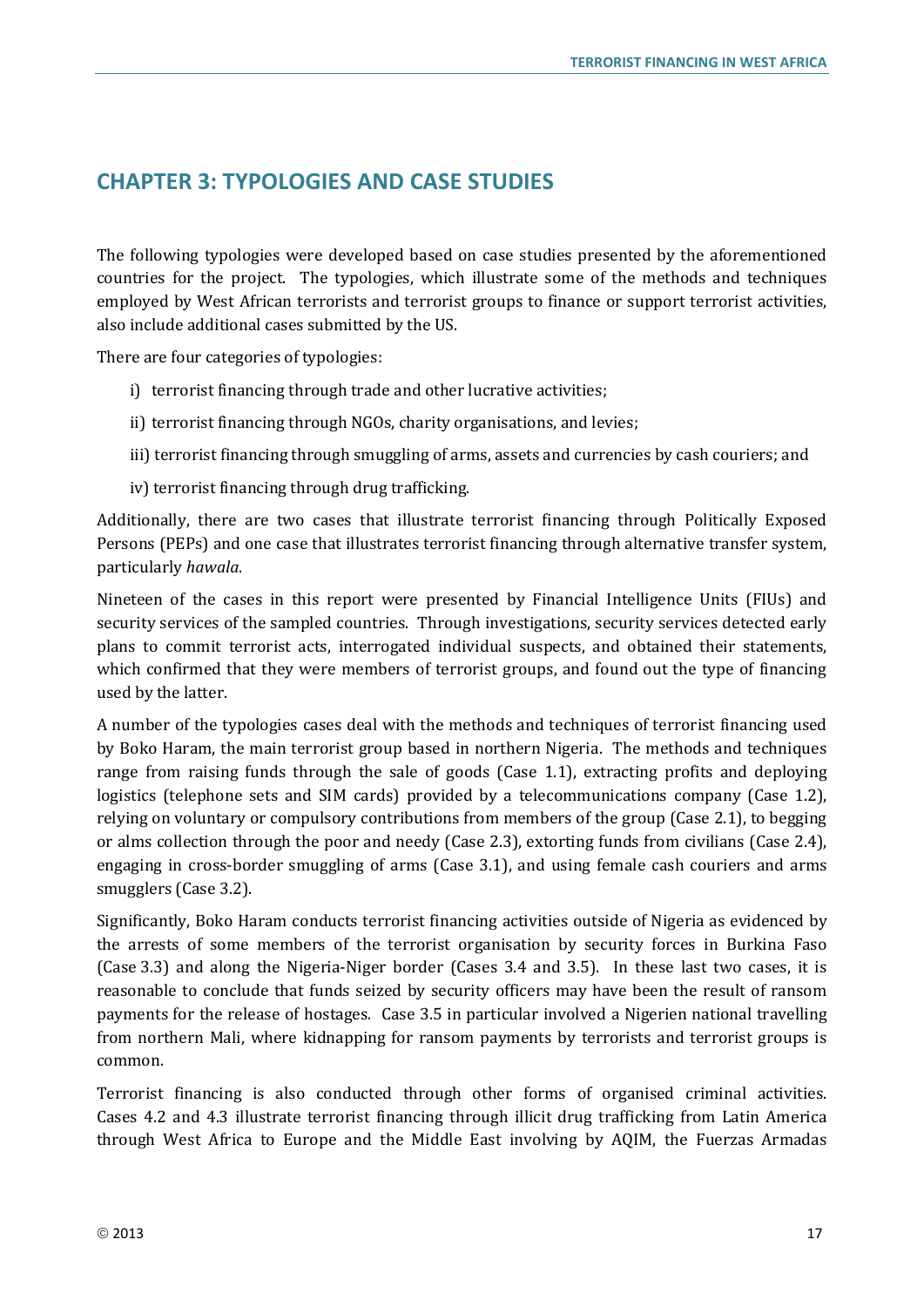Revolucionarias de Colombia (also known as the Revolutionary Armed Forces of Colombia or FARC), and other criminal organisations.

# <span id="page-19-0"></span>**TYPOLOGY 1: TERRORIST FINANCING THROUGH TRADE AND OTHER LUCRATIVE ACTIVITIES**

#### Case 1.1: **Sale of goods and other lucrative activities**

In September 2012, Mr T, a confirmed member of Boko Haram, was apprehended by security operatives when conducting surveillance on possible targets of attack in Abuja. Upon interrogation, Mr T revealed that one of the ways through which Boko Haram funds its activities is by purchasing and sending items to its members in other locations. These items are sold at inflated prices and the proceeds are used to finance the activities of the terrorist organisation, including renting apartments and procuring Improvised Explosive Devices (IED) materials for their operations.

*Source: Nigeria*

## Case 1.2: **Business profits/logistical support (telecommunications)**

In July 2011, security operatives apprehended Mr H, a member of Boko Haram and owner of a Nigerian telecommunications company, in northern Nigeria. Upon interrogation, he confessed to using part of the profit from his business to support the activities of Boko Haram. He also confessed to supplying pre-registered Subscriber Identity Module (SIM) cards and mobile phones to the group.

*Source: Nigeria*

#### Case 1.3: **Real estate attempts to create fictitious companies in Senegal**

Mr M is a Canadian citizen of Somali origin residing in Dakar. He established a real estate company, Company A in conjunction with Mr D, a Senegalese. An account was opened for Company A at a bank in Senegal. Shortly afterward, this account received a wire transfer of approximately USD 106 000 from Mr S, a Somali based in the United States. A financial institution based in Dubai executed the transfer.

Based on the suspicious circumstances of the transaction, including the country of origin of funds, lack of adequate information documenting the identity of the new customer, and the destination of the funds, Senegalese Bank APLHA filed a Suspicious Transaction Report (STRs) to the Senegalese FIU.

During the subsequent FIU investigation, it was revealed that Company A had no legal status in Senegal and was established specifically for laundering illicit funds through the sale of imported goods. Mr M, Mr D, and Mr S were in contact with extremist groups involved in terrorist activities in East Africa, North America, Europe, and Mauritania.

Mr M, Mr D, and Mr S established a related company, Company B, together with other Senegalese nationals, to import used goods, some of which were sold locally and the remainder exported to a third country for re-sale. The proceeds of these sales were sent to a number of terrorist groups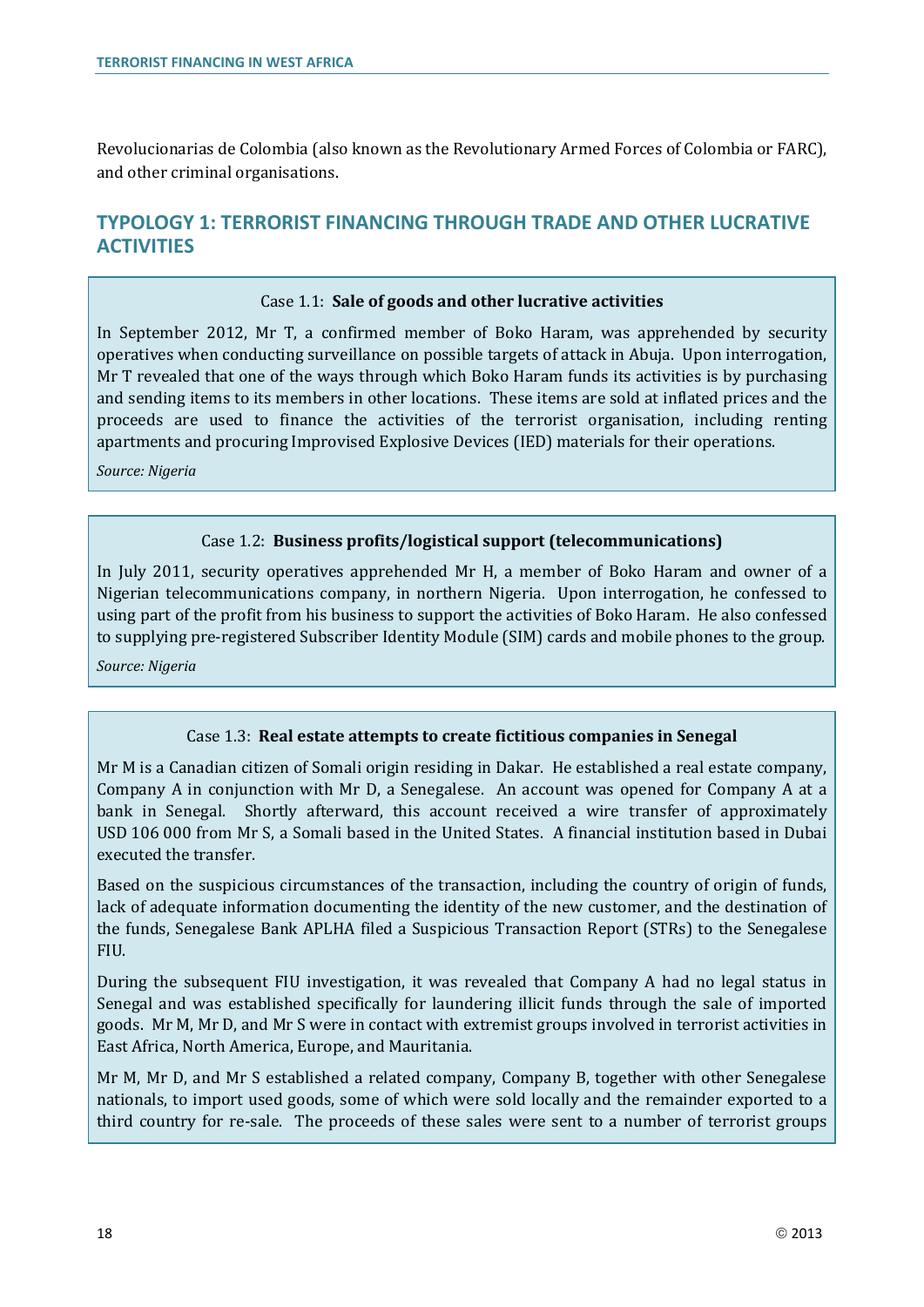#### through different channels.

*Source: Senegal*

#### Case 1.4: **Importation of used vehicles**

In 2012, the US District Court for the Southern District of New York issued civil money laundering complaint and "in rem" forfeiture action involving a number of Lebanese financial institutions and exchange houses.

An investigation by the US Drug Enforcement Administration (DEA) and other federal law enforcement agencies discovered a scheme to launder money through the United States financial system and the US used car market. As part of the scheme, funds were transferred from Lebanon to the United States in order to purchase and ship used cars to West Africa for re-sale. The cash proceeds generated from the sales are subsequently transferred, along with the proceeds of narcotics trafficking and other crimes, to Lebanon. The cash is often moved through bulk cash smuggling.

Hezbollah members and supporters are involved at various points in the money laundering scheme. Hezbollah members and supporters facilitate the smuggling of cash, including proceeds from the sale of used cars exported from the United States and narcotics proceeds, from West Africa to Lebanon; they finance and facilitate the purchase of some of the used cars in the United States.

*Source: United States*

These case studies demonstrate that terrorists and terrorist groups are exploiting legitimate trade transactions in their bid to collect and transfer funds to support their activities and to support the larger terrorist organisation. The cases reveal the complex and transnational nature of terrorist financing through trade, as terrorists and their financiers conduct various trade transactions in different countries so as to disguise the identity and origin of the funds they receive. Importantly, it brings to the fore the need to strengthen international co-operation and collaboration against terrorist financing, and to strengthen the monitoring of international trade transactions

Case 1.2, highlights the reliance of terrorist groups on not only criminal proceeds, but also on proceeds from legal sources in funding their operations. It also explains the constant changing of SIM cards and mobile phones by the sect members to evade detection and arrest by security operatives. Furthermore, the case brings to light the ease with which legitimate businesses can be established in West Africa for the ultimate purpose of financing terrorism. Case 1.3, is indicative of the operational vulnerabilities associated with the weaknesses in registration of companies and highlights how terrorists can use fictitious companies to raise and move funds to terrorists and terrorist organisations across national borders.

There is an indication that the implementation of AML/CFT measures may have caused a tactical shift by terrorist financiers by way of their exploitation of non-traditional avenues for terrorist financing. Within this context, there is a need to review and tighten business and company registration processes in ECOWAS member States. The implementation of the UNSC Resolution 1373 through the establishment of country national lists has become a matter of urgency to help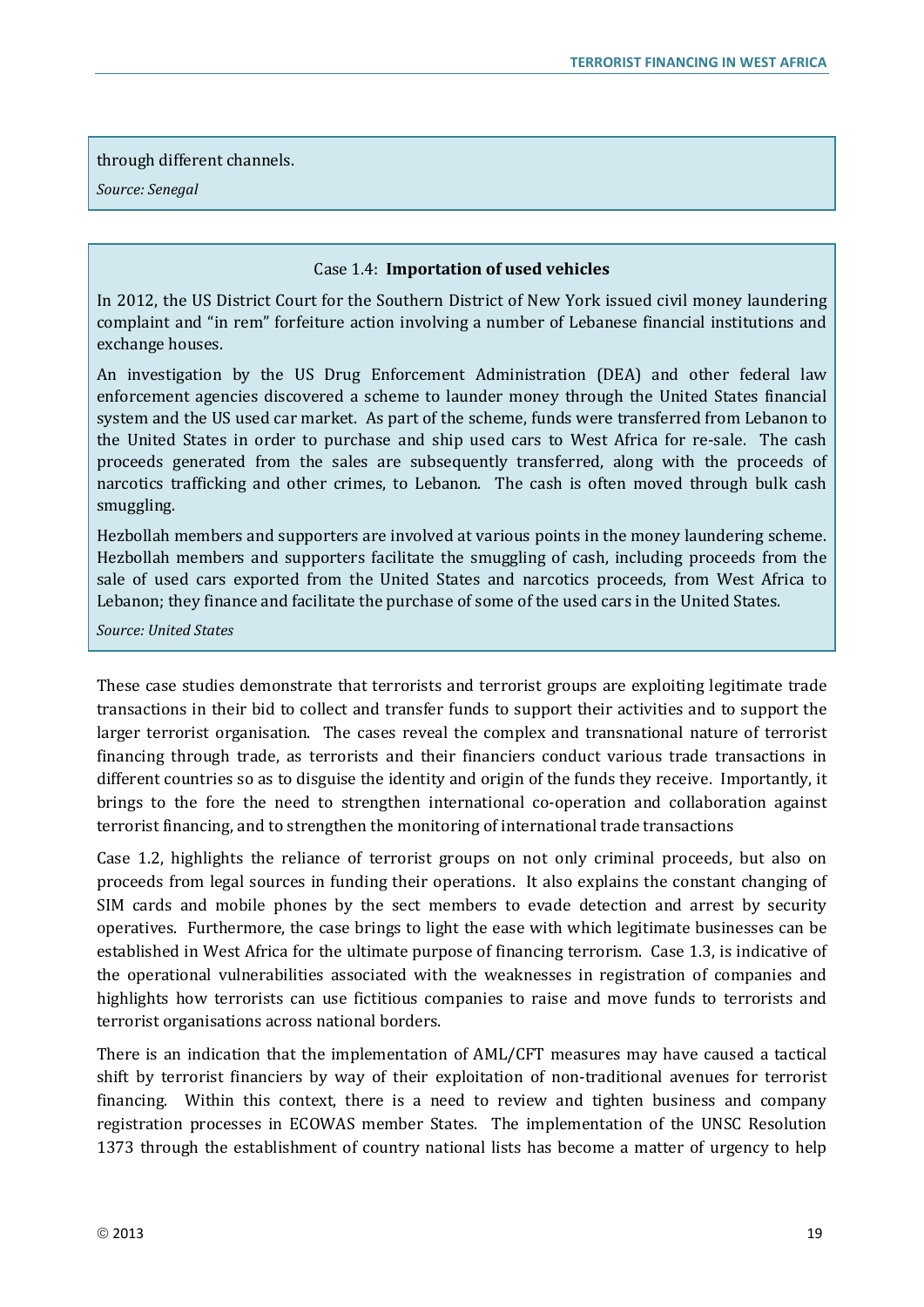security and defence forces, particularly financial institutions, in discharging their obligation of screening alleged terrorists and terrorist financiers. These cases demonstrate that the filing of STRs and the subsequent analysis conducted by FIUs are critical in prompting terrorist financing investigations by the appropriate authority.

# <span id="page-21-0"></span>**TYPOLOGY 2: TERRORIST FINANCING THROUGH NON-GOVERNMENTAL ORGANISATIONS/CHARITIES AND LEVIES**

## Case 2.1: **Financing through the financial system**

ZT, an international NGO/Charity organisation headquartered in the Middle East, sought to open an account in Bank A in Nigeria. While carrying out due diligence on ZT, Bank A discovered that the organisation and one of its directors had been indicted in a case involving terrorist financing in two countries. A Suspicious Transaction Report (STR) was immediately filed with the Nigeria Financial Intelligence Unit (NFIU). Analysis of ZT's bank statements and transactions established that ZT's transactions were inconsistent with the profiles of its accounts. There had been frequent cash deposits and withdrawals, including those from domestic ATMs, by individuals with no apparent connection to the charity and mostly in areas with a high incidence of terrorist activity within Nigeria.

The analysis further revealed that there had been transfers of funds from ZT's accounts into the accounts of individuals with whom ZT had no apparent relationship. Cash deposits were structured and made through multiple branches of the same bank. Funds transfers were from a foreign jurisdiction by a national of a country known to be state sponsor of terrorism; and there had been a series of transfers into the accounts by the charities headquarters in the Middle East.

Subsequent investigations established that ZT had operated in Nigeria for an extended period and had maintained multiple bank accounts in three different Nigerian banks. ZT was also affiliated with another NGO known to have supported terrorist groups, including Al Qaeda. Finally, it was established that ZT's charity operations supported Hamas, a Palestinian extremist organisation, and Gama'a al-Islamiyya, an Algerian terrorist group

The frequency of withdrawals from ZT accounts, especially in the states known for Boko Haram activities, raised concerns about the ultimate use of these funds. The promoters of ZT claimed to be paying the salaries of itinerant Islamic clerics in Nigeria.

*Source: Nigeria*

## Case 2.2: **Contributions (collections) from members of a terrorist group**

In November 2012, security operatives in Nigeria arrested Mr B in one of the states known for terrorist activities in North-eastern Nigeria. Upon interrogation, Mr B confessed to being a treasurer for Boko Haram. He also confessed to being in possession of voluntary and mandatory donations made by members of the terrorist organisation in his area. Mr B further disclosed that, in addition to making voluntary donations of as little as NGN 50 or about USD 0.03, all members of Boko Haram were also expected to donate to the terrorist organisation. The compulsory donation was calculated based on the ability of each member. Funds raised from the donations were used to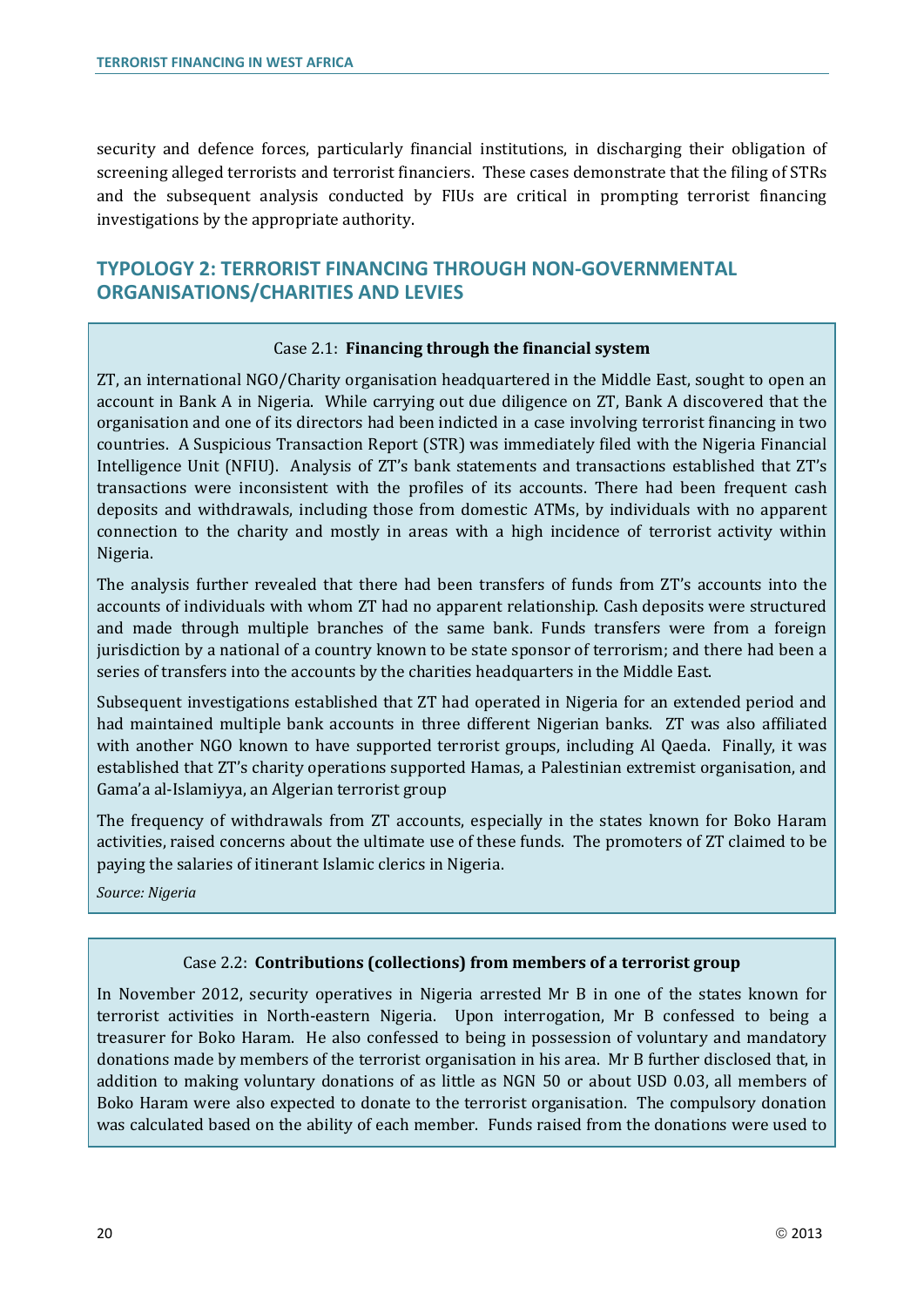support the activities of Boko Haram.

*Source: Nigeria*

#### Case 2.3: **Begging (alms collection) by vulnerable persons**

In October 2011, security operatives in Nigeria arrested Mr K in North-western Nigeria. Upon interrogation, Mr K confessed that Boko Haram uses "Al Majiris" (child beggars), the physically challenged, and the elderly to appeal for donations in order to raise funds in support of the group's activities. According to Mr K, these beggars were positioned at strategic locations in major towns and were used as spies for the terrorist organisation.

*Source: Nigeria*

## Case 2.4: **Extortion of civilians by means of intimidation**

In January 2012, security officers in Nigeria arrested Mr Y, a member of Boko Haram, in northeastern Nigeria. Upon interrogation, Mr Y confessed that Boko Haram used subtle negotiations and intimidation to obtain protection fees. Even though one of the states refused to give in to this intimidation, some influential government officials of that state made "personal" donations to Boko Haram. Analysis of the bank statements of Mr Y showed monthly payments deposited into his account, representing the "protection fees". The funds generated were used to support the operations of Boko Haram.

*Source: Nigeria*

## Case 2.5: **Execution of works for an NGO by a construction company**

AZC is a construction company based in a regional capital of northern Mali. The manager DOD has a company account with a local bank, B1.

Between 11th January 2011 and 2nd April 2012, the account received several money transfers totalling CFA Francs (XOF) 514 697 772. One of the transfers, amounting to XOF 92 735 646, was from a financial company. This company ordered the transfer on 14th June to pay for services rendered under a public contract. The last of these transfers was on 2nd April 2012.It shows an international NGO paid a sum of XOF 142 497 125 for services rendered by the company.

In May 2012, DOD ordered his bank BI to transfer the sum of XOF 143 939 735, representing the balance in his account, to the account of company Y, which was opened on 24th April 2012 in bank B2, located in a neighbouring country.

According to information received from the neighbouring country's Financial Intelligence Unit (FIU), company Y received four bank transfers on 3rd May, 2012 totalling XOF 298 750 000 from the same international NGO, just days after the first transaction with bank B2 on 23rd April 2012.

To justify the transfer order, DOD explained that his company wanted to temporarily transfer its activities out of the country and switch over to foodstuff business.

Company Y is a Malian company established in 2011. It is based in the same city as company AZC.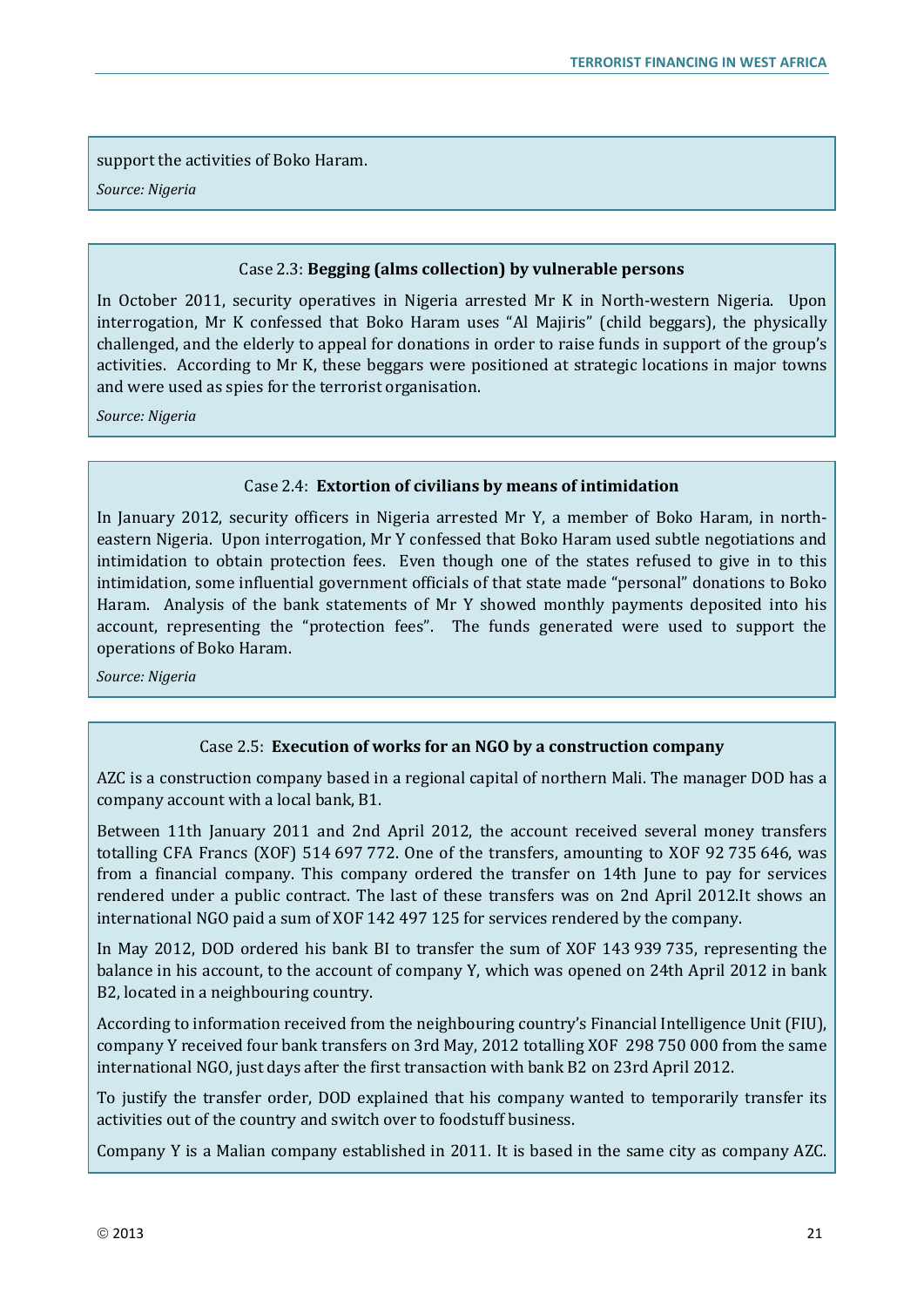Mr HOM is the manager. This latter gave his bank B2 a deed of personal guarantee and solidarity established with bank B1 in Mali, but the document had every sign of a false document because it contained a name different from the one on Mr HOM's record when he was opening his bank account.

This ambiguity in the transfer order led the bank to file a suspicious transaction report to Mali's FIU, which in turn sent a report to the prosecutor to open a criminal investigation.

Signs of alleged terrorist financing:

- Company Y and its manager HOM are based in Mali but receive money in an account opened in a neighbouring country.
- The justification for a humanitarian NGO to pay such a huge sum of money for services rendered in company AZC's area of activity is implausible.
- The false document (a notarized deed of personal guarantee and solidarity) HOM sent to his bank B2 abroad seems to have been the pretext for DOD to order the transfer from his account in bank B1 in Mali.
- AZC and Y seem to be controlled by the same person (DOD). Some well-informed sources suspect DOD is supporting a rebel movement in Mali.
- **Huge transfers are received in the AZC and SOAH accounts in both countries, received from** the same international NGO which is no longer operating in the humanitarian sector.

**Comments:** This case illustrates the fraudulent use of Non-profit Organisations (NPOs) to finance the rebel movements in northern Mali through complex processes for international money transfers. The case brings to the fore the importance for Member States to implement measures relating to the monitoring and control of donations made to NGOs, and to sensitize Notaries on their AML/CFT obligations.

*Source: Mali*

As the above cases demonstrate, the exploitation of alms-giving in West Africa appears to be a common practice by terrorist organisations, especially Boko Haram. Boko Haram appears to be taking advantage of unsuspecting people, as well as those who are sympathetic to the organisation, to raise funds in support of their activities. Such cases reveal the need for relevant authorities to monitor the activities of street beggars, particularly in areas known for terrorist activities, in order to curtail this type of fundraising and ensure that terrorists do not exploit a vulnerable population.

Case 2.2 highlights how a terrorist organisation finances its activities through selfhelp/membership contributions and forced donations. As this method of terrorist financing is difficult to detect, the case reveals the need for relevant authorities to enhance their intelligence gathering capabilities and consider undercover operations as a way of obtaining information about terrorists and terrorist groups.

A number of case studies examined revealed the vulnerability of NGOs and charities and emphasized how terrorist organisations in West Africa are infiltrating this sector for their own gain.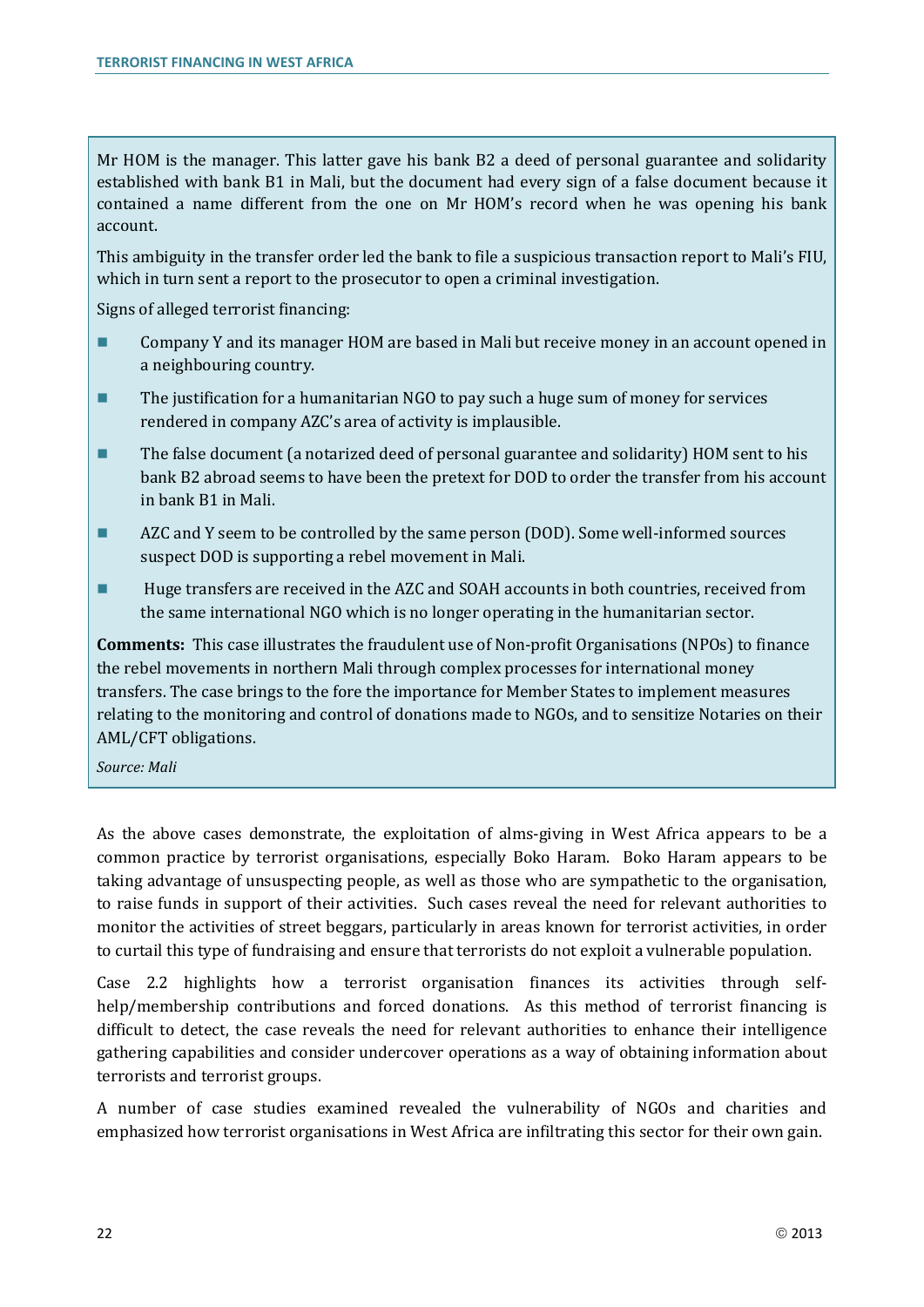Case 2.1 demonstrated the vulnerability of NGOs and charities to terrorist financing, particularly their potential role as conduits for moving funds in support of terrorist activities in various locations, and in hiding the financial trail of financiers. It brings to the fore the need to regulate and monitor the activities and transactions of NGOs and charities for terrorist financing in the subregion.

Case 2.4 illustrates how funds could be raised through intimidation of government officials and wealthy individuals. The Boko Haram sect exploits the security challenges in the north to coerce some governors to co-operate in exchange for peace in their states. The case also reveals the need to enhance the personal security of government officials who may be intimidated and exploited by terrorist groups for protection fees.

Case 2.5 illustrates the fraudulent use of Non-profit Organisations (NPOs) to finance the rebel movements in northern Mali through complex processes for international money transfers. Upon examining this case further, signs of alleged terrorist financing emerged:

- $\blacksquare$  The company and its manager were based in Mali but receive money in a bank account opened in a neighbouring country;
- $\blacksquare$  The justification for a humanitarian NGO to pay such a large sum of money for services rendered in company AZC's area of activity was implausible.
- $\blacksquare$  The false document (a notarised deed of personal guarantee and solidarity) Mr HOM sent to his Bank 2 abroad seemed to have been the pretext for DOD to order the transfer from his account in Bank 1 in Mali.
- AZC and company Y appear to have been controlled by the same person (DOD) who was suspected of supporting a rebel movement in Mali.
- $\blacksquare$  Large transfers were received in the AZC accounts in both countries, received from the same international NGO, which is no longer operating in the humanitarian sector.

The cases bring to the fore the importance for Member States to implement measures relating to the monitoring and control of donations made to NGOs, and to better educate notaries on their AML/CFT obligations.

# <span id="page-24-0"></span>**TYPOLOGY 3: TERRORIST FINANCING THROUGH SMUGGLING OF ARMS, ASSETS AND CURRENCY (CASH COURIERS)**

## Case 3.1: **Arms smuggling at the Nigerian border**

Security operatives in Nigeria arrested Mr D, a member of the Boko Haram. Upon interrogation, Mr D confessed that proceeds from arms sales were often donated to Boko Haram. He also confessed that arms were sent to the terrorist organisation for their operations free of charge. Mr D disclosed that Boko Haram members involved in arms smuggling are allied with terrorists and terrorists groups outside Nigeria who either supply or facilitate the process for acquisition of the illicit small arms and light weapons.

*Source: Nigeria*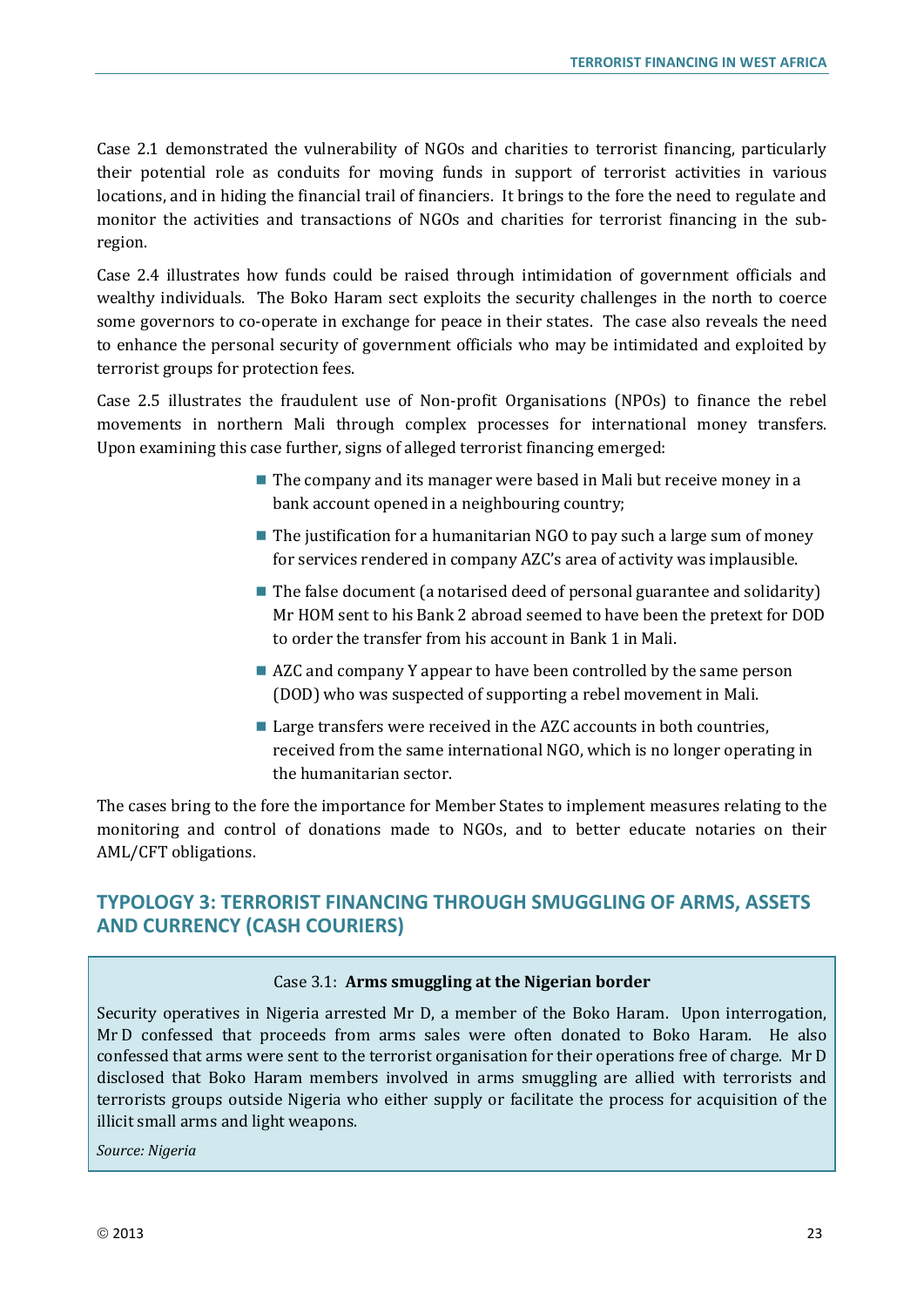#### Case 3.2: **Women cash couriers and arms smugglers in Nigeria**

In June 2012, Mr Q, a courier for Boko Haram, was arrested in north-western Nigeria. Upon interrogation, Mr Q disclosed that the terrorist organisation frequently uses women to deliver arms, ammunitions, and cash to their members. Mr Q stated that women are preferred because security personnel at roadblocks generally do not search them as the majority of security personnel are Muslim men and Islamic tenets forbid them from having any physical contact with women who are not their wives.

Boko Haram exploits this reality, according to Mr Q. He further confessed that where male couriers are used, they pretend to be commercial drivers moving goods and commuters to their destinations.

On arrival at points of destination, calls are put through to recipients (members of Boko Haram) to meet the couriers at designated points for collection.

*Source: Nigeria*

## Case 3.3: **Cash couriers and arms smugglers (between Burkina Faso and Nigeria)**

Two individuals from Niger were apprehended at the Burkina-Niger border while on their way to Nigeria. The two were in possession of weapons, ammunition (about 80 000 cartridges), and CFA Franc 8 000 000. These persons were charged with trafficking in weapons and ammunition, and under interrogation, they disclosed that they had ties to Boko Haram. The case is currently before the courts and additional charges related to terrorist financing may be added.

This case involved a private arms dealer in Burkina Faso who allegedly provided these weapons and ammunition without the approval of the authorities.

*Source: Burkina Faso*

## Case 3.4: **Cash couriers (between Niger and Nigeria)**

In June 2012, a Nigerian national was apprehended in Yassane, Niger and interrogated by border police. He was carrying a large amount of cash in different denominations and two USB flash drives each with 4G capacity

The individual came to a police checkpoint without identification papers or luggage. The police were suspicious and proceeded to search him and his property. After sorting through the information stored on the flash drives, the security officers found two letters from the Emir of AQIM addressed to the leader of Boko Haram, Aboubacar Shekau. The individual was also carrying large sum of money in his underpants. In trying to trace the origin of the EUR 35 000, the police found that the bank notes had an alphanumeric identification code.

The individual was transferred to Nigeria, under the provisions of the Cooperation Agreement between Police Chiefs of ECOWAS Member States, and this made it possible to dismantle an extensive network of Boko Haram in their country.

*Source: Niger*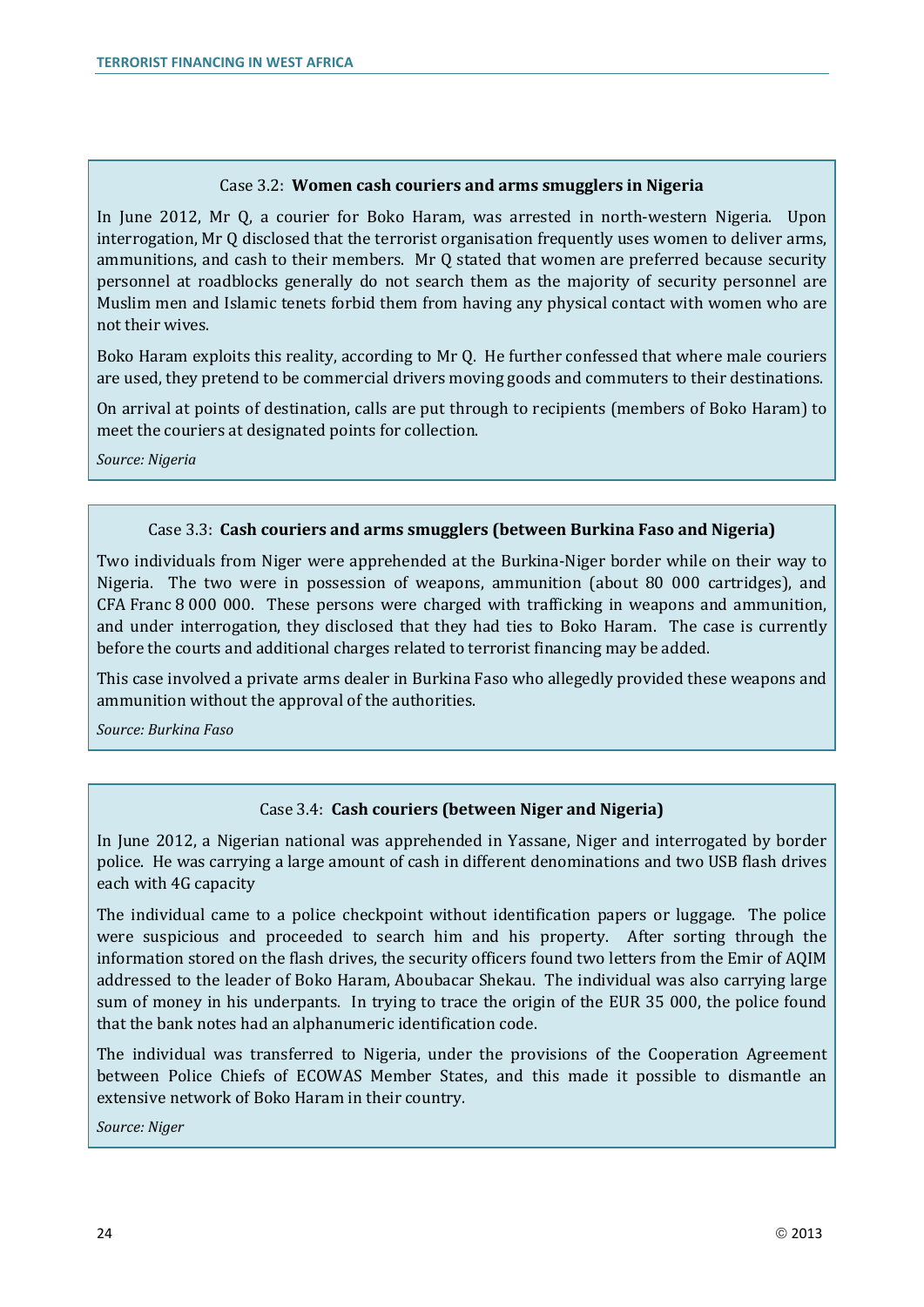## Case 3.5: **Cash couriers in possession of explosive devices (between Niger and Nigeria from the North of Mali**

In July 2012, security personnel at the border police post in Yassane, Niger, apprehended a Nigerien national travelling from northern Mali. The individual, who was without identification papers, arrived at the border post with four pressure cookers. His demeanour raised suspicion and the individual was searched. Security personnel found large sums of different cash currencies in addition to the pressure cookers. The individual subsequently admitted that he had stolen the money from a market.

A State Prosecutor, recalling he had once heard about terrorists using pressure cookers to make explosives, asked that the individual be placed in custody. The individual was brought before judge and legal proceedings are under way.

*Source: Niger*

## Case 3.6: **Hostage taking by AQIM Jihadists in the North of Mali**

In 2011, European citizens were kidnapped by a terrorist organisation in Mali. One month later, two suspected accomplices, Mr H and Ms M, were arrested in Gao and in Bamako respectively. Upon interrogation, law enforcement officials established that Mr H and Ms M were part of a small group, which organised the kidnapping of Europeans. Both individuals received CFA 60 000 and CFA 700 000 respectively from their group partners to travel within northern Mali to locate European targets. Mr H had also received money to purchase kidnapping supplies and other items in Bamako as well as being promised a vehicle. Most of the members of the kidnapping team were either identified to be, or believed to be affiliated with the terrorist organisation.

**Comment:** The two accused are being held in custody while legal proceedings are on-going.

*Source: Mali*

Case 3.1 highlights the challenge of small arms/light weapons trafficking across porous borders and collaboration among violent groups across the sub-region and beyond. Intermediaries who arrange the purchase and delivery of the weapons facilitate this. Similarly, there is need for ECOWAS Member States to strengthen their responses against illicit trade in small arms and light weapons in West Africa, including strengthening cross-border co-operation and collaboration.

Case 3.2 illustrates the insidious means used by terrorist groups to move funds and other materials/equipment intended for use in attacks. It highlights the need for security officials to be creative by thinking ahead of the terrorists. It also shows the influence of culture and religion and how they can inadvertently come into conflict with security measures.

Case 3.3, though yet to be concluded, highlights the need for ECOWAS governments to increase cross-border co-operation against arms and cash smuggling, strengthen security at their national borders, and address corruption within public institutions.

Case 3.4 highlights the problem of identifying persons often travelling without luggage or identity cards and with huge sums of foreign currency. This case also illustrates the importance of training staff to detect the tracking of bank notes derived from the payment of ransoms being transported by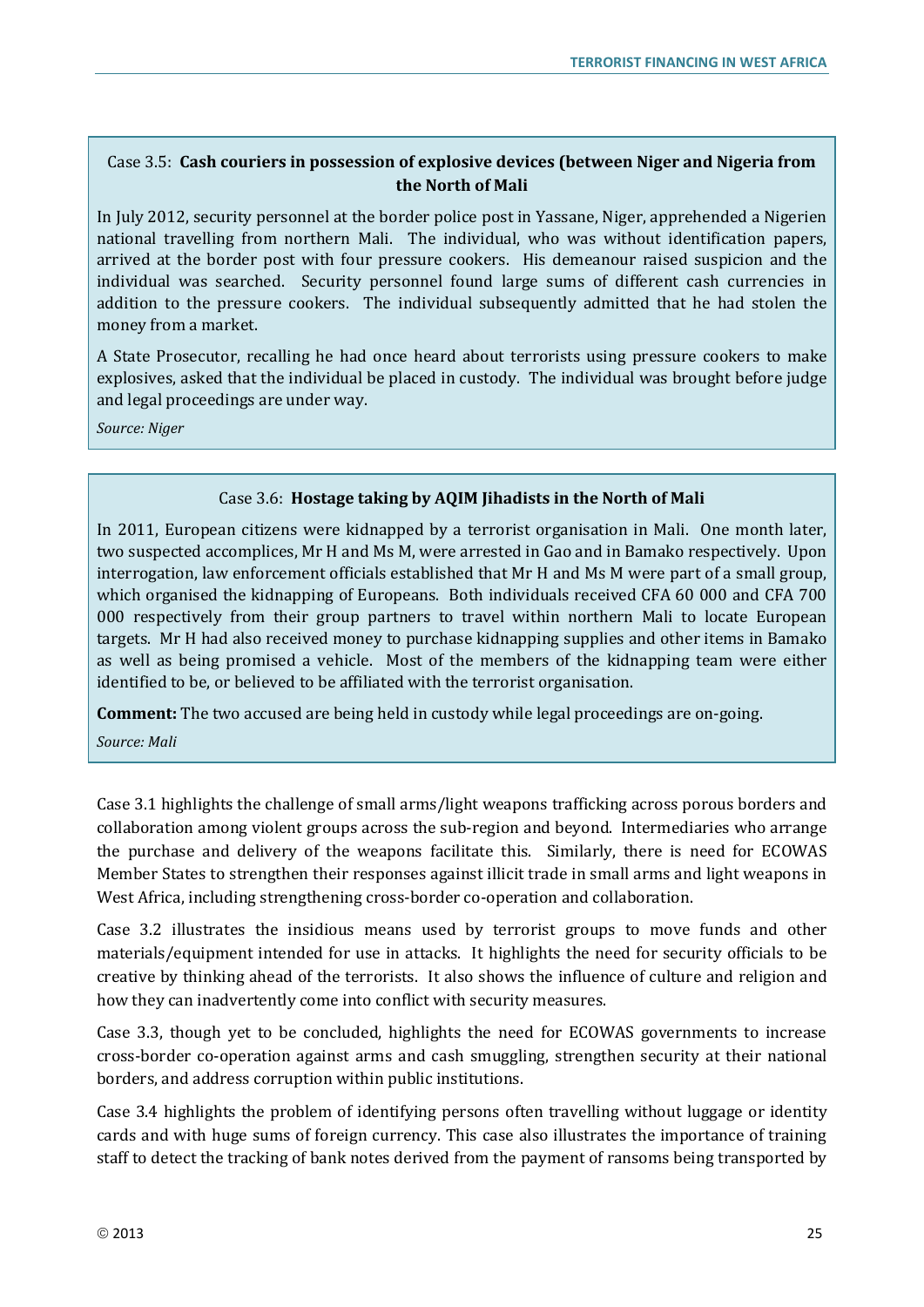travellers. It demonstrates the implementation of the ECOWAS Convention on police co-operation within the framework of the West African Police Chiefs Committee (WAPCCO).

Case 3.5 highlights the need for and importance of training on investigation techniques and experience of prosecution authorities in dismantling terrorists and their sources of funding.

Case 3.6 highlights the utilisation of various material and financial resources to carry out hostage taking and details how the kidnappers are funded and assisted by accomplices including security officers. The case also highlights that kidnapping for ransom is not just an act of terrorism but also a significant source of financing. This case illustrates the weakness of member States to grapple with the phenomenon of corruption and frequent payments system for goods and services using foreign currencies (Euro and dollar), which then facilitate the criminals' activities.

# <span id="page-27-0"></span>**TYPOLOGY 4: TERRORIST FINANCING THROUGH DRUG TRAFFICKING**

## Case 4.1: **Drug Trafficking by AQIM and FARC**

In March 2012, Mr O, a Malian citizen, was sentenced to 57 months in prison by a US federal court in Manhattan for conspiring to provide material support to a foreign terrorist organisation. Three months earlier, Mr O and two other men were charged with agreeing to transport cocaine through West and North Africa with the intent to support the drug trafficking activities of Al Qaeda, AQIM, and the Fuerzas Armadas Revolucionarias de Colombia (FARC).1 Mr O was arrested in Ghana in December 2009, and subsequently transported to the Southern District of New York, where he pled guilty on November 15, 2011, to providing material support to the FARC.

From September 2009 through December 2009, Issa and two other defendants who are all from Mali, agreed to provide the FARC with services, including logistical assistance and secure transportation for a shipment of cocaine across Africa, false identification documents, and other material support and resources, knowing that the FARC was engaged in terrorist activity. The defendants also agreed to provide material support and resources, including property, currency, and monetary instruments to Al Qaeda and AQIM, knowing that these groups were engaged in terrorist activities.

1. Organised as a military group, the FARC actively engages in narcotics trafficking as a financing mechanism, and has evolved into the world's largest supplier of cocaine. For at least the past five years, the FARC has been responsible for violent acts committed against U.S. persons and commercial and property interests in foreign jurisdictions – including in Colombia – in order to dissuade the United States from continuing its efforts to disrupt the FARC's cocaine manufacturing and trafficking activities.

*Source: United States*

## Case 4.2: **Triangular drug trafficking involving Latin America, Africa and Europe**

In 2011, Ayman Joumaa was charged with drug-trafficking and money laundering in the Eastern District of Virginia. Joumaa's drug-trafficking organisation transports, distributes, and sells multiton bulk shipments of South American cocaine through West Africa. Joumaa and his organisation operate in Lebanon, West Africa, Panama, and Colombia, and launder proceeds from their illicit activities, as much as USD 200 million per month, through various channels, including bulk cash smuggling operations and Lebanese exchange houses. Joumaa's organisation uses, among other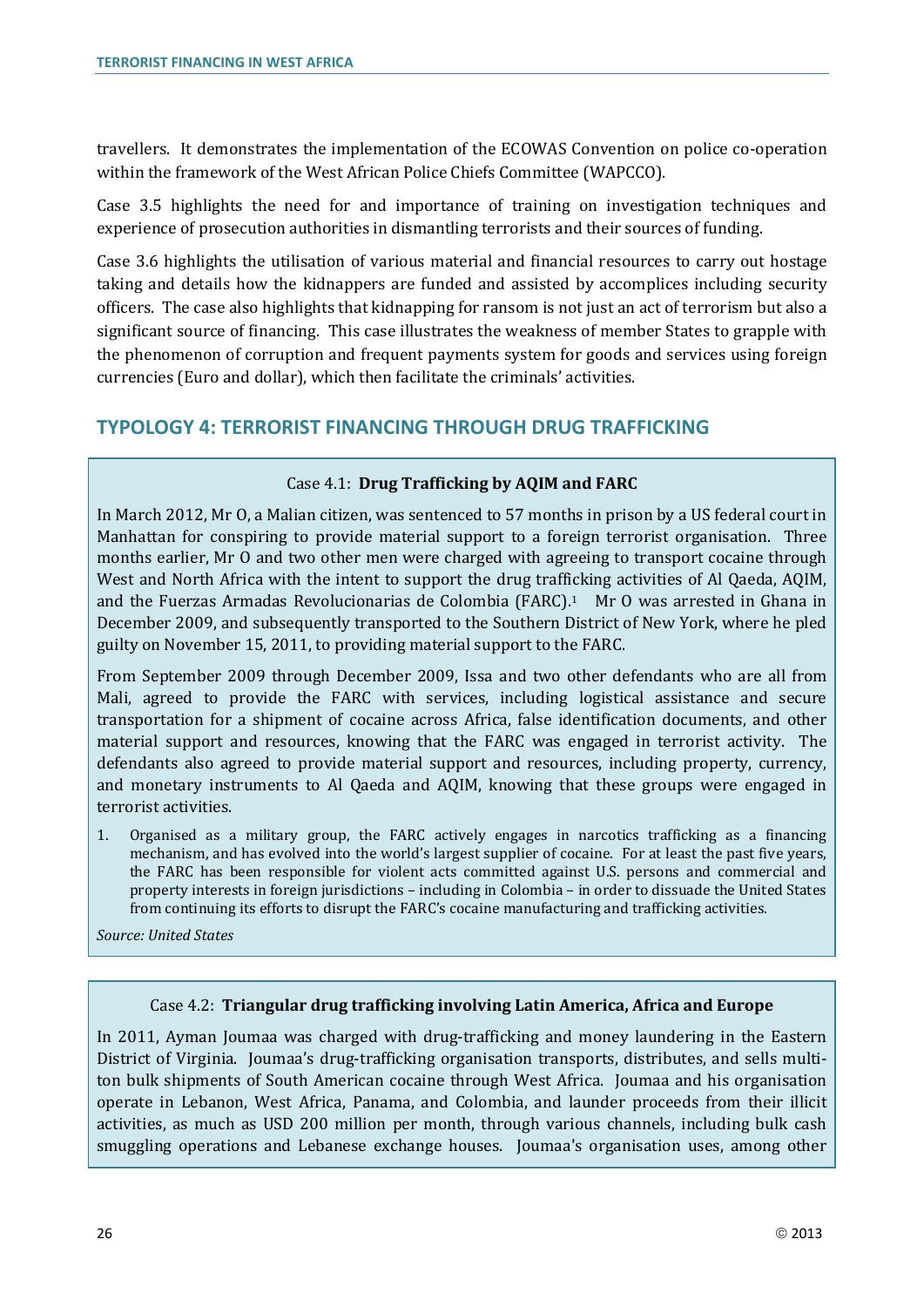things, Hezbollah couriers to transport and launder narcotics proceeds. Joumaa's organisation pays fees to Hezbollah to facilitate the transportation and laundering of narcotics proceeds.

In addition, the US Treasury Department identified Lebanese Canadian Bank (LCB) as an entity of primary money laundering concern under Section 311 of the USA PATRIOT Act, noting that Ayman Joumaa used accounts of various exchange houses at LCB to launder hundreds of millions of dollars in proceeds of narcotics trafficking. These exchange houses and other companies related to Joumaa originated over USD 66 million in wire transfers from Lebanese banks since January 2006, with approximately one-half of the wire transfers and approximately 94% of the funds originating from LCB, indicating that LCB is the favoured bank for these Joumaa-related entities, particularly for illicit banking activity.

*Source: United States*

#### Case 4.3: **Drug Trafficking Triangle Involving Latin America, Africa and Europe**

In February 2011, Maroun Saade and a number of other defendants were charged with conspiring to provide various forms of support to Drug Enforcement Administration (DEA) confidential sources whom they believed to be representatives of the Taliban in Afghanistan. Some of these defendants agreed to receive, store, and move ton-quantities of Taliban-owned heroin through West Africa. For example, Saade, a narcotics trafficker operating in West Africa, agreed to receive and store Talibanown heroin in Benin and transport that heroin to Ghana with the understanding that portions of those shipments would be sold in the U.S. for the financial benefit of the Taliban. Other defendants involved in this conspiracy where known cocaine traffickers and arms traffickers. The defendants engaged in this conduct knowing and intending to provide something of monetary value to a person and organisation that engages in terrorism and terrorist activity.

*Source: United States*

#### Case 4.4: **Hezbollah fundraising in four West African countries**

In June 2013, four Lebanese individuals were designated by the U.S. Treasury Department under Executive Order 13224, which effectively blocked the designated individuals from the U.S. financial system by freezing their assets and prohibiting U.S. entities from doing business with them. The four men were aiding Hezbollah in its efforts to extend its influence throughout West Africa. The designation was part of a multi-year effort to expose and undermine linkages between South American drug traffickers and Middle Eastern militant groups.

The designated individuals organised fundraising efforts for Hezbollah, recruited members, and in some cases styled themselves as ambassadors of Hezbollah's Foreign Relations Department. Ali Ibrahim al-Watfa, Hezbollah's permanent liaison to Sierra Leone, co-ordinated the transfer of funds from Sierra Leone to Hezbollah in Lebanon through the Hezbollah Foreign Relations Department. Abbas Loutfe Fawaz, Hezbollah's leader in Senegal, used supermarkets that he owned and operated in Dakar, Senegal, to raise funds for Hezbollah and attract supporters. He also led secret meetings to devise ways to increase Hezbollah's fundraising efforts. Ali Ahmad Chehade, the Hezbollah Foreign Relations Department official for Cote d'Ivoire, co-ordinated travel for Hezbollah members from Senegal to Cote d'Ivoire and acted as a recruiter assisting Specially Designated Global Terrorist Abd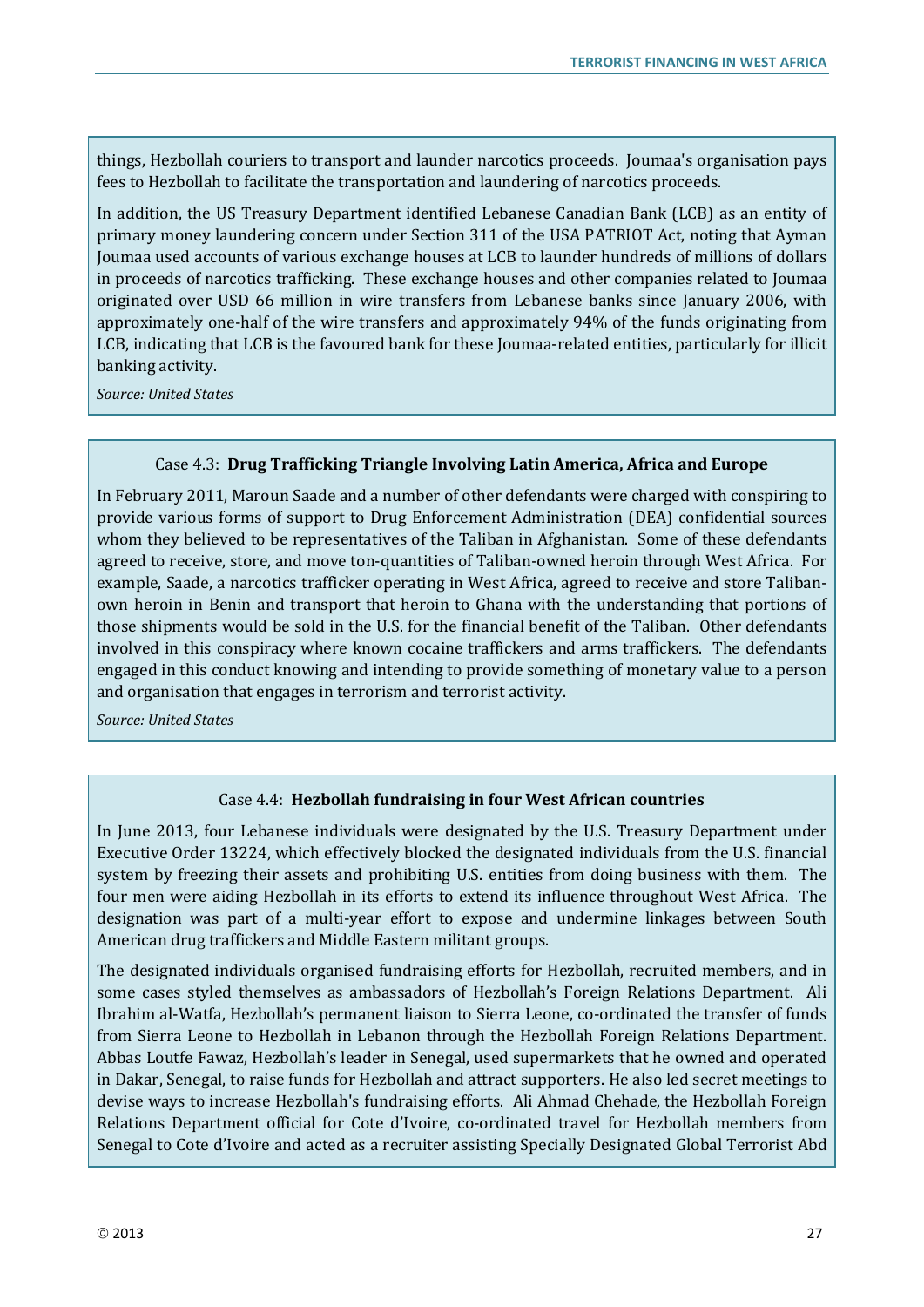Al Munim Qubaysi. Hicham Nmer Khanafer, an active and influential Hezbollah member in The Gambia, held weekly Hezbollah fundraising and recruiting drives at a local mosque.

*Source: United States*

## Case 4.5: **West African trade-based money laundering facilitated by Lebanese exchange houses**

In April 2013, two Lebanese exchange houses, Kassem Rmeiti & Co. For Exchange (Rmeiti) and Halawi Exchange Co. (Halawi), became the first non-bank financial institutions to be named as foreign financial institutions of "primary money laundering concern" under Section 311 of the USA PATRIOT Act. Rmeiti and Halawi were facilitating a money laundering network previously operated by Ayman Joumaa, Lebanese Canadian Bank, and two other exchange houses prior to actions taken against those entities in 2011 (see Case 4.2).

Rmeiti provided at least USD 25 million in payments between 2008 and March 2011 to U.S.-based car dealers and exporters associated with the Joumaa narcotics and money laundering network, and between March 2011 and October 2012, Rmeiti facilitated the movement of at least USD 1.7 million for Beninoise and Lebanese money launderers and drug traffickers.

Halawi facilitates transactions for a network of individuals and companies, which launder money through the purchase and sale of used cars in the United States for export to West Africa. As of late 2012, Benin-based money launderers were using Halawi to wire transfer money to U.S. car suppliers in support of their trade-based money laundering scheme. Additionally, Halawi has laundered profits from drug trafficking and cocaine-related money laundering networks for a leading Hezbollah official and narcotics trafficker, and Halawi has also been routinely used by other Hezbollah associates as a means to transfer illicit funds.

*Source: United States*

These cases support the findings of the FATF 2008 Terrorist Financing Report, which discusses terrorist groups raising funds from criminal activity. The report noted:

"During the last decade, drug trafficking organisations have increasingly used countries along or near the West African coast as trans-shipment hubs for importing massive quantities of narcotics, particularly cocaine from South America, to be later distributed in Europe or elsewhere within Africa. Through a combination of privately owned aircraft and maritime vessels, these organisations, predominantly based in Venezuela and Colombia, have transported hundreds of tons of cocaine, worth billions of dollars, to West African nations such as Benin, Sierra Leone, and Togo. Drug trafficking was found to be an attractive source of funds for terrorist organisations, enabling them to raise large sums of money."

It should be noted that drug trafficking was found to be an attractive source of funds for terrorist groups, enabling them to raise large sums of money. Given this reality there is a need for West African governments to strengthen measures against drug trafficking in the sub-region.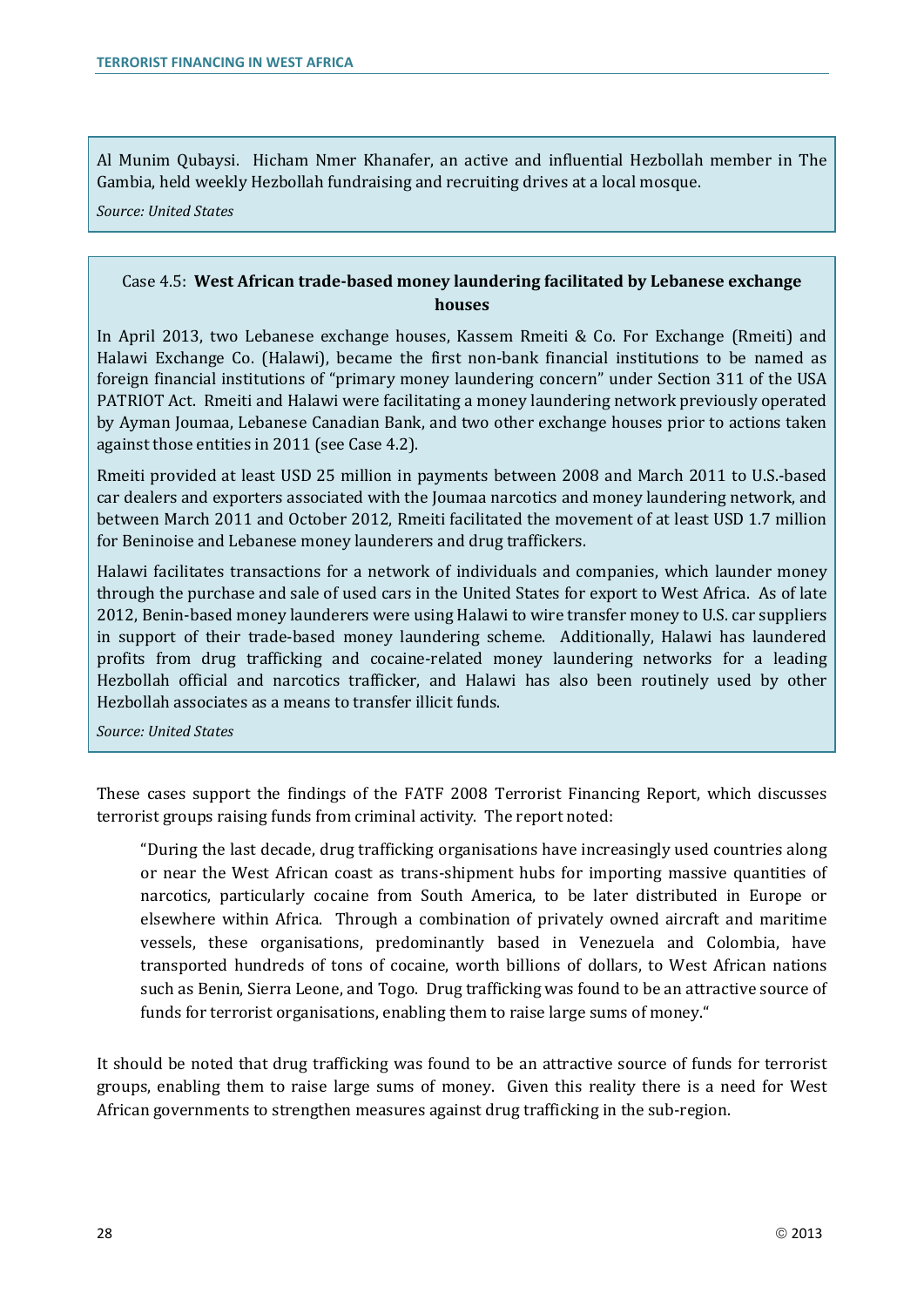# <span id="page-30-0"></span>**OTHER CASES**

## Case 1: **Financial Contributions of Political Leaders (Boko Haram)**

Mr X, a former Boko Haram spokesperson, was arrested by a Nigerian security agency. Upon interrogation, Mr X mentioned names of local politicians whom he claimed were funding the terrorist group, including Mr M, a legislator. Both Mr X and Mr M hail from north-eastern Nigeria, the operational base of Boko Haram. Mr X disclosed that Mr M was responsible for scripting threatening text messages for the group members to send to various politicians and public officials.

Based on information provided by Mr X, Mr M was investigated and subsequently arrested by the Nigerian security agency. Examination by the agency of Mr M's telephone records, revealed constant communication between him and Mr X. Consequently, Mr M was charged with concealing information on attacks being planned by Boko Haram, providing telephone numbers of public officers to Boko Haram, and failing to disclose the identity of Mr X to the appropriate authorities.

*Source: Nigeria*



Mr Q, a son of a local PEP in Senegal, opened an account at a local bank on behalf of Company X, of which he is the Chief Executive Officer (CEO). A large amount of money was wired into the account from an account of Company K located in a North African country. Upon receipt of the money, Mr Q immediately issued a transfer order to his bank to transfer the money into the account of Company P, located in a neighbouring country. Mr R, the CEO of Company P, claimed that the payment was for services provided to Company K. Mr R is also a son of a PEP in the neighbouring country.

Based on the amount involved, the profile of the client, the origin and final destination of the funds,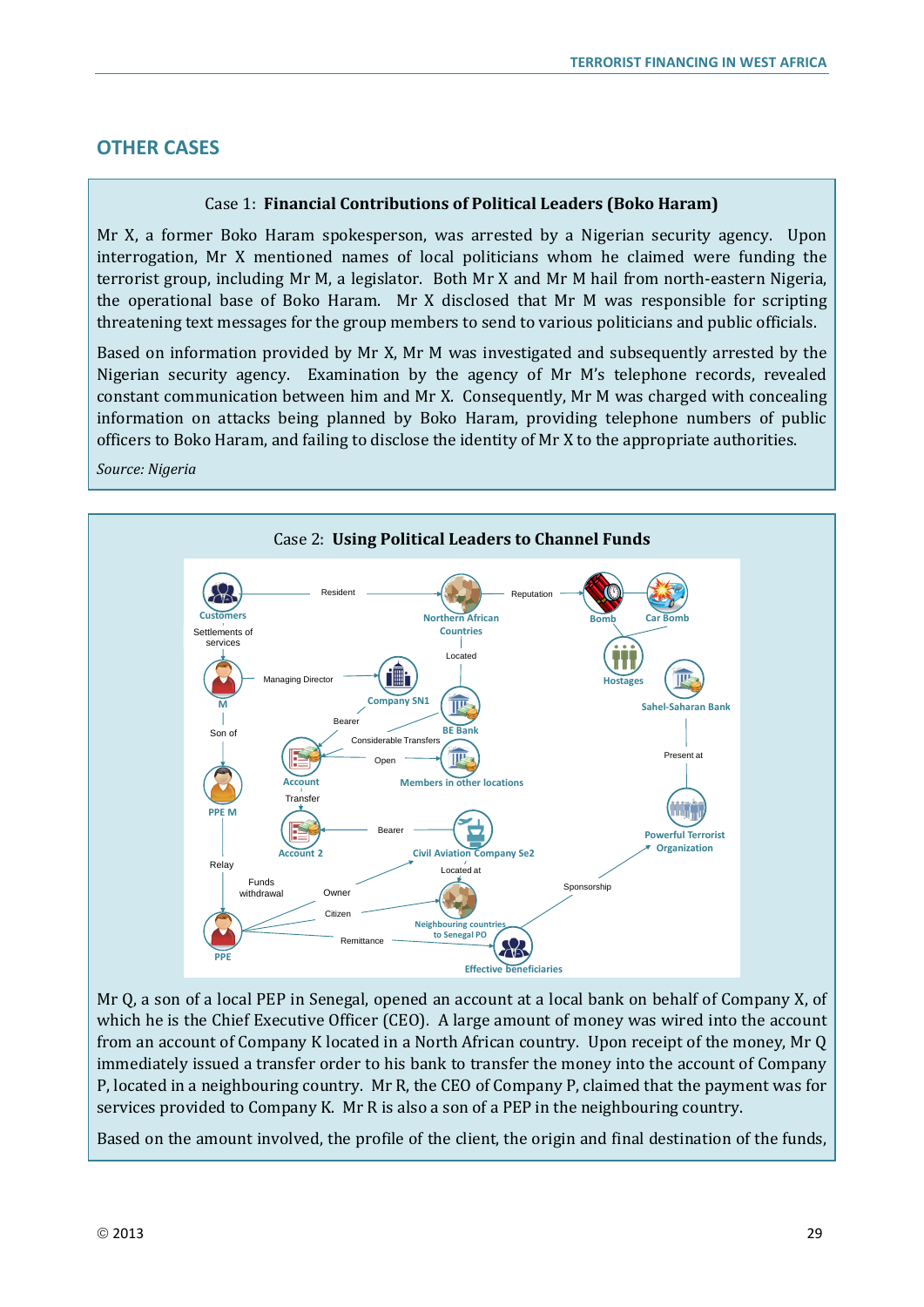the transaction which appears to be between persons who have no apparent relationship, and the unconvincing explanations provided by Mr R, the bank filed an STR to the FIU. Mr R is suspected of being linked to a powerful terrorist movement in the Sahel-Saharan region.

Investigations by the FIU revealed the following:

- **Mr R, the CEO of Company P, recently graduated from the university and was acting at the** behest of his father.
- This was the first transaction into the account of Company P.
- **There was no apparent linkage between the client who issued the transfer order from** Company K in North Africa and the recipient Company X in Senegal and its CEO, Mr Q.
- The North African country is well-known for terrorist activities and is used as a corridor for the payment of ransoms to kidnappers in the Sahel-Saharan area.
- $\blacksquare$  Mr Q served as an intermediary for Mr R, who in turn was responsible for dispatching the funds to the true beneficiaries.

*Source: Senegal*



Three nationals of a North African country, travelled to Senegal in the hope of obtaining Kenyan visas from the UK embassy in Dakar. The embassy represents the interests of Kenya in Senegal.

The individuals paid for the trip to Senegal out of personal funds. Upon obtaining their visas, they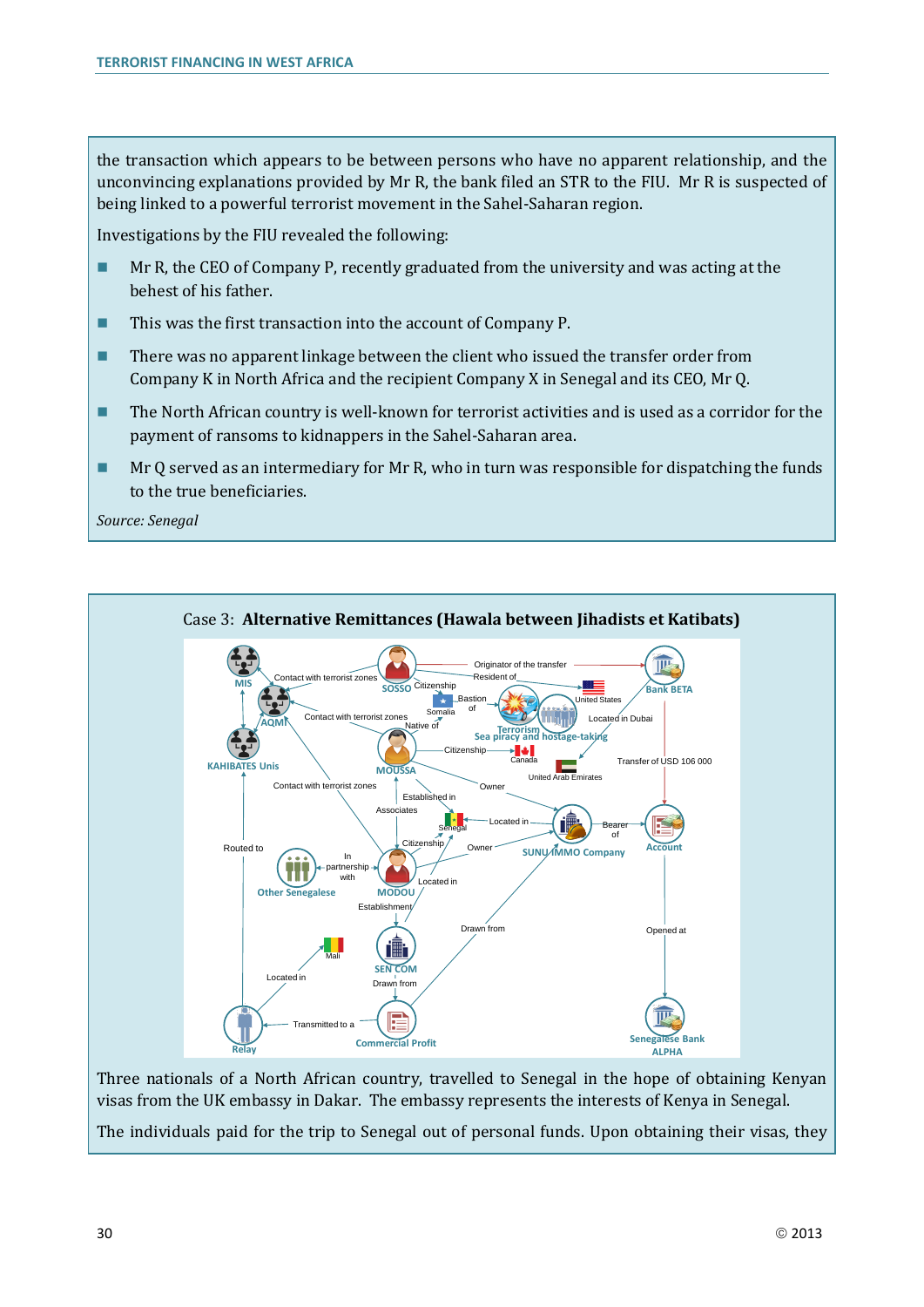travelled to Kenya where their contact person in that country then transported them to the Somalia border. They were subsequently arrested and repatriated to Senegal. The three individuals then attempted to travel to Somalia via the Democratic Republic of the Congo (DRC) but were arrested again by law enforcement officials.

The investigation revealed that all three were recruited to go to the foreign "Jihadist" camps in Somalia and all had received funds equivalent to CFA Franc 5 000 000 through *hawala* from one of their fellow citizens who was established as a trader in Senegal. The ordering party was a member of a Salafist movement, based in these individual's country of origin, and acting on behalf of the recruiting agent in Somalia. The three individuals were in permanent contact with the leaders of these terrorist groups in their country of origin, in Kenya and especially in Somalia.

**Comments:** This case illustrates the use of hawala for terrorist financing purposes.

*Source: Senegal*

Cases 1 and 2 reveals how PEPs often use the financial system and front companies to fund and support terrorist activities within the West African sub-region. These cases highlight an emerging nexus between politics and terrorism/terrorist financing, notwithstanding the decline in state/government sponsorship of terrorism over the years. It shows willingness of corrupt politicians to use terrorism as a tool to further and protect their interests. Importantly, Boko Haram's ability to sustain and conduct sophisticated terrorist attacks may be partly attributed to the alleged support provided to it by some PEPs.

# <span id="page-32-0"></span>**CONCLUSION**

All of the typologies presented above highlight a number of methods involved in terrorist financing in West Africa. First, the lack of security in the Sahel region, particularly northern Nigeria, Niger, and Mali, is permitting unfettered smuggling of cash, arms and ammunitions, as well as other resources required by terrorist organisations. There appears to be an increased reliance on the legitimate businesses and trade transactions for the purpose of terrorist financing.

From the twenty-one cases presented by experts at the workshop, four (Cases 1.3, 2.1, 3.2, and 3.3) were most illustrative of the complexities of terrorist financing in West Africa. More specifically, in order to raise, move and distribute funds and carry out terrorist activity, terrorists and terrorist groups are exploiting existing political, socio-economic, and security challenges, such as:

- **poverty, deprivation, violence and political instability,**
- corruption and bad governance,
- $\blacksquare$  weak border surveillance and porous national borders,
- weak inter-agency co-operation amongst domestic competent authorities and inadequate international co-operation.

Analysis of the various cases lends support to the view that substantial amounts of money are required to carry out terrorist activities. While carrying out individual operations requires small amounts, maintaining terrorist organisations, including providing for the upkeep of members and their families and the purchase of weapons and other materials, require considerable amounts.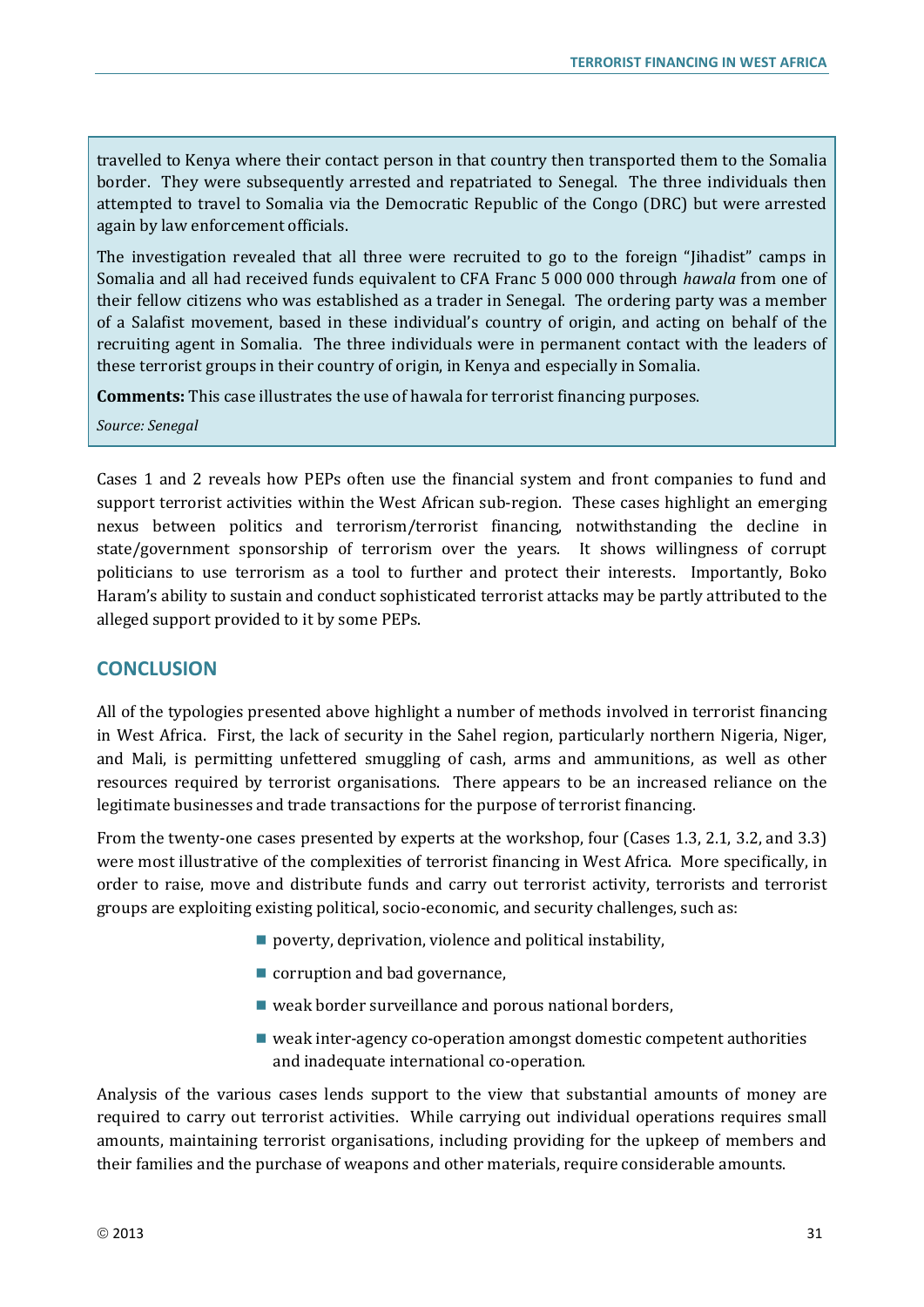The handling of the aforementioned cases, particularly from Burkina Faso, Niger and Nigeria, reveals several major issues in West Africa with regard to the fight against terrorism and terrorist financing. First, the possession of large amounts of cash and weapons reveals the prevalence of cash and weapons smuggling in the sub-region. It also reveals the weakness of border security, as terrorists and terrorist groups move and operate across borders without detection or hindrance.

These various cases reveal the lack of co-operation and collaboration, including information sharing, among competent authorities in the region.

#### **RAISING FUNDS**

Terrorist financing is underpinned by the need for terrorist organisations to provide for the personal upkeep of their members and their families, purchase weapons and logistics, preserve communication channels, and adopt self-protection measures. Accordingly, terrorists and terrorist groups in the sub-region employ both legitimate and criminal means to raise funds. Based on the cases presented, funds are commonly raised through donations/alms giving/compulsory levies, misuse of trade proceeds, and organised criminal activities including widespread kidnapping for ransoms, extortion, robberies, smuggling of cash, and other valuables.

There is an exploitation of the *zakat*, one of the five pillars of Islam, which obliges all Muslims to give 2.5% of their annual earnings to charity. Children, the physically challenged, the elderly, and the poor are used to beg for alms. Donations received are used to support terrorist activities. It is extremely difficult to detect begging related to support for terrorism especially as begging is an accepted social practice in West African societies, not least because of widespread poverty, unemployment, and underemployment. Piousness and generosity of many West Africans also underpin the culture of begging.

In addition, when examining the cases provided for this study, 9% of funds for terrorism are raised through corrupt PEPs and misuse of trade accounts. Given the small sample size, this may not be statistically relevant; however, it does point to the need to strengthen CFT measures, including use of risk-based approach to address trade-based TF.

Furthermore, the provision of equipment, SIM cards, and materials to terrorists, by legitimate businesspeople, as illustrated by one of the cases, enables terrorists and terrorist organisations to effectively evade detection and arrest by security operatives. Reliance on this technique is reflective of and underpinned by a major vulnerability in West Africa, namely, the prevalence of vast informal economies and the weak regulation and supervision of business operations.

Also, among the major methods and techniques from the cases are extortions, robberies, illegal oil bunkering, misuse of NGOs/Charities, and human trafficking. Collectively, these criminal activities account for 27%. Thus, there is growing evidence, although drawn from a small sample, of a nexus between terrorist financing and criminal activity – whether organised or small-scale.

#### **FUNDS MOVEMENT**

The case studies demonstrated that terrorists use various formal and informal ways, techniques, or mediums to move their funds, including: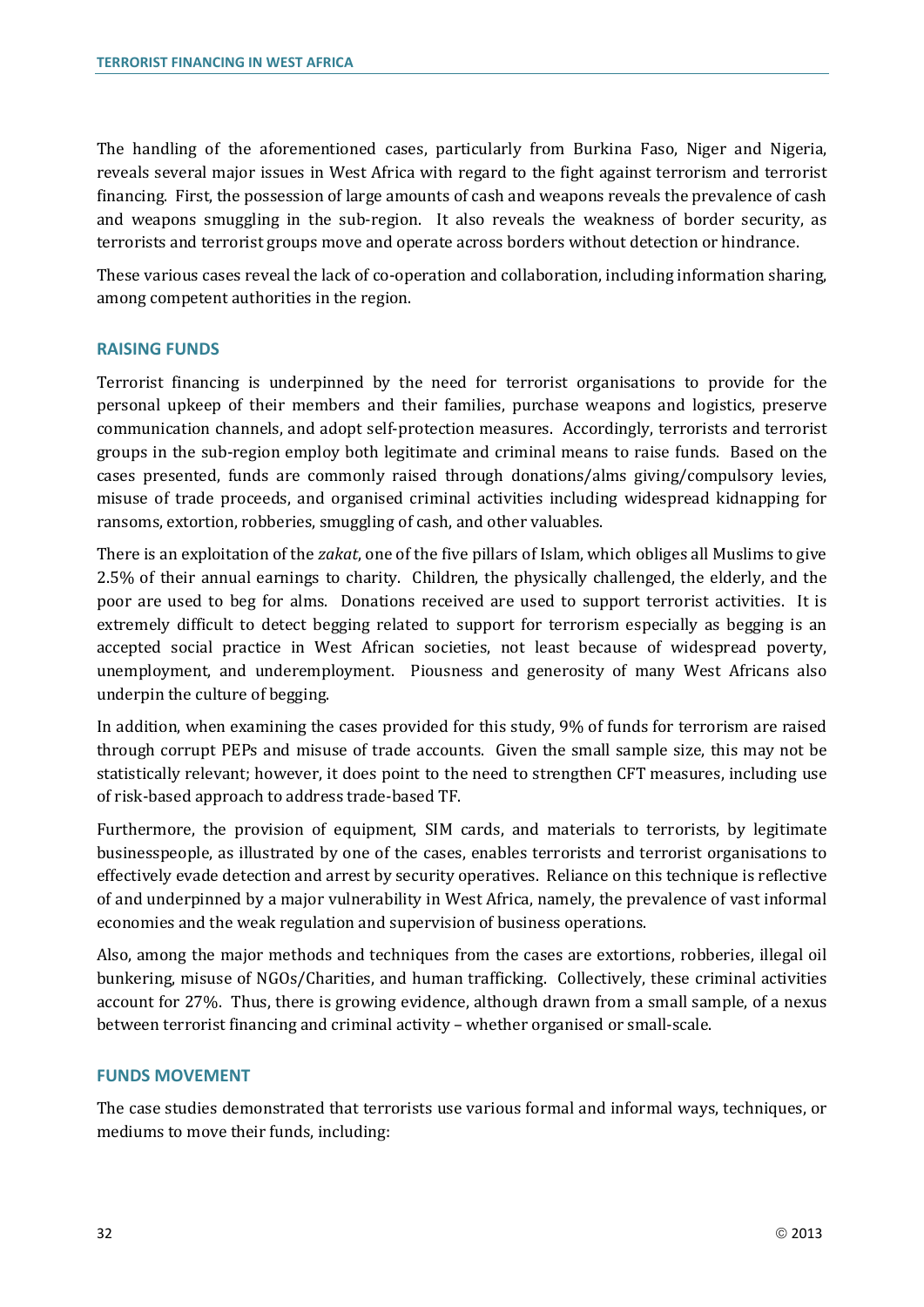- **Smuggling** Weak security at national borders, ports and checks points in the selected countries facilitate smuggling of cash and small arms and light weapons across borders. Terrorists and terrorist groups are particularly aware of and exploit porous national borders, weak border surveillance, lack of domestic inter-agency co-ordination and collaboration, and crossborder co-operation. Furthermore, the lack of effective currency declaration systems at borders, prevalence of informal and unregulated economies, and the predominance of cash transactions in West Africa facilitates easy smuggling of cash and weapons. Terrorist organisations are also exploiting Islamic tenets that forbid men from having any physical contact with women they are not married to, by using women as cash and weapon couriers in Islam-dominated areas.
- **Bank/Wire transfers** Financial institutions, especially the banks, were used to transfer funds in support of terrorist activities in other locations. This was observed in the cases involving PEPs and charity/NGO. In some instances, terrorists use proxy accounts to transfer funds to their members. Most often, these funds are withdrawn using the Automated Teller Machine (ATM).
- **Misuse of the NPO Sector -** Compromised NGOs/Charities use the cover of humanitarian work to avoid detection by serving as a conduit for moving funds to terrorists and/or terrorist organisations. This technique often involves the movement and distribution of funds by way of purchasing and transferring tangible items under the guise of legitimate business, and the eventual sale of them for cash. Monies accrued from such transactions are often used to provide logistical support to terrorists.

#### **INSTRUMENT/ MECHANISM**

The main instrument used in almost all the terrorist financing case studies presented is cash This reflects the cash–based nature of the sub-region's economy. The key mechanism is the physical movement of cash (locally and across national borders). Another common mechanism is NGOs/charities and legal entities/enterprises. The increasing use of the DNFPBs may be attributable to improved implementation of the AML/CFT regime in the financial sector. This brings to the fore the issues of regulation and monitoring for AML/CFT. The third mechanism is through trade-based channels, and a fourth is the financial institution sector.

It is important to mention that some of the cases presented are still at various stages of investigation or prosecution and very few of the cases originated as STRs from reporting institutions. This shows a gap in reporting as well as difficulties in the identification of terrorist financing related STRs and the prosecution of terrorism and terrorism financing related cases. Difficulties in identification may be due to the inadequacy of capacity, lack of guidance, and weak inter-agency co-operation, especially in terms of information exchange amongst competent authorities and between reporting entities and AML/CFT regulators.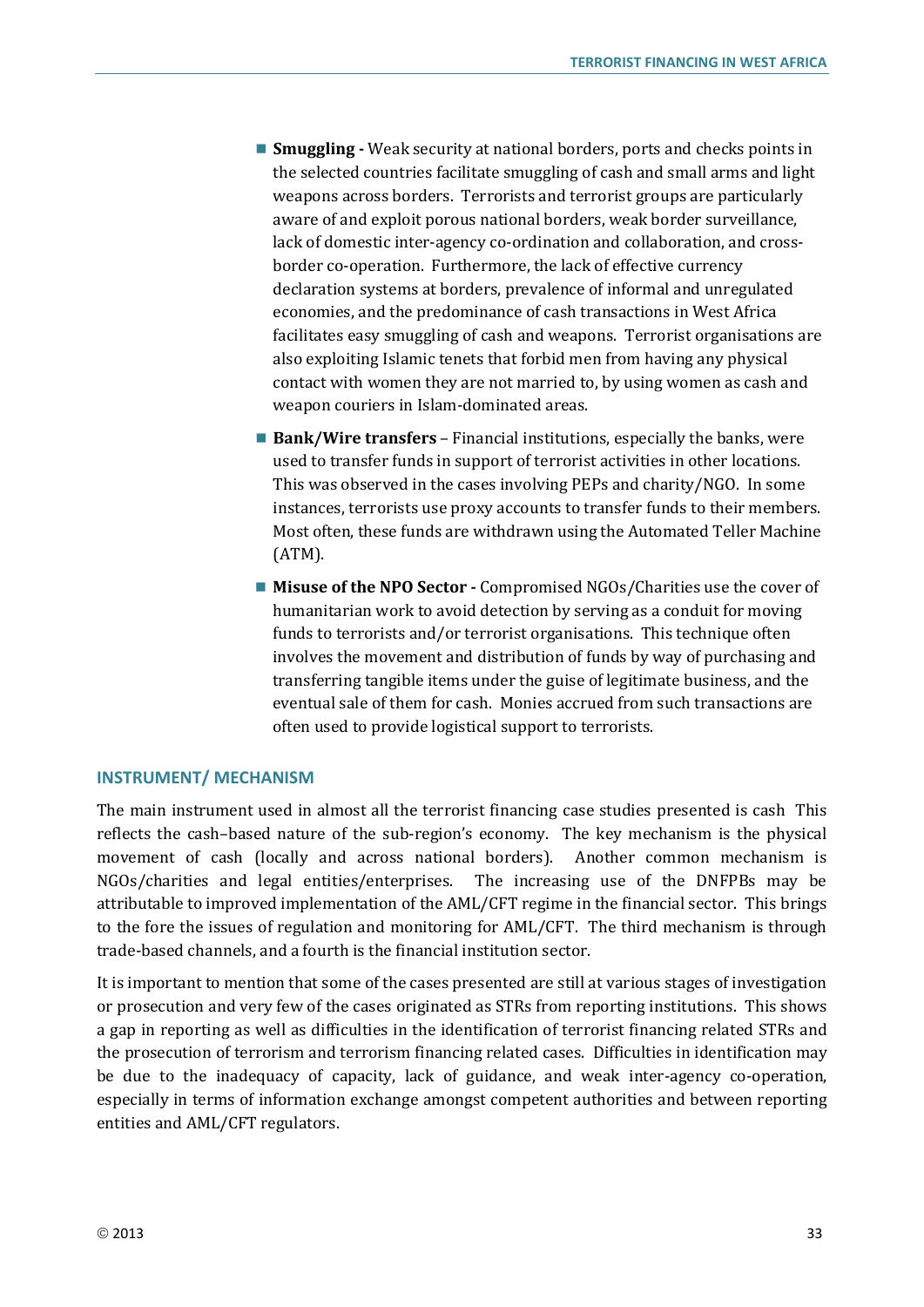# <span id="page-35-0"></span>**CHAPTER 4: INDICATORS AND RED FLAGS**

A number of indicators and red flags were identified based on analysis of cases presented by experts. In this case, indicators and red flags differ in terms of the degree of likelihood of occurrence of TF. While the indicators represent events that may or may not be indicative of TF, the red flags represent events that provide greater certainty that TF may have been carried out.

## <span id="page-35-1"></span>**INDICATORS:**

- Purchase, transfer, and eventual sale of tangible items for cash particularly in areas with a high incidence of terrorist and criminal activities;
- Voluntary or mandatory donations by individuals, businesses, or state officials to religious/radical groups in crime and terrorism-ridden areas, especially after the occurrence of what may be considered a trigger event (religious/tribal clashes for example, local or remotely with possibility of influencing local events);
- Frequent cases of participation of terrorist/radical groups in organised criminal activities;
- **Figure 1** Frequent carrying of large sums of cash to and from countries embroiled in conflict, instability, and large-scale criminal activities;
- Arrest of cash couriers or seizure of money and weapons by law enforcement officials in terrorism-prone areas;
- Structured cash deposits into an account by different individuals at multiple branches of a particular bank;
- Transfer of large sums of money to and from accounts of individuals or newly established companies with no apparent business relationships;
- **Figure 1** Frequent cash deposits into or withdrawals from charity accounts by different individuals with no apparent relationships;
- Unexplained transfer of funds from foreign jurisdictions with high incidence of terrorist activities into the accounts of individuals and companies;
- **Presentation of little, incomplete, or unverifiable information about the** identity of account holder or destination of transfer;
- $\blacksquare$  Transactions on individual and company accounts that is not consistent with account profiles;
- **Preference for cash transactions;**
- **T** Travellers without luggage or identification papers; and
- Currency transactions in the informal sector.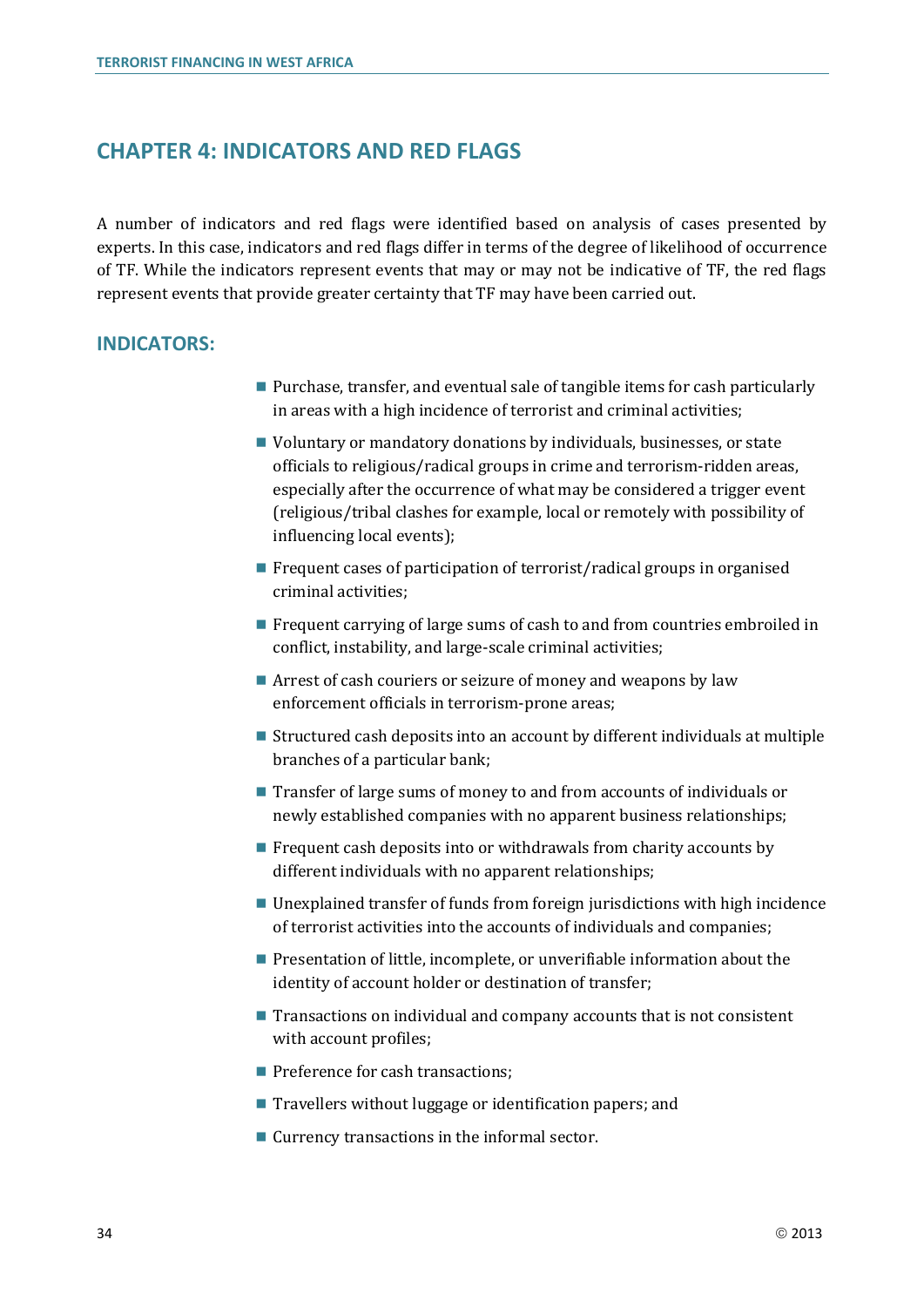# <span id="page-36-0"></span>**RED FLAGS:**

- Constant changing of mobile phones and SIM cards by individuals and groups known to have radical or anti-government views, especially after a terrorist group has been attacked by law enforcement;
- Establishment of companies by nationals of terrorism-prone countries and frequent international money/value transfers to and from the accounts of the companies;
- Extortion of money from the public by known members of a violent/terrorist group;
- **Figure 1** Frequent visits to key and vulnerable targets by terrorist sympathisers or suspected terrorists;
- Collection of alms and donations by unknown persons or groups, particularly in areas that have high incidences of terrorist-related activity; and
- **Figure 1** Frequent exchange of cash through informal channels by suspected sympathisers of terrorist groups.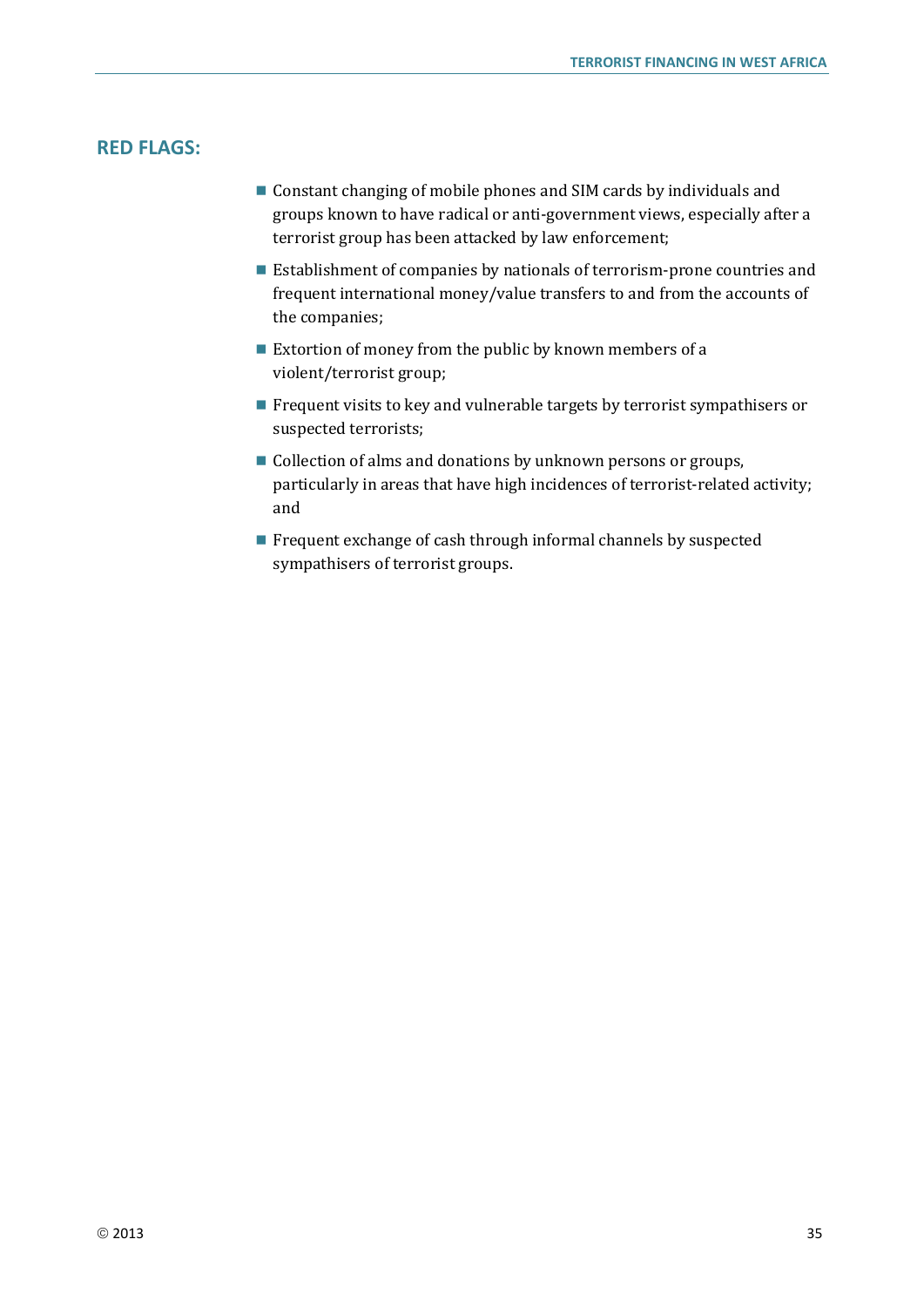# <span id="page-37-0"></span>**CHAPTER 5: CONCLUSION AND RECOMMENDATIONS**

# <span id="page-37-1"></span>**CONCLUSION**

Despite the limitations of this study in terms of the case study-based methodology, the prevalence of terrorism and its financing in the West African sub-region is indisputable, with negative consequences on the security, stability, and development of the sub-region. The insecurity and instability within West Africa is providing an enabling environment for extremism and terrorism to thrive. Both legal and illegal channels, traditional (banks for example) and non-traditional (for example, trade, arms dealing), are being utilised to raise money or move them to the hands of terrorist groups and individuals. This is why there is an urgent need for all stakeholders to collaborate and co-operate in combating terrorism and terrorist financing in West Africa.

In summary, the following are the findings of the study:

- **Terrorists and terrorist organisations use both legitimate and illegitimate** means to raise funds. The funds raised are used to provide for the personal upkeep of members and their families, purchase of tools and equipment, recruit new members, and disseminate propaganda to attract sympathy/support to assist in carrying out terrorist acts;
- Formal and informal channels of cash movement are exploited by terrorists to move their funds around;
- $\blacksquare$  There is weak capacity for identifying STRs relating to terrorism financing by reporting institutions;
- Security and surveillance at various national borders are weak, resulting in the infiltration of terrorists, small arms, and light weapons. In addition, there are numerous unofficial border-crossing points that cannot be adequately patrolled by State officials;
- NGOs and charities are vulnerable to exploitation by terrorist organisations. This study found that terrorist organisations are not only targeting NGOs and charities, but also the most vulnerable members of society (the elderly, beggar children, the infirm) in an effort to raised funds and hide their true intent;
- Law enforcement and regulatory agencies, security and intelligence services and the judiciary lack the requisite capacity to effectively address the challenge of terrorism and terrorism financing;
- $\blacksquare$  The inability and unwillingness of national competent authorities to effectively co-operate and collaborate, especially in information sharing, is partly responsible for the deteriorating security and increasing terrorist financing in the sub-region;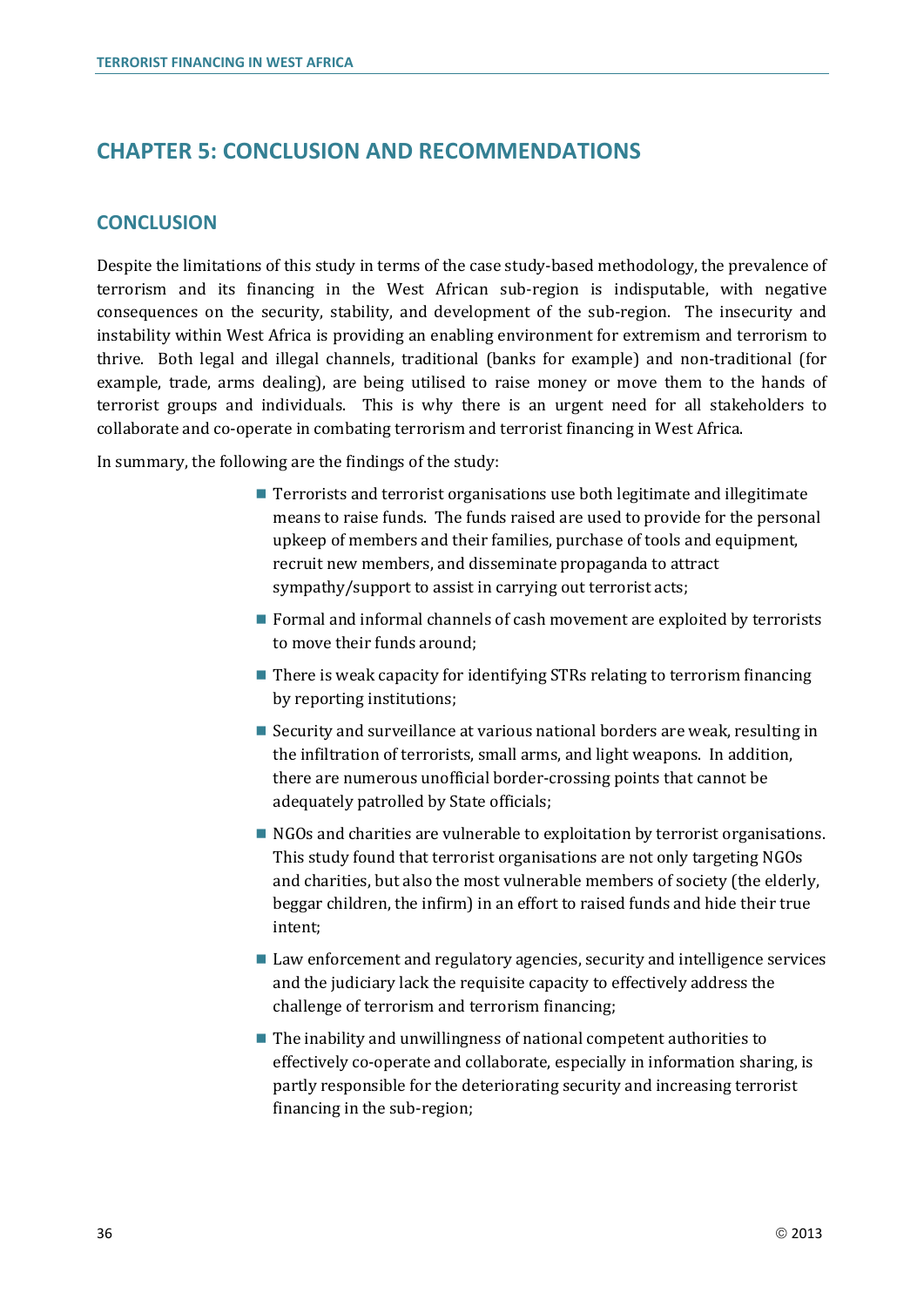- Sub-regional co-operation and international co-operation between member states and other countries, especially in terms of information sharing is weak, resulting in the infiltration of terrorists and the free flow of terrorist funds and small arms/light weapons across national borders;
- $\blacksquare$  The proliferation of extremist groups and their linkages to known international terrorist organisations as well as the growing tendency of religious extremism within the region is a potent threat to the security and development of the region; and
- The predominance of the informal sector coupled with the cash-based nature of the region's economies facilitates currency exchange by terrorists and other criminal groups.

#### <span id="page-38-0"></span>**RECOMMENDATIONS:**

The following recommendations are proffered based on the findings of the study:

#### **WEST AFRICAN COUNTRIES**

- Put in place an effective mechanism to implement the relevant UN and FATF provisions for countering terrorist financing; especially the generation, movement and utilisation of funds within each country.
- Effectively monitor the activities of street beggars, fund raisers at religious sites particularly in areas known for terrorist activities, in order to curtail this type of fundraising and ensure that terrorists do not exploit the general population.
- $\blacksquare$  Enhance intelligence gathering capabilities and consider the use of undercover operation and co-operating insiders as a way of obtaining credible information about terrorists and terrorist groups.
- $\blacksquare$  Put in place effective regulatory and monitoring mechanisms to ensure effective supervision of the activities and transactions of NGOs and charities without retarding their important functions, including the adoption and implementation of standard guidelines and procedures for the monitoring and supervision of the operations of NGOs and charities, covering those operating internationally, in order to ensure that they are not being used as conduits for terrorists financing.
- Review and put in place effective business and company registration management processes.
- $\blacksquare$  Implement measures relating to the monitoring and control of donations made to NGOs, and to better educate notaries on their AML/CFT obligations.
- Enhance training on investigation techniques and experience of prosecution authorities in dismantling terrorists and their sources of funding.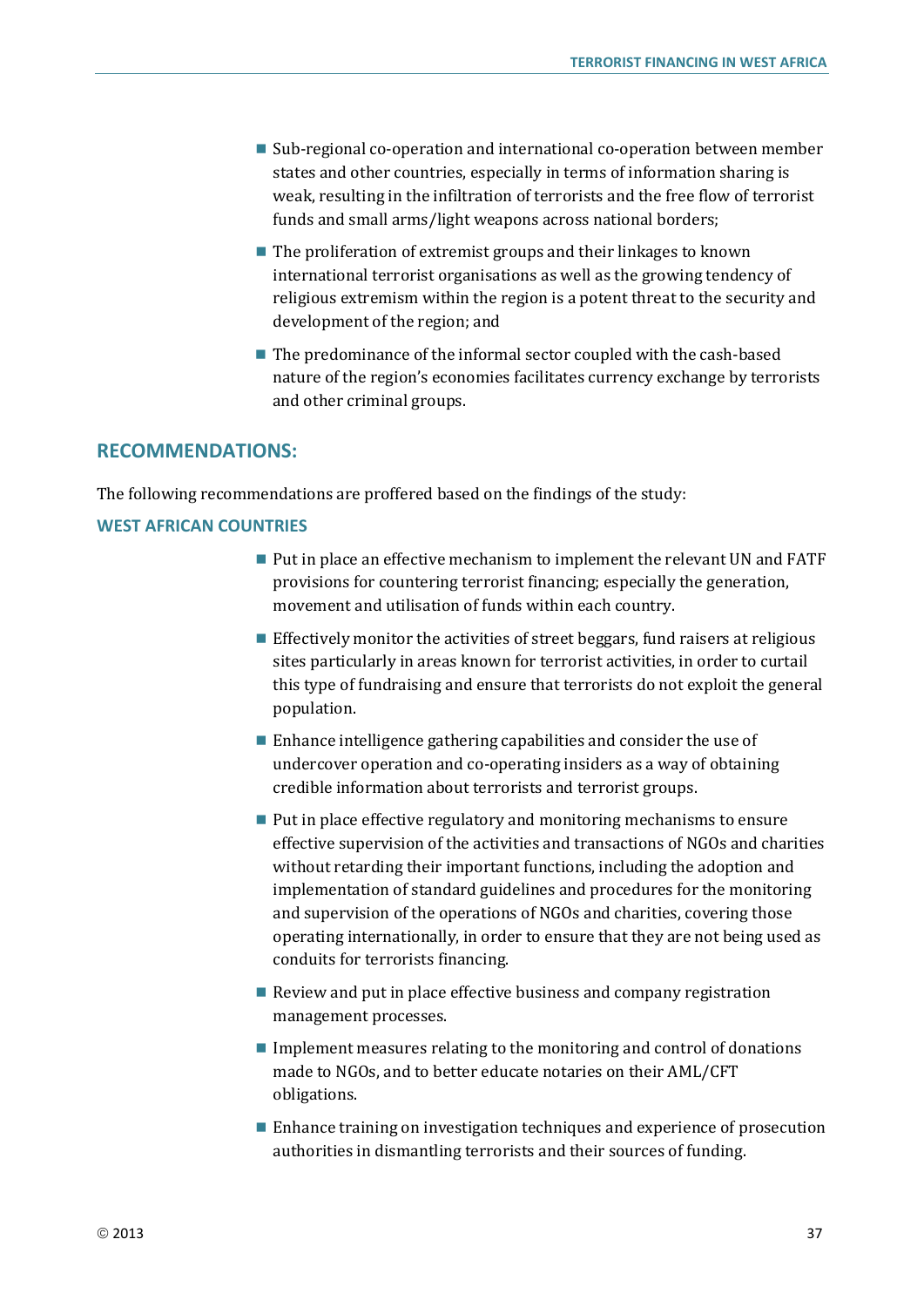- Implement the ECOWAS Convention on police cooperation within the framework of the West African Police Chiefs Committee (WAPCCO) as well as the Regional Counter Terrorism Action Plan.
- Strengthen the responses of ECOWAS Member States against illicit trade in small arms and light weapons in West Africa, including strengthening crossborder co-operation and collaboration.
- Deepen the implementation of AML/CFT measures, especially customer identification and reporting of suspicious transactions to effectively combat terrorist financing.
- Collect quantitative and qualitative information on terrorist financing and terrorist activity in order to gauge the scope of the issues and to identify trends. This should also include the sharing of information within the region in order to identify regional trends or shifts in activity.
- Enhance national inter-agency collaboration and international co-operation in information sharing.
- Improve border surveillance and security at national borders and develop synergy with neighbouring countries.
- Examine the social support system structure of terrorism in its cultural and social context, especially by security agencies in order to develop specific responses to specific terrorist financing situations.
- Establish formal operational co-operation mechanisms to exchange information between customs authorities and security agencies to monitor cross border trade.
- Devise policies and programs aimed at integrating both the formal and informal sectors aimed at regulating and monitoring the activities of money launderers and terrorist financiers. This should also include deliberate policies aimed at reducing preference for cash transactions and eventually creating cashless payment systems from which potential terrorism-related transactions and money laundering could be detected, investigated, or prevented.
- Strengthen human and institutional capacities in order to improve on investigation, prosecution and adjudication for cases of terrorist financing.
- $\blacksquare$  Take practical steps to address the issues of corruption within security agencies that could hinder the detection and effective investigation and prosecution of terrorist financing cases, including, as necessary, the adoption of internal oversight and institutional framework to enhance integrity in law enforcement.
- Establish early warning systems within security and intelligence services to serve as vigilance tool in identifying and countering potential and real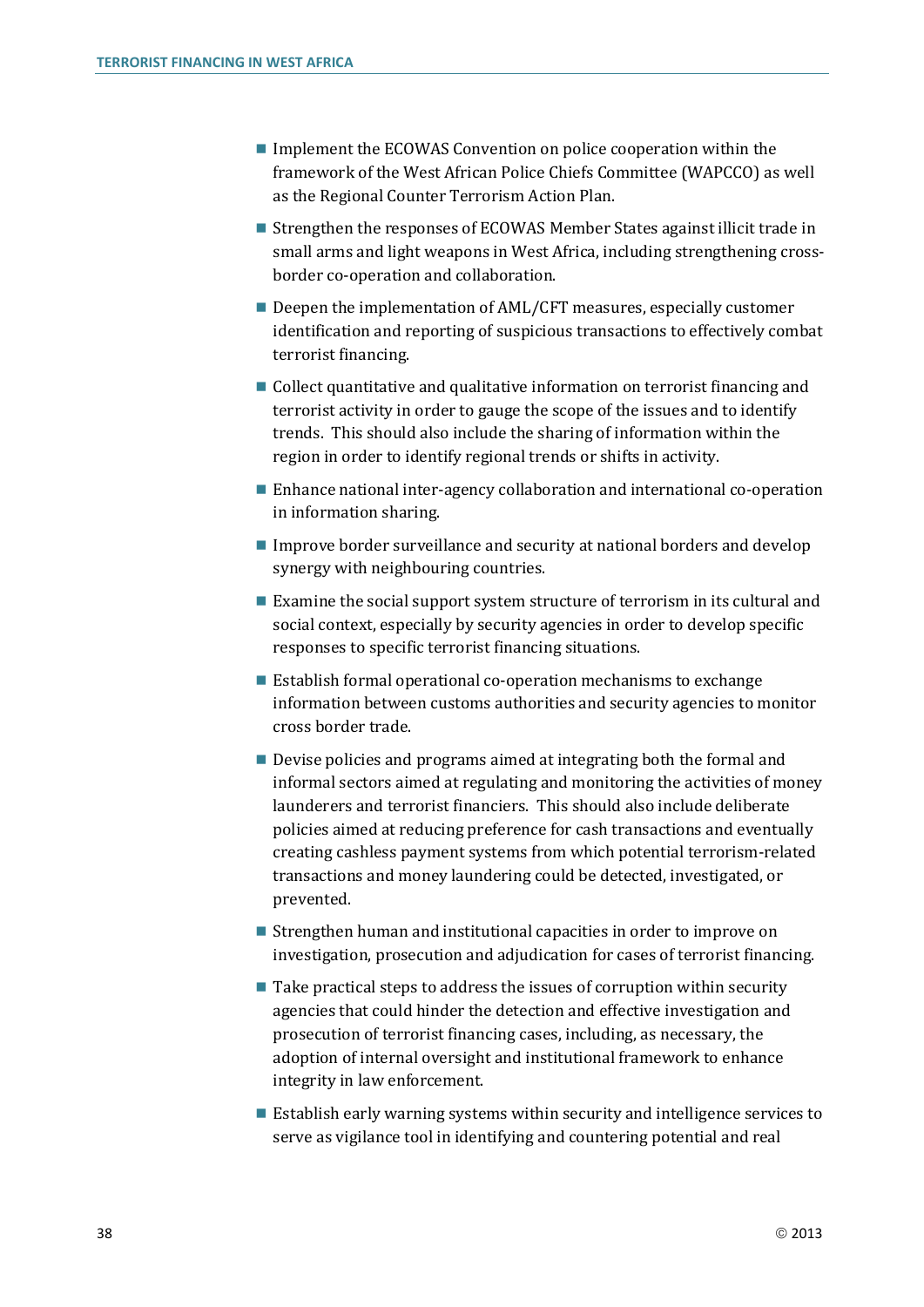threats of terrorist financing, especially in countries with large religiously sensitive population.

- Review and amend, where necessary, legislations and regulations relating to terrorism and terrorist financing in order to ensure effective deterrence, and to provide the maximum co-operation possible to other jurisdictions in order to effectively combat the threats;
- Involve the civil society, religious groups and the private sector more effectively in terrorist financing prevention efforts; and

## **REGIONAL / INTERNATIONAL AUTHORITIES AND DEVELOPMENT PARTNERS SHOULD:**

- ECOWAS should integrate terrorism and terrorist financing in its regional conflict and disaster early warning system to monitor and assess terrorists funding and sympathisers (Community anti-terrorism Vigilance System), in collaboration with national, academic and civil society bodies.
- Develop regional training platforms by institutions such as GIABA to facilitate experience sharing among relevant authorities actors and to strengthen operational capacities;
- Increase technical assistance to national specialised agencies, including FIUs. In particular, support the development of specific courses on terrorist financing, financial analysis, organised crime, financial investigations to enhance the investigative, prosecutorial, and intelligence-gathering capacities of specialised personnel.
- Support sub-regional initiatives for capacity building and increase regional and international co-operation, including arrangements for sharing of information on continuous basis.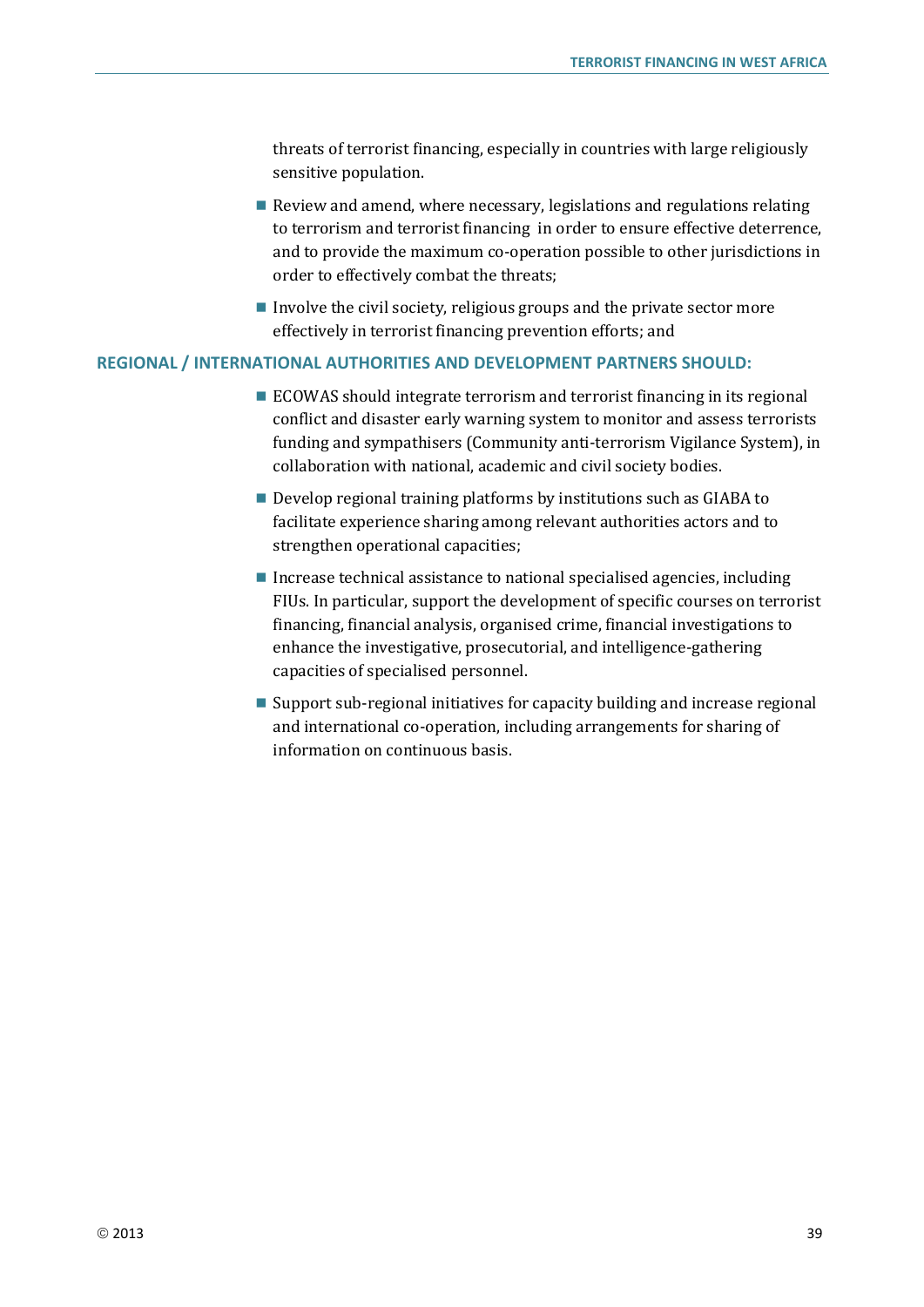# <span id="page-41-0"></span>**BIBLIOGRAPHY**

911 Commission (2004), *Final Report of the National Commission on Terrorist Attack Upon the United States*, Worton & Company, Inc., New York, NY and London, UK.

Abuza, Zachary (2003), "Funding Terrorism in Southeast Asia: The Financial Network of Al Qaeda and Jemaah Islamiya", *Contemporary Southeast Asia: A Journal of International & Strategic Affairs*, Vol. 25, No. 2, 169-1999.

Arquilla, John; Ronfeldt, David and Zannini, Michele (2001), "Networks, Netwar, and Information-Age Terrorism", in Howard, RD, Sawyer RL (ed), *Terrorism and Counterterrorism: Understanding the New Security Environment.* 

Ashley, Sean P. (2012), "The Future of Terrorist Financing: Fighting Terrorist Financing in the Digital Age", *Penn State University Journal of International Affairs*, Vol. 1, No. 2.

Asia/Pacific Group on Money Laundering [APG] (2011), *Typologies Report: NPO Sector Vulnerabilities*, APG, Sydney, Australia, July 2011.

Basile, Mark (2004), "Going to the Source: Why Al Qaeda's Financial Network is Likely to Withstand the Current War on Terrorist Financing", *Studies in Conflict and Terrorism*, Vol. 27.

Bantekas, Ilias (2003), "The International Law of Terrorist Financing", *The American Journal of International Law*, Vol. 97, No. 2.

Berry, LaVerle *et al* (2002), *A Global Overview of Narcotics-Funded Terrorist and other Extremist Groups*, The Library of Congress, Washington DC, United States.

Billingslea, W. (2004), "Illicit Cigarette Trafficking and the Funding of Terrorism", *Police Chief*, Vol. 71, No. 2, 49-56.

Byman, Daniel (2005), *Deadly Connections*, Cambridge University Press, Cambridge, United Kingdom.

Clunan, Anne L. (2006), "The Fight against Terrorist Financing", *Political Science Quarterly*, Vol. 121, No. 4, 569-596.

CNN (2011), 'Al Qaeda-linked Group Finds Fertile Territory in Nigeria as Killings Escalate', 18 November 2011.

Comras, Victor (2005), "Al Qaeda Finances and Funding to Affiliate Groups." *Strategic Insights*, Vol. IV, No. 1, US Naval Postgraduate School, Monterey CA, United States.

Cragin, Kim *et al* (2007), *Sharing the Dragon's Teeth: Terrorist Groups and the Exchange of New Technologies*, RAND Corporation, Santa Monica CA, Unites States.

Dekieffer, Donald (2008), "Trade Diversion as a Fund Raising and Money Laundering Technique of Terrorist Financing", in Biersteker, J. and Eckert, Sue (2008), *Countering the Financing of Terrorism*, Routledge, London and New York.

FATF (2008), *Terrorist Financing*, FATF, Paris, France.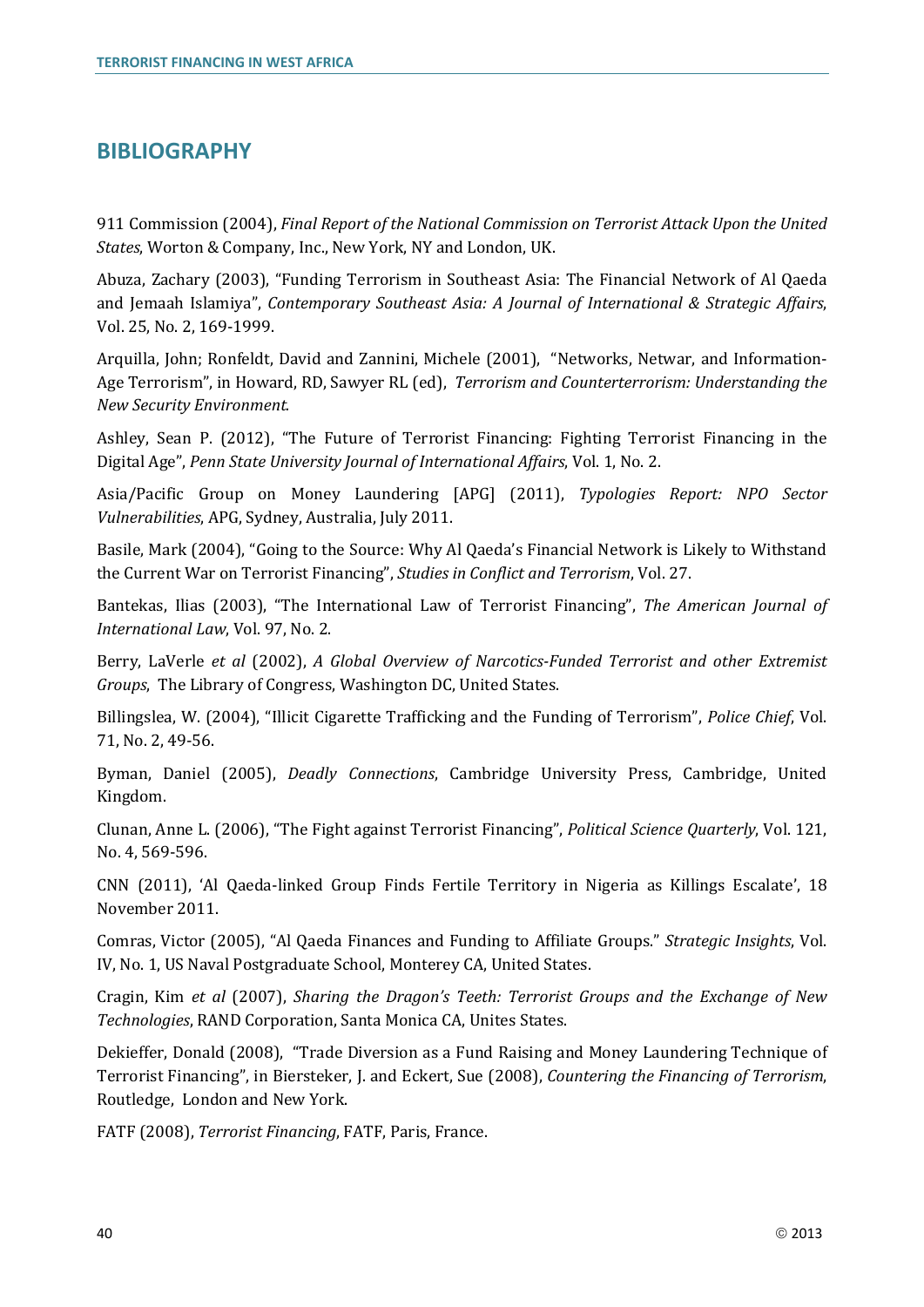FATF (2006), *Trade-Based Money Laundering*, FATF, Paris, France.

FATF (2013a), *Best Practices - Combating the Abuse of Non-Profit Organisations (Recommendation 8),* FATF, Paris, France.

FATF (2013b), *Methodology for Assessing Technical Compliance with the FATF Recommendations and the Effectiveness of AML/CFT Systems*, FATF, Paris, France.

Forster-Bowser, Erin and Sander, Angelia (2012), *Security Threats in the Sahel and Beyond: AQIM, Boko Haram and al Shabaab*, Civilian-Military Fusion Center, Norfolk VA, United States.

Giraldo, Jeanne, and Trinkunas, Harold (2007), *Terrorism Financing and State Responses – A Comparative Perspective*. Stanford University Press, Stanford CA, United States.

Greenberg, Maurice; Wechshler, Willaim F.; and Wolosky, Lee (2002), *Terrorist Financing: Report of an Independent Task Force Sponsored by the Council on Foreign Relations*, Council on Foreign Relations, New York NY, United States.

Gunarata, Rohan (2002), *Inside Al Qaeda: Global Network of Terror*, pp. 88-99, Columbia University Press, New York NY, United States.

Hardoin, Patrick and Weichhardt, Reiner (2003) "Financing of Terrorism: A View from NATO", in *Swiss EAPC/PfP Workshop on Combating Financing of Terrorism*, Geneva, Switzerland.

Integrated Threat Assessment Centre [Government of Canada] (2007), *Terrorist Financing and Resourcing*, ITAC, Ottawa, Canada.

Inter-Governmental Action Group Against Money Laundering West Africa [GIABA] (2010), *Threat Assessment of Money Laundering and Terrorist Financing in West Africa*, May 2010, Dakar, Senegal,

Lacher, Wolfram (2012), *Organised Crime and Conflict in the Sahel-Sahara Region*, Carnegie Endowment for International Peace, Washington DC, United States.

Lesage, Andrew (2011), *The Evolving Threat of al Qaeda in the Islamic Maghreb*, Institute for National Strategic Studies, National Defense University, 2011.

Levitt, Matthew (2002), "The Political Economy of Middle East Terrorism", *Middle Review of International Affairs*, Vol. 6, No. 4, 49-65.

Levitt, Matthew, and Jacobson, Michael (2008), *The Money Trail: Finding, Following, and Freezing Terrorist Finances*, Washington Institute for Near East Policy, Washington DC, United States.

Makarenko, T. (2004), "The Crime-Terror Continuum: Tracing the Interplay Between Transnational Organised Crime and Terrorism", *Global Crime*, Vol. 6, No. 1, 129-145. McCulloch, Jude and Pickering, Sharon (2005), "Suppressing the Financing of Terrorism: Proliferating State Crime, Eroding Censure and Extending Neo-colonialism", *The British Journal of Criminology*, Vol. 45, No. 4, 470-486.

Miguel del Cid Gomez, Juan (2010), "A Financial Profile of the Terrorism of Al-Qaeda and its Affiliates", *Perspectives on Terrorism*, Vol. 4, No. 4.

Mullins, Sam (2009), "Parallels between Crime and Terrorism: A Social Psychological Perspective", *Studies in Conflict and Terrorism, 32:9, 811-83*0, DOI: 10.1080/10576100903109776.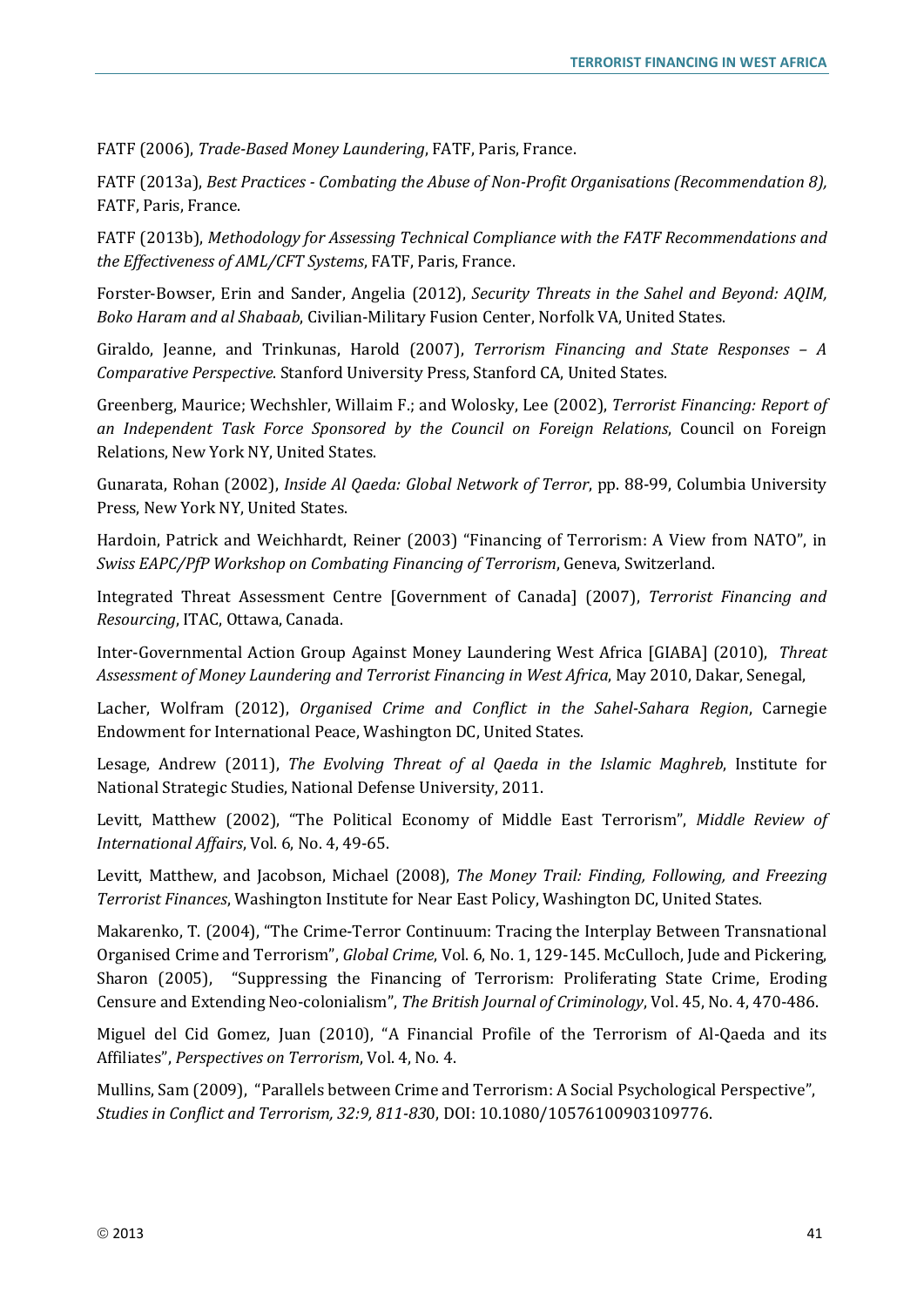Napoleoni, Loretta (2005), *Terror Incorporated: Tracing the Dollars Behind the Terror Networks*, Seven Stories Press, New York NY, United States.

Oehme III, Chester G. (2008), "Terrorist, Insurgents and Criminals – Growing Nexus?", *Studies in Conflict & Terrorism*, Vol. 31 , Issue 1, pp 80-93.

Passas, Nikos (2012), "Terrorist Finance, Informal Markets, Trade and Regulation" In Lum, C. and Kennedy, L.W. (Eds), *Evidence-Based Counter terrorism Policy*, Springer, New York NY, United States.

Pham, Peter J. (2011), *Foreign Influences and Shifting Horizons: The Ongoing Evolution of al Qaeda in the Islamic Maghreb*, Foreign Policy Research Institute, Spring 2011.

Prober, Joshua (2005). "Accounting for Terror: Debunking the Paradigm of Inexpensive Terrorism." *Policy Watch*, No. 1041, Washington Institute for Near East Policy, Washington DC, United States.

Quillen, Chris (2002), "A Historical Analysis of Mass Casualty Bombers", *Studies in Conflict & Terrorism*, Vol. 25. No. 2, 279-292.

Rollins, John (2011), *Al Qaeda and Affiliates: Historical Perspectives, Global Presence, and Implications for US Policy*, Congressional Research Service, 25 January 2011.

Roth, John; Greenburg, Douglas; and Willie, Serena (2004), *Monograph on Terrorist Financing: Staff Report to the Commission*, National Commission on Terrorist Attacks Upon the United States, Washington DC, United States.

Roth, Michael P., and Murat, Sever (2007), "The Kurdish Workers Party (PKK) as Criminal Syndicate: Funding Terrorism through Organised Crime, A Case Study" *Studies in Conflict and Terrorism 30:10,*  901-920*,* DOI: 10.1080/10576100701558620.

Sanderson, Thomas M. (2004). "Transnational Terror and Organised Crime: Blurring the Lines." *SIAS Review*, Vol. 24, No. 1, 49-61.

Schmidt, A.P. (1996). "The Links Between Transnational Organised Crime and Terrorist Crimes." *Transnational Organised Crime*, Vol. 2, No. 4, 40-82.

Serge Daniel « AQMI (ALQAIDA au Maghreb Islamique), l'industrie de l'Enlèvement », Edition Fayard -2012.

Shelley, Louise, and Picarelli, John (2005). "Methods and Motives: Exploring Links Between Transnational Organised Crime and International Terrorism", *Trends in Organised Crime*, Vol. 9, No. 2, 52-67.

Tanchum, Michael (2012), "Al-Qa'ida's West African Advance: Nigeria's Boko Haram, Mali's Touareg, and the Spread of Salafi Jihadism", *Israel Journal of Foreign Affairs*, Vol VI: 2.

United States Congress (2011), *Boko Haram: Emerging Threat to the US Homeland*, US Government Printing Office, Washington DC, United States.

US Department of State (2003), *International Narcotics Control Strategy Report*, US Department of State, Washington DC, United States.

US Department of State (2005), *International Narcotics Control Strategy Report*, US Department of State,Washington DC, United States.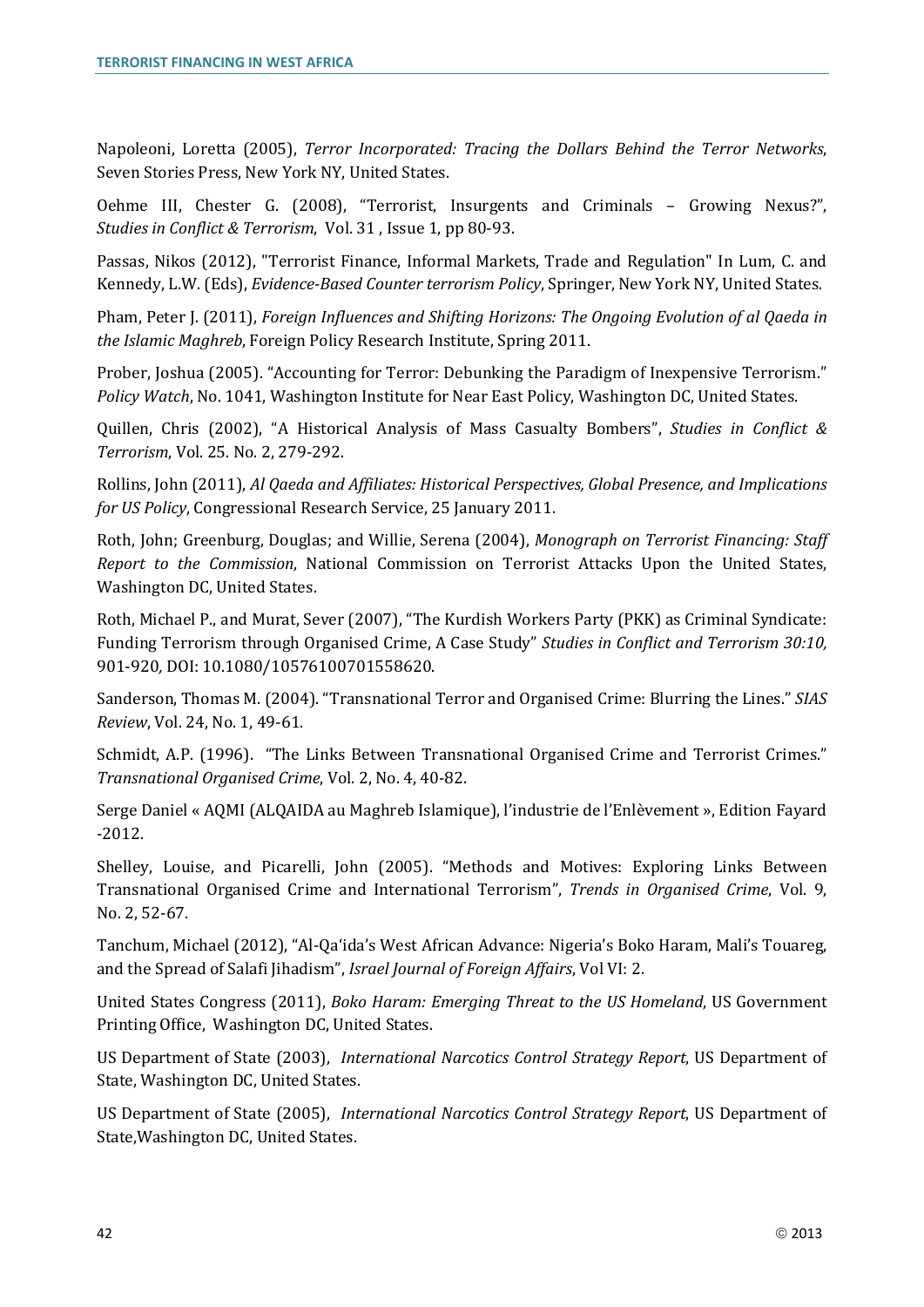US Department of State (2012), *Country Report on Terrorism- 2011*, July 31, 2012, US Department of State,Washington DC, United States.

US Department of State (2013), *Country Report on Terrorism- 2012,* May 30, 2013, US Department of State,Washington DC, United States.

United Nations (1999), *International Convention for the Suppression of the Financing of Terrorism*, available a[t www.un.org/law/cod/finterr.htm](http://www.un.org/law/cod/finterr.htm) (accessed October 2013).

United Nations Development Program (2011), *Sustainability and Equity: A Better Future for All*, United Nations, New York NY, United States.

Vittori, Jodi (2011), *Terrorist Financing and Resourcin,* Palgrave Macmillan, New York NY, United States.

Wittig, Timothy (2011), *Understanding Terrorist Finance*, Palgrave Macmillan, New York NY, United States.

Wilkinson, Paul (2011), *Terrorism versus democracy: the liberal state response*, Milton Park, Abingdon, 2013, New York NY, United States.

Williams, Phil, and Felbab-Brown, Vanda (2012), *Drug Trafficking, Violence, and Instability,* Strategic Studies Institute and University of Pittsburgh for International Security Studies, United States.

Williams, Phil (2005), "Warning Indicators, Terrorist Finances, and Terrorist Adaptation", *Strategic Insights*, Volume IV, Issue 1.

World Bank and International Monetary Fund (2003), *Reference Guide to Anti-Money Laundering and Combating the Financing of Terrorism*, World Bank and IMF, Washington DC, United States.

Rapport sur la Criminalité organisée et les Trafics illicites, 2008, ONUCD/MJ.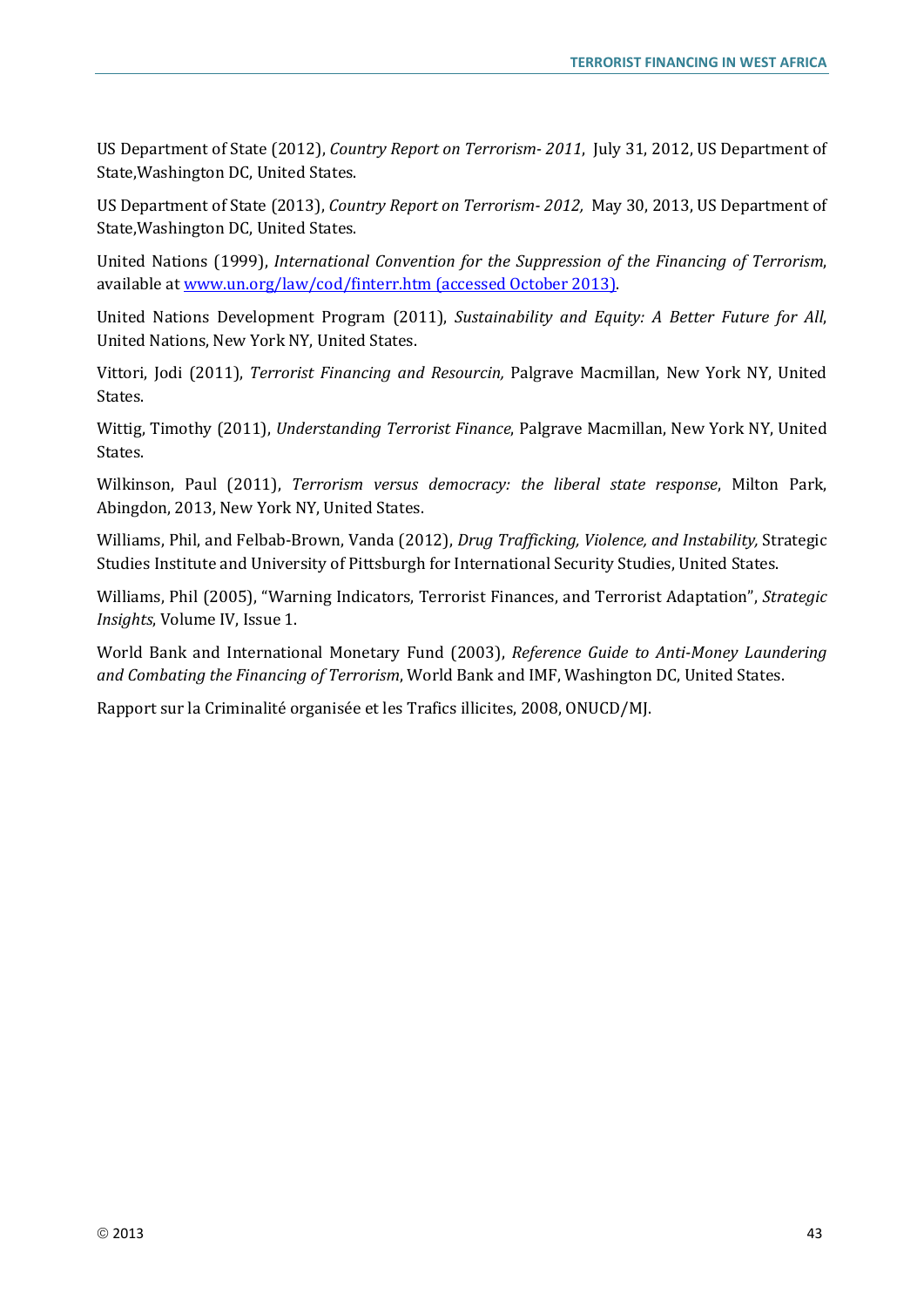# <span id="page-45-0"></span>**APPENDIX**



#### **CASE 1.1 SALE OF GOODS AND OTHER LUCRATIVE ACTIVITIES**

**CASE 1.2: BUSINESS PROFITS/LOGISTICAL SUPPORT (TELECOMMUNICATIONS)**

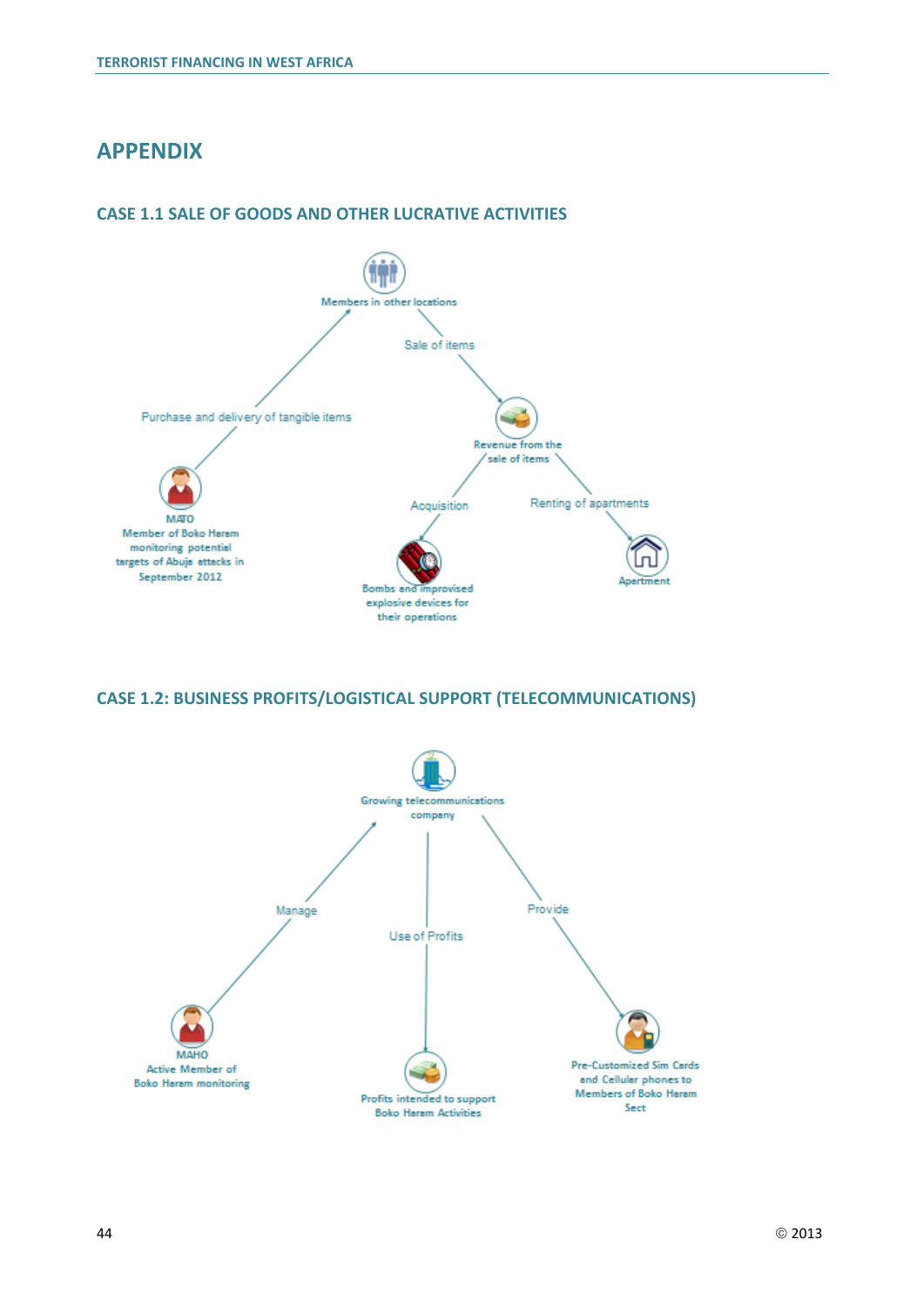

#### **CASE 2.1: FINANCING THROUGH THE FINANCIAL SYSTEM**

#### **CASE 2.3: BEGGING (ALMS COLLECTION) BY VULNERABLE PERSONS**